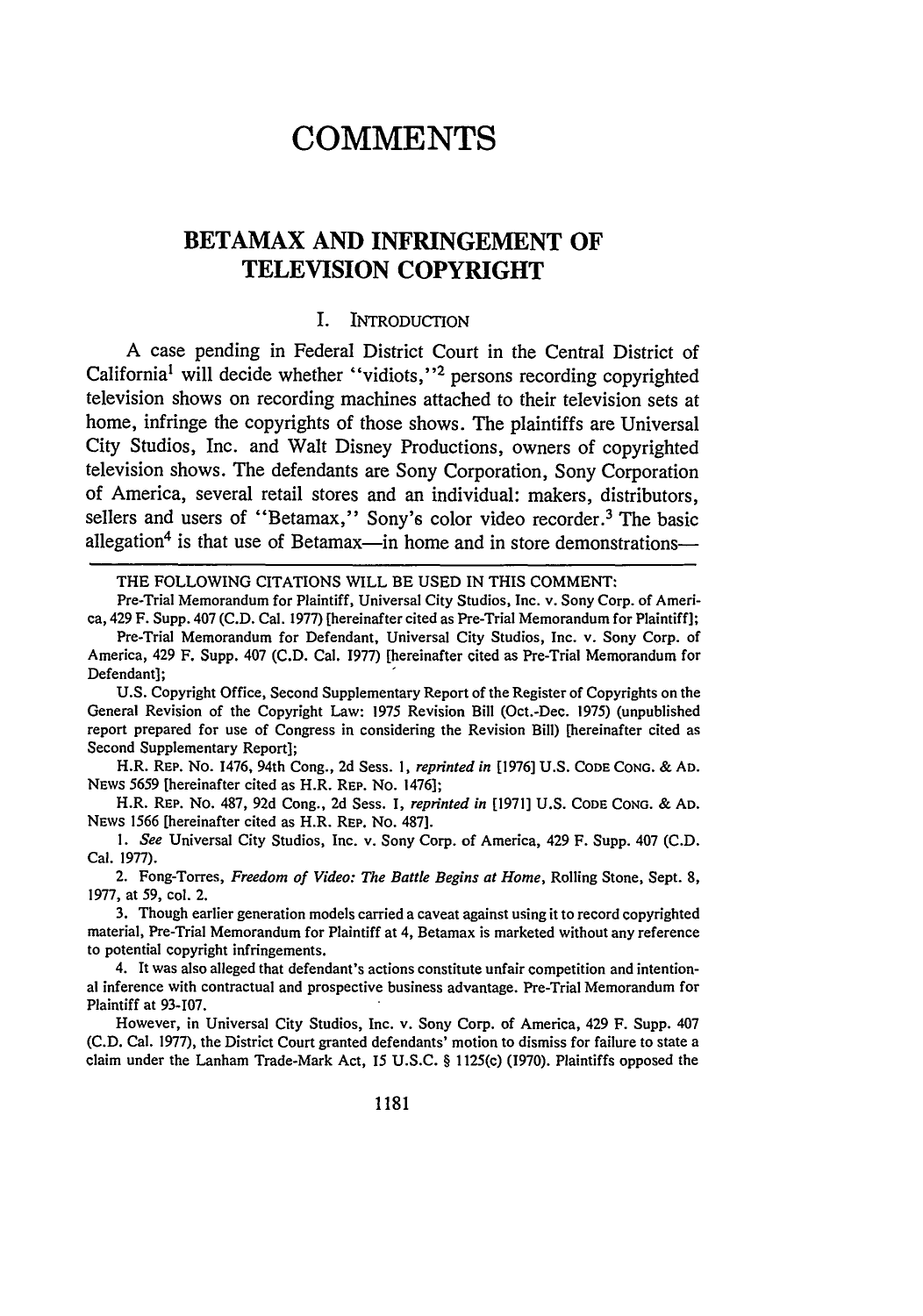infringes plaintiffs' copyrights under **17 U.S.C. §§** 1(a), **1(d),5** and that such use will also infringe the new copyright act, <sup>6</sup>**17 U.S.C. § 106(1),** which became effective January **1, 1978. <sup>7</sup>**

The selling of videotape recorders is a very new, $8$  rapidly growing business. 9 Universal would like to nip this growth in the bud because it portends loss of income both from reduced value of re-runs<sup>10</sup> and from competition that is sure to come from videotape pirates<sup>11</sup> who will increase in number with increased accessibility of videotape recorders. On the other

Second, Universal argued that Sony's failure to disclose to the public the possible legal consequences of using Betamax was itself actionable. Universal relied on three recent cases that required an advertiser to make additional statements to escape liability under section 1125(a): Gilliam v. American Broadcasting Co., 538 F.2d 14 (2d Cir. 1976); CBS, Inc. v. Gusto Records, Inc., 403 F. Supp. 447 (M.D. Tenn. 1974); Skil Corp. v. Rockwell Int'l Corp., 375 F. Supp. 777 (N.D. Ill. 1974). The court distinguished these cases from the *Betamax* case in a twostep process. It noted that the above cases all required the creation of a false impression and that none was created here. After all, the legality of Betamax is the question of the suit; any implied legality may be truthful. Further, Sony was under no obligation to dispel pre-existing, possibly erroneous ideas. Finally, a failure to disclose is neither "false" nor a "misrepresentation" as required by section 1125(a).

5. *§* **1.** Any person entitled thereto. **. .** shall have the exclusive right:

(a) To print, reprint, publish, copy and vend the copyrighted work; **. . .**

d) **.' .** . to exhibit, perform, represent, produce or reproduce it in any manner or by any method whatsoever **....**

17 U.S.C. 99 l(a), (d) (1970).

6. The new Act is significant for any prospective relief since all causes of action arising on or after January 1, 1978 arise under the new Act. Pub. L. No. 94-553, **§** 112 in note to 17 U.S.C.A. **§** 501 (West 1977).

7. "[The owner of copyright **. . .** has the exclusive rights...

**(1)** to reproduce the copyrighted work in copies or phonorecords **.**

17 U.S.C.A. **§** 106(1) (West 1977).

8. Pre-Trial Memorandum for Plaintiff at 2. See note 3 *supra.*

*9. See* Wall St. J., Sept. 26, 1977, at 10, col. 3. Sony has already sold over 100,000 Betamax units. *Id. See also* Newsweek, Oct. 31, 1977, at 70, col. 3.

10. Meyer, *TV Cassettes-A New Frontier for Pioneers and Pirates,* **19 BULL.** CR. Soc. **16,** 38 (1971-72).

*11. See* United States v. Atherton, 561 F.2d 747 (9th Cir. 1977); United States v. Drebin, **557 F.2d** 1316 (9th Cir. 1977); United States v. Wise, 550 F.2d 1180 (9th Cir.), *cert. denied,* 98 **S.** Ct. 416 (1977) (pirates dealing in stolen and copied movie films); Wall St. J., March 2, 1978 at 1, col. 6, and at 40, col. 5.

motion to dismiss this noncopyright claim with two arguments. First, certain statements in advertisements implied that the recording was with Universal's consent and that the recording was legal. The test for liability was then whether sufficient public confusion was caused as to the legality of using Betamax. The court rejected this line of reasoning on three grounds. Section 1125(a) requires a false representation of source or origin, and consent is not such a representation. Further, the public confusion test is much more appropriate in 15 U.S.C. **§** <sup>1114</sup> (1970), which has language to that effect while section 1125(a) does not. Finally, even if the public confusion test were used, Universal faced an impossible burden of proof in distinguishing public confusion caused by Sony's advertising from a general preconceived notion that goods sold on the open market have a legal use.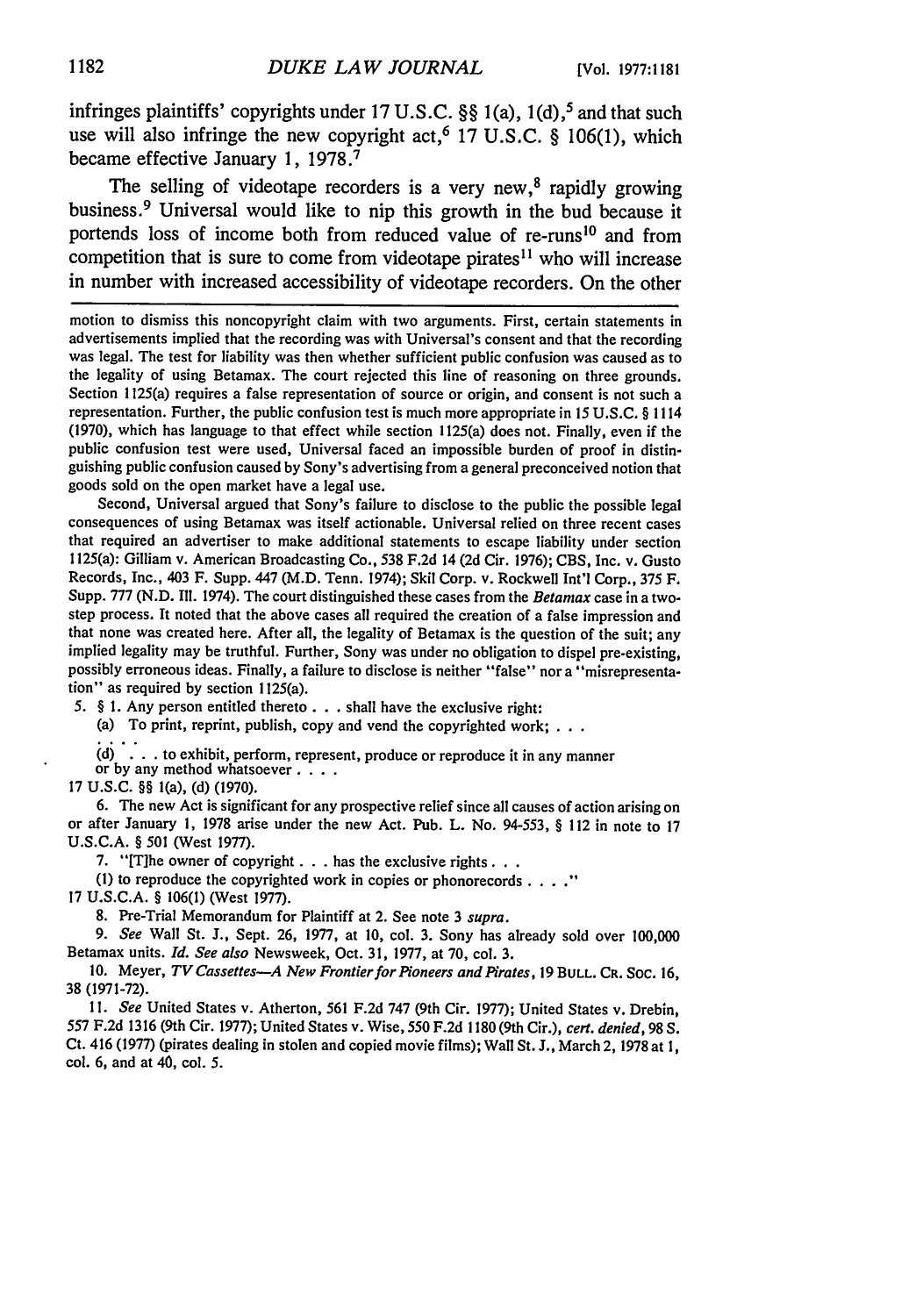hand, Sony would like to exploit the new market, <sup>12</sup> and the home user would like to enjoy the "freedom" of memorializing whatever appears on his television set.

The principal question to be decided is whether a home user, acting without intent to profit, may record copyrighted television shows without infringing the copyrights.13 **A** negative answer would result in contributory liability for the makers, distributors and sellers of Betamax. 14 Possible indirect results of the litigation would be the shut-down of a new, vigorous industry<sup>15</sup> or the reworking of the licensing and profit structure of the television industry. Thus, the potential economic impact of the decision is significant. The purpose of this Comment is to explore whether such limited in-home copying, done without an intent to profit, infringes television show copyrights. Recent developments in the right of public performance of a copyrighted work and in the right of copying sound recordings will be analyzed. In addition, this Comment will examine a newly-emerging corollary to the equitable doctrine of fair use, the "home use exception." Although the arguments on both sides of this close question will be presented, it will be concluded that non-commerical, home recording of copyrighted televison programs is not an infringement.

<sup>12.</sup> Sony, of course, has competition in the new market. *See* Newsweek, Oct. 31, 1977, at 69, col. 1. This competition is driving the price of recorders down. Wall St. J., Sept. 26, 1977, at 10, col. 3.

<sup>13.</sup> A corollary question is whether store demonstrations of Betamax in which copyrighted material is recorded infringe the copyrights of the material. This is not, however, as serious a problem as home recording, since it can be eliminated without significantly damaging the industry.

<sup>14.</sup> See notes 28-31 *infra* and accompanying text.

<sup>15.</sup> It is difficult to imagine what form the injunctive relief would take, since not all television shows are copyrighted. Injunctions are usually granted to prevent only an unlawful use. Simmons Hardware Co. v. Waibel, I S.D. 488,47 N.W. 814 (1891) (South Dakota Supreme Court sustained an *ex parte* injunction requiring the defendant to give to a court receiver his unlawfully obtained copy of plaintiff's secret pricing code); 18 AM. **JUR.** 2D *Copyright and Literary Property §* 131 (1965). 17 U.S.C. § 2 (1970) (old act) clearly provides for injunctive relief. 17 U.S.C.A. § 502 (West 1977) (new act) will permit issuance of injunctions "on such terms as **. .** . [the court] may deem reasonable to prevent or restrain copying of a copyright." Although arguably unreasonable because it would restrain copying of noncopyrighted shows, one approach could be simply to bar the sale of audiovisual recorders. Another approach could be to require, if technologically feasible, that a mechanism be placed in the recorders to prevent them from recording copyrighted shows. Because it determined that in-home recording of copyrighted records infringed their copyrights in the records, the First Civil Senate of the Federal Supreme Court of Western Germany in GEMA v. Grundig G.m.b.H., 17 B.G.H.Z. 266 (1955), granted injunctive relief requiring the manufacturer to place notices on its tape recorders that it was illegal to use them to record copyrighted materials. This rather hollow victory for the plaintiffs was bolstered legislatively by the establishment of a compulsory license mechanism that required the purchaser of a tape recorder to pay a fee to copyright owners at the time of purchase. 51 B.G.B. 1, 1273, § VI, art. 53(5), *reprinted in* UNESCO LAWS **AND TREATISES OF THE WORLD ON THE PROTECTION OF PERFORMERS,** PRODUCERS **OF PHONOGRAMS AND BROADCAST-ING** ORGANIZATIONS (1969).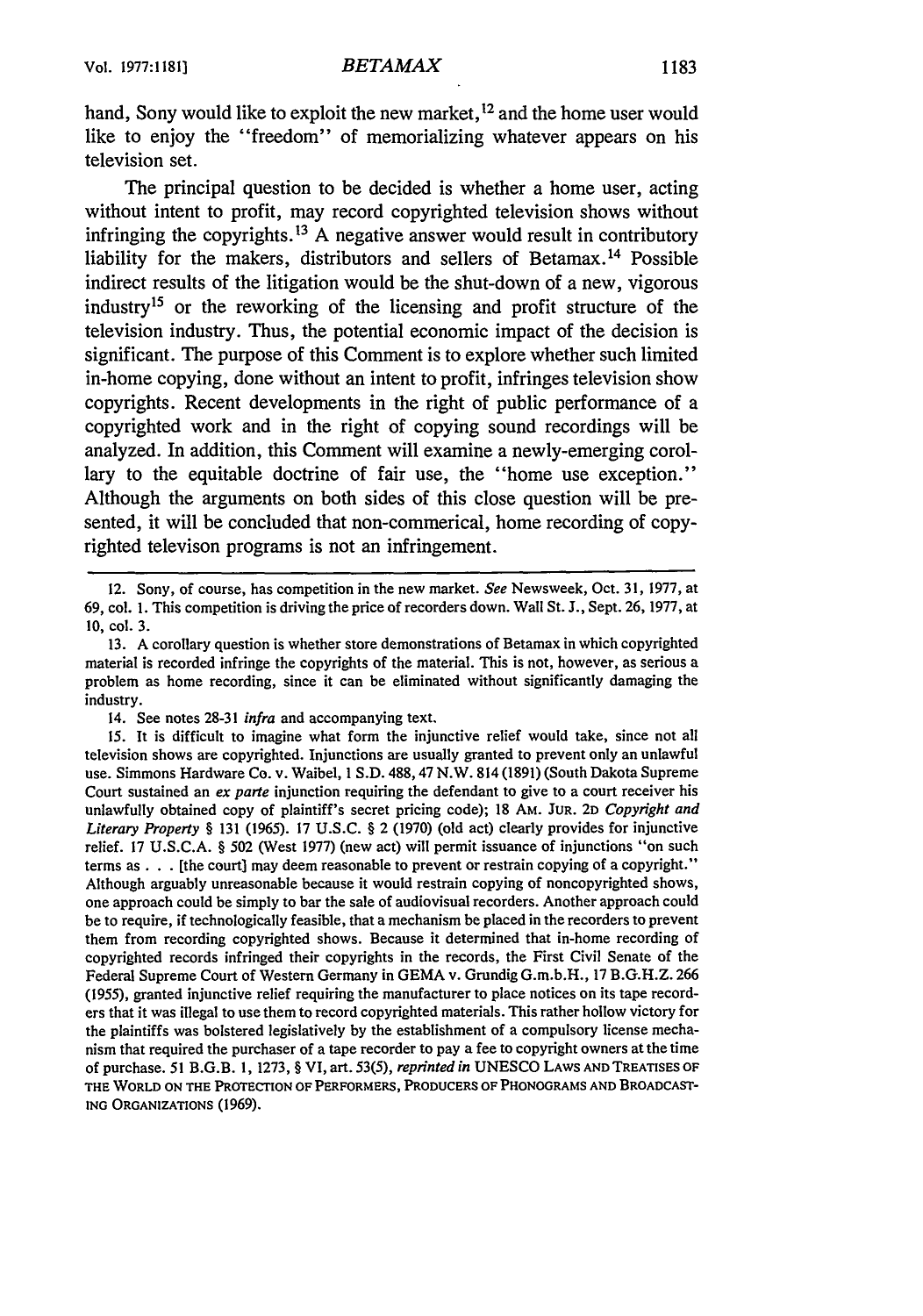### II. THE ELEMENTS OF LIABILITY

Assuming that the merits of the claims are reached,<sup>16</sup> and absent establishment of an equitable defense,  $17$  plaintiffs have a very strong case for infringement. The law of copyright gives persons a protected property interest in the expression of ideas, but not in the ideas themselves. 18 To establish infringement, a plaintiff must prove ownership of the copyright and copying19 **by** the defendant. 20 One commentator has articulated the

**17.** See notes **145-88** *infra* and accompanying text.

**18.** Mazer v. Stein, 347 **U.S.** 201, **217** (1954); White-Smith Music Pub. Co. v. Apollo Co., **209 U.S. 1, 19 (1907)** (Holmes, **J.,** concurring specially); Rokeach v. Avco Embassy Pictures Corp., No. **75-49 (S.D.N.Y.** Jan. **18, 1978).**

**19.** Jeweler's Circular Pub. Co. v. Keystone Pub. Co., **281** F. **83,** 94-95 **(2d** Cir.), *cert. denied,* **259 U.S. 581 (1922);** *see* Morser v. Bengor Products Co., **283** F. Supp. **926, 928 (S.D.N.Y. 1968).** "Copying" is used here in the ordinary sense of the word; "copy," however, has become a term of art in copyright law, *see* M. NIMMER, **ON COPYRIGHT** § **25.3 (1976).** Whether videotape constitutes a "copy" was the focus of several early discussions on infringement and videotape reproduction.

One discussion, Meagher, *Copyright Problems Presented by a New Act,* **30 N.Y.U.L.** Rl-V **1081, 1098 (1955),** concluded that reproduction of other copyrighted material **by** videotape recording would not infringe the copyright owner's right to copy under section l(a) of the old Act. This conclusion was based on the **highly** technical definition of "copy" derived from the reasoning in White-Smith Music Pub. Co. v. Apollo Co., **209 U.S. 1 (1907).** There, the Court held that a player piano music roll was not a copy of copyrighted sheet music. To be a "copy," a thing must be perceivable as a copy of the copyrighted material **by** the eye: "When the combination of musical sounds is reproduced to the ear it is the original tune as conceived **by** the author which is heard. These musical tunes are not a copy which appeals to the eye." *Id.* at **17.** This definition of copy is now antiquated. Congress, **by** the Sound Recording Act of **1971,** <sup>17</sup>**U.S.C.** § **1(f)** (Supp. V **1975);** H.R. **REP.** No. **487** at **6,** and **by** the definitions of "copy" and "audiovisual works" in the new act, **17 U.S.C.A.** § **101** (West **1977),** laid to rest Meagher's argument. Other than the semantical problem, Meagher saw little difficulty in concluding that

<sup>16.</sup> It is quite possible, however, that the issue of infringement will not be litigated in this case. There is serious question whether the key defendant-Griffith, the home user-and plaintiffs are engaging in a collusive suit which should be dismissed for want of adverse parties. *See* Coffman v. Breeze Corp., 323 U.S. 316, 324 (1945) (a complaint by a patent owner against licensees seeking to have a congressional act declared unconstitutional but seeking no relief from defendants dismissed for want of adversity); United States v. Johnson, 319 U.S. 302, 305 (1943) (suit by a tenant against landlord for violation of rent control dismissed as collusive "friendly suit" brought at request of defendant); Muskrat v. United States, 219 U.S. 346, 357 (1911) (case or controversy requires adverse parties). Through discovery, the corporate defendants have determined that Griffith has retained plaintiffs' law firm several times, that the plaintiffs' attorneys consider him a nominal defendant and have agreed to waive any damages against him, that Griffith is indifferent to the outcome of the case and has never intended to retain counsel to represent him and that Griffith is being sued with his permission. Pre-Trial Memorandum for Defendant at 66. *See generally id.* at 65-69. These allegations, if true, indicate that the District Court lacks jurisdiction. 28 U.S.C. § 1359 (1970) ("A district court shall not have jurisdiction of a civil action in which any party. **. .** has been improperly or collusively **. . .** joined"). At any rate, dismissal might be appropriate because of no "honest and actual antagonistic assertion of rights **....** United States v. Johnson, 319 U.S. 302, 305 (1943); *accord,* Chicago G.J.R. v. Wellman, 149 U.S. 339 (1892); Lord v. Veazie, 49 U.S. (8 How.) **251** (1849).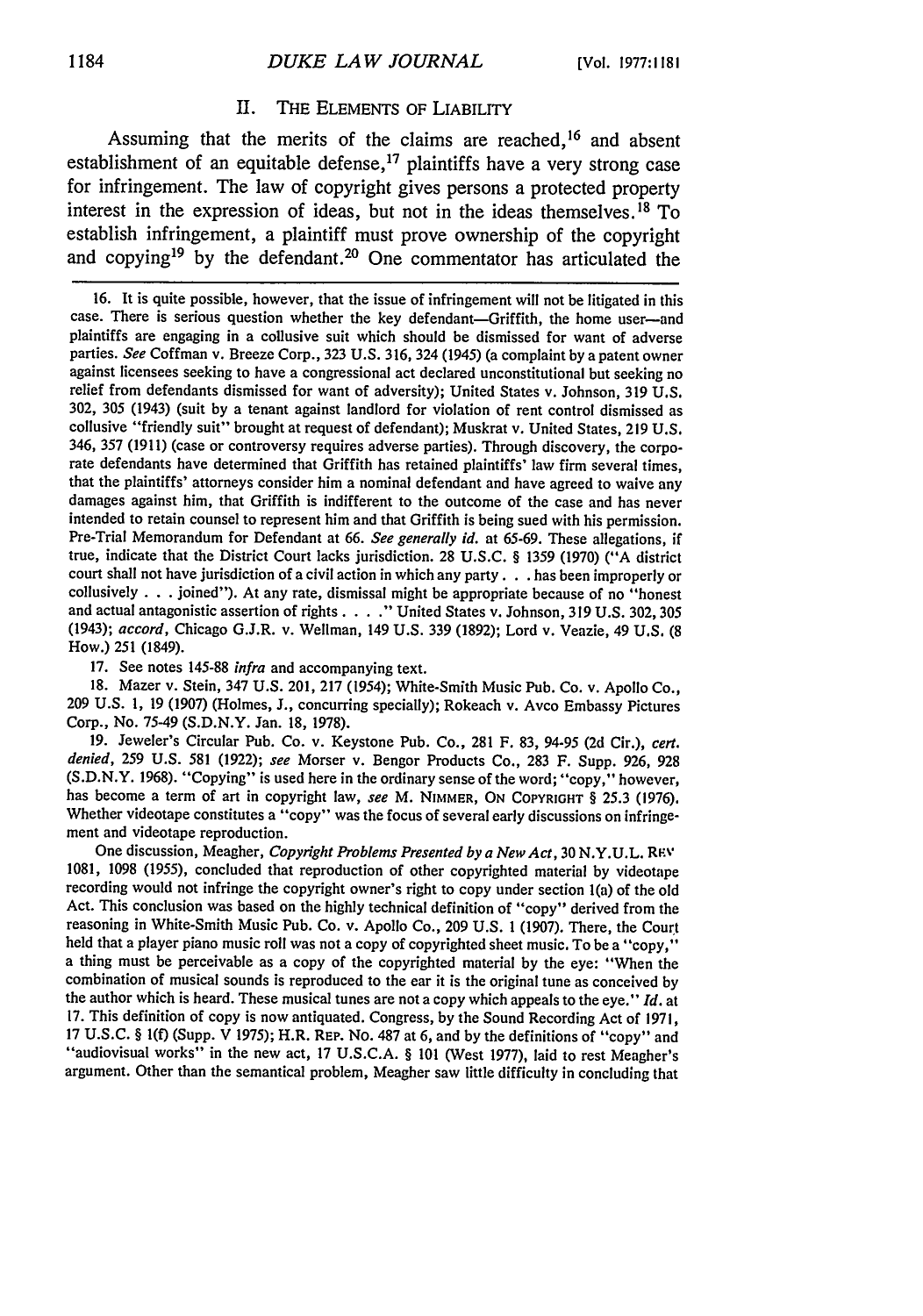elements of the copying requirement as **(1)** an absence of independent production; and (2) either an impermissibly low level of abstraction or excessive verbatim quoting of the copyrighted work.<sup>21</sup> The independent production criterion simply means that the genesis of the defendant's work be derived from the copyrighted work. **A** presumption of the lack of independent production arises upon proof that the defendant had access to the copyrighted work. The presumption can be overcome **by** a showing of "strong, convincing and persuasive evidence" of independent creation on

using videotape to reproduce copyrighted material would be an infringement. 30 N.Y.U.L. REv. at 1094, 1099.

Meagher's conclusions are challenged in Fritch, *Some Coypright Implications of Videotapes (Suggesting the Need for Statutory Revision),* **13 ASCAP** COPYRIGHT L. SYMP. **<sup>87</sup>** (1964) *reprinted in* 37 S. **CALIF.** L. REv. 214 (1964). The article discussed the possible use of the reasoning of Patterson v. Century Prods., Inc., 93 F.2d 489 (2d Cir. 1937), *cert. denied,* 303 U.S. 655 (1938), to circumvent the holding of *Apollo.* In *Patterson,* the court held that infringement occurred not only when a negative was made of a motion picture film, but also when the film was shown by the infringers. *Id.* at 493. The use of *Patterson* would "foreclose the use of private tapes taken off the air for noncommercial purposes . **. .** . Since courts certainly would not be anxious to reach such harsh results without express legislative direction, they may be quite prone to let *Patterson* drop by the wayside." 13 ASCAP COPYRIGHT L. SYMP., *supra,* at 117-18.

*20. See* Sid & Marty Krofft Television Prods., Inc. v. McDonald's Corp., 562 F.2d 1157, 1162 (9th Cir. 1977); Reyher v. Children's Television Workshop, 533 F.2d 87,90 (2d Cir.), *cert. denied,* 429 U.S. 980 (1976); Leonard Silver Mfg. Co. v. Lillian Vernon Corp., No. 77-4147 (S.D.N.Y. Nov. 3, 1977); McGraw-Hill, Inc. v. Worth Publishers, Inc., 335 F. Supp. 415,419 **(S.D.N.Y.** 1971).

21. Comment, *Copyright Fair Use-Case Law and Legislation,* 1969 DUKE L.J. 73, 78-79. Copying is alternatively formulated to require access to the copyrighted work and substantial similarity between the copyrighted and the infringing work. Reyher v. Children's Television Workshop, 533 F.2d 87, 90 (2d Cir.), *cert. denied,* 429 U.S. 980 (1976); Leonard Silver Mfg. Co. v. Lillian Vernon Corp., No. 77-4147 (S.D.N.Y. Nov. 3, 1977); M. NIMMER, *supra* note 19, at §§ 139.4, 141.2. Substantial similarity is a question of whether the average observer would recognize the alleged copy as having been appropriated from the copyrighted work. Herbert Rosenthal Jewelry Corp. v. Honora Jewelry Co., 509 F.2d 64, **65 (2d** Cir. 1974); Mode Art Jewelers Co. v. Expansion Jewelry Co., No. 77-519 (S.D.N.Y. Nov. 30, 1977). Recently, the Ninth Circuit criticized this orthodox formulation of copying as "boilerplate." Sid & Marty Krofft Television Prods., Inc. v. McDonald's Corp., 562 F.2d 1157, 1162 (9th Cir. 1977). In *McDonald's,* the court outlined a bifurcated test for substantial similarity. First, an "extrinsic" test is to be employed to determine the substantial similarity of the general ideas. *Id.* at 1164. The test is extrinsic because it,involves analysis of criteria such as type of art work involved, materials used, subject matter and setting of the subject. *Id.* Second, an "intrinsic" test measures the substantial similarity between the forms of expression. This test is the ordinary observer test noted above. The test is intrinsic because it relies on the reasonable man's reaction, rather than on the identifiable criteria used in the extrinsic test. *Id. McDonald's'* extrinsic test does not analyze a matter irrelevant to copyright-the copying of ideas-despite the court's unfortunate choice of words, but it does determine whether there is an impermissibly low level of abstraction. *Id.* at 1163-64. *See, e.g.,* Bradbury v. **CBS,** Inc., 287 F.2d 478 (9th Cir. 1961), *cert. denied,* 368 **U.S. 801** (1962) (a television show held toinfringe the copyright of a book because not only does the show have the same general scheme of the book, but also twenty-two nearly identical incidents), *discussed in* Comment, *supra,* at 78 n.35.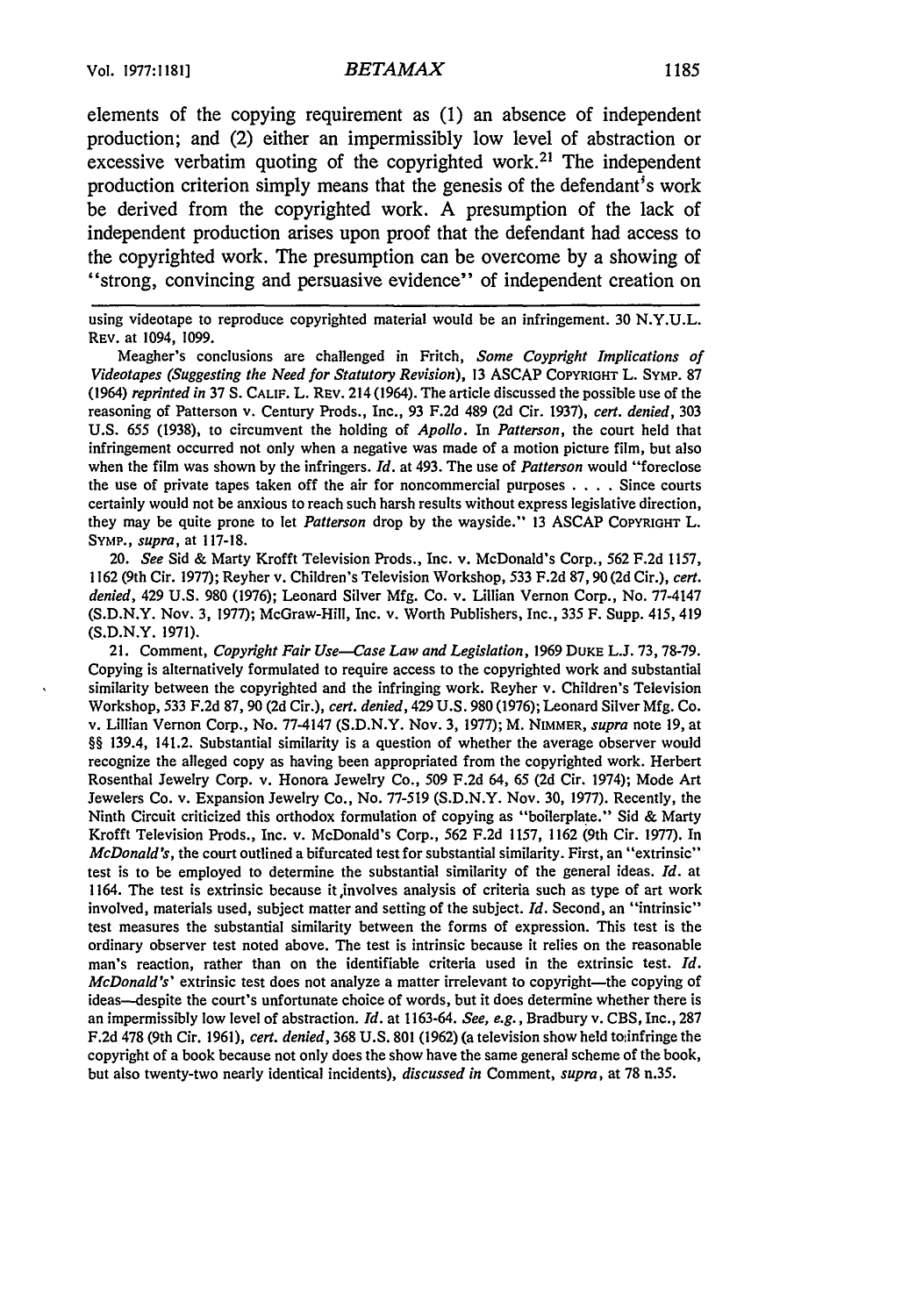the part of the defendant.<sup>22</sup> The question of the impermissibly low level of abstraction involves a determination of the point, in a spiral of higher and higher abstraction from a copyrighted work, at which the defendant's **"inspiration"** from a copyrighted work becomes merely an appropriation of ideas, not an appropriation of the copyright owner's particular expression of those ideas.23 If the "inspiration" is abstract enough, there is no infringement.<sup>24</sup>

The salesman demonstrating Betamax and the home user had access to plaintiffs' works as they were broadcast over the air. That the Betamax reproduced identical copies is not in doubt. Thus, the valid copyrights on plaintiffs' works were arguably infringed **by** Betamax copying, absent a showing of an equitable defense.

Aside from the potential liability flowing from the recording involved in sale demonstrations,  $25$  the joint, direct liability of the corporate defendants—the makers, distributors and sellers—turns on the liability of the home user.<sup>26</sup> If the vidiot is not liable for his home recording, then his supplier cannot directly infringe **by** simply making and selling Betamax to him. <sup>27</sup> Further, the availability of vicarious liability (which requires a right and an ability to supervise the infringing activity and a financial interest therein<sup>28</sup>) and contributory liability (which requires that the defendants knowingly aid,

22. Mode Art Jewelers Co. v. Expansion Jewelry, Ltd., No. 75-519 (S.D.N.Y. Nov. 30, 1977).

23. Nichols v. Universal Pictures Corp., 45 F.2d 119, 121 (2d Cir. 1930), *cert. denied,* 282 U.S. 902 (1931); *see* Schroeder v. William Morrow & Co., 566 F.2d 3, 5 (7th Cir. 1977).

24. See discussion of the *McDonald's.* "extrinsic" test in note 21 *supra.*

*25.* The sale demonstrations of Betamax are infringing acts. As noted, all the *prima facie* requisites of infringement are met. Further, the equitable defense of "fair use" and its corollary "home use" are inapplicable. The sales demonstration fails to fit the criteria for fair use outlined in the text accompanying note 157 *infra* and for home use, enumerated in the text accompanying notes 159-160 *infra.*

26. See note 33 *infra.* Plaintiffs argue that the manufacture, sale and advertisement of Betamax infringe their copyrights. Pre-Trial Memorandum for Plaintiff at 9. However, since Betamax itself does not infringe, the entire line of reasoning depends on whether the core activity-the copying-is infringement. Compare this fact situation with the one in Ideal Toy Corp. v. Kenner Prod. Div. of Gen. Mills Fun Group, Inc., 443 F. Supp. 291, 299 (S.D.N.Y. 1977), where the defendants, licensee and owner of copyrights to the movie "Star Wars" counterclaimed that plaintiff's "manufacture, importation, packaging, promotion, sale or other distribution" of "Star Team" toys infringed those copyrights. Kenner had the license to manufacture "Star Wars" toys. It is evident that in this situation, the items themselves-the "Star Team" toys-can infringe, whereas Betamax cannot.

27. Electra Records Co. v. Gem Electronics Dist. Co., 360 F. Supp. 821 (E.D.N.Y. 1973), discussed at notes 145-51, *infra,* is not on point here. There, although a customer deposited his 50 cents in the Make-A-Tape machine, it was the company that essentially did the copying-by owning the recorders and the records that were recorded, and by selling the blank tapes to the customers. It was "mass piracy on a custom basis." *Id.* at 825.

**28.** *See* Gershwin Pub. Corp. v. Columbia Artists Management, Inc., 443 F.2d 1159 (2d Cir. 1971); Shapiro, Bernstein, Inc. v. H.L. Green Co., 316 F.2d 304 (2d Cir. 1963).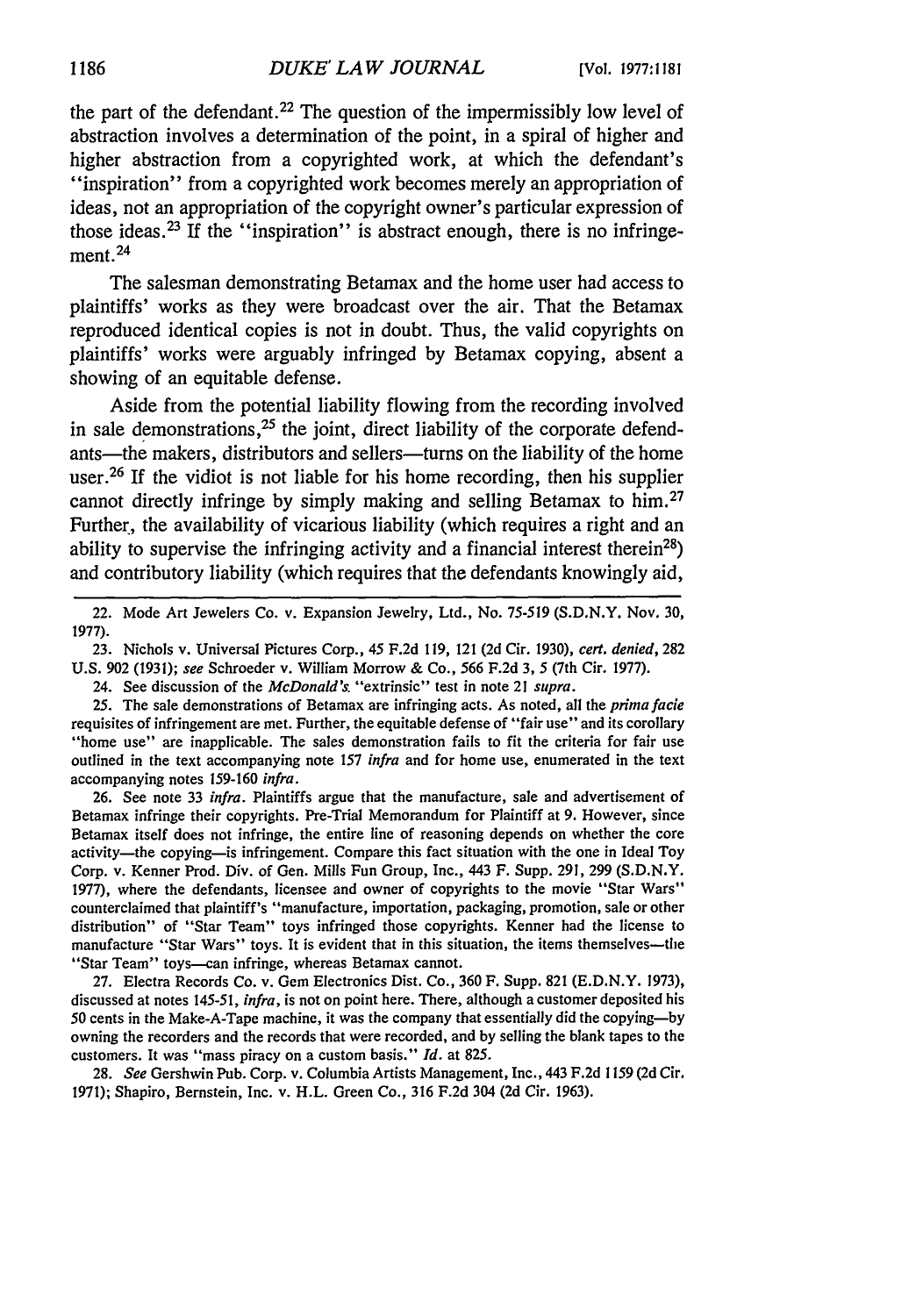abet or contribute to the infringement<sup>29</sup>) also depends upon the liability of the home user. In patent law, "it is settled that if there is no *direct* infringement. **. .** there can be no *contributory* infringement." 30 The same reasoning applies to copyright infringement. It is difficult to conceive of a secondary infringement when the activity to which it is related is not an infringement. In its rejection of an amendment to exempt proprietors of establishments such as nightclubs from liability for infringements by performers, the House Committee on the Judiciary recognized primary liability as a prerequisite to secondary liability. According to the committee, vicarious liability in the night club situation turns on whether the proprietor controls the operation of the establishment or the contents of the infringing program, and on whether he derived commercial gain from the performance.31 If the program were not infringing, the proprietor would not be liable. Furthermore, fair use is not "privileged infringement"; it is not infringement at all.<sup>32</sup> Thus, the doctrine that one joint tortfeasor is not relieved from liability simply because the other joint tortfeasor is privileged or immune<sup>33</sup> has no application here. The determinative liability, then, is that of the home user. Whether his liability, and consequently the liability of the sellers, makers and distributors can be established depends on whether the vidiot can prove either of the available equitable defenses: fair use or its emerging corollary, home use.

### III. DEVELOPMENTS IN THE EXCLUSIVE RIGHT TO PERFORM IN PUBLIC

Recent cases under the old copyright  $act<sup>34</sup>$  concerning the exclusive right to perform and the congressional reaction to them as reflected in the

31. H.R. REP. No. 1476 at 159.

32. 17 U.S.C.A. § 107 (West 1977) (new act). *See also* Shipman v. R.K.O. Radio Pictures, Inc., 20 F. Supp. 249, 250 (S.D.N.Y. 1937). However, some confusion on this point did exist under the old Act. Needham, *Tape Recording, Photocopying, and Fair Use,* 10 ASCAP CoPY-**RIGHT** L. SyMP. 75, 79 (1959).

33. RESTATEMENT OF TORTS § 880 (1934).

(e) To perform the copyrighted work publicly for profit if it be a musical composition . **. ..**

17 **U.S.C.** § 1(d),(e) (1970).

<sup>29.</sup> Gershwin Pub. Corp. v. Columbia Artists Management, Inc., 443 F.2d 1159 (2d Cir. 1971); Screen Gems-Columbia Music, Inc. v. Mark-Fi Records, 256 F. Supp. 399 (S.D.N.Y. 1966). *See generally* Annot. 14 A.L.R. Fed. 825 (1973).

<sup>30.</sup> Aro Mfg. Co. v. Convertible Top Replacement Co., 365 U.S. 336, 341 (1961) (emphasis in original).

<sup>34.</sup> Section one provides that it shall be the exclusive right of the owner of copyright: (d) To perform or represent the copyrighted work publicly if it be a drama, or, if it be a dramatic work and not reproduced in copies for sale, to vend any manuscript or<br>any record whatsoever thereof; to make or to procure the making of any transcription or record thereof by or from which, in whole or in part, it may in any manner or by any method be exhibited, performed, represented, produced, or reproduced; and to exhibit, perform, represent, produce, or reproduce it in any manner or by any method whatsoever; and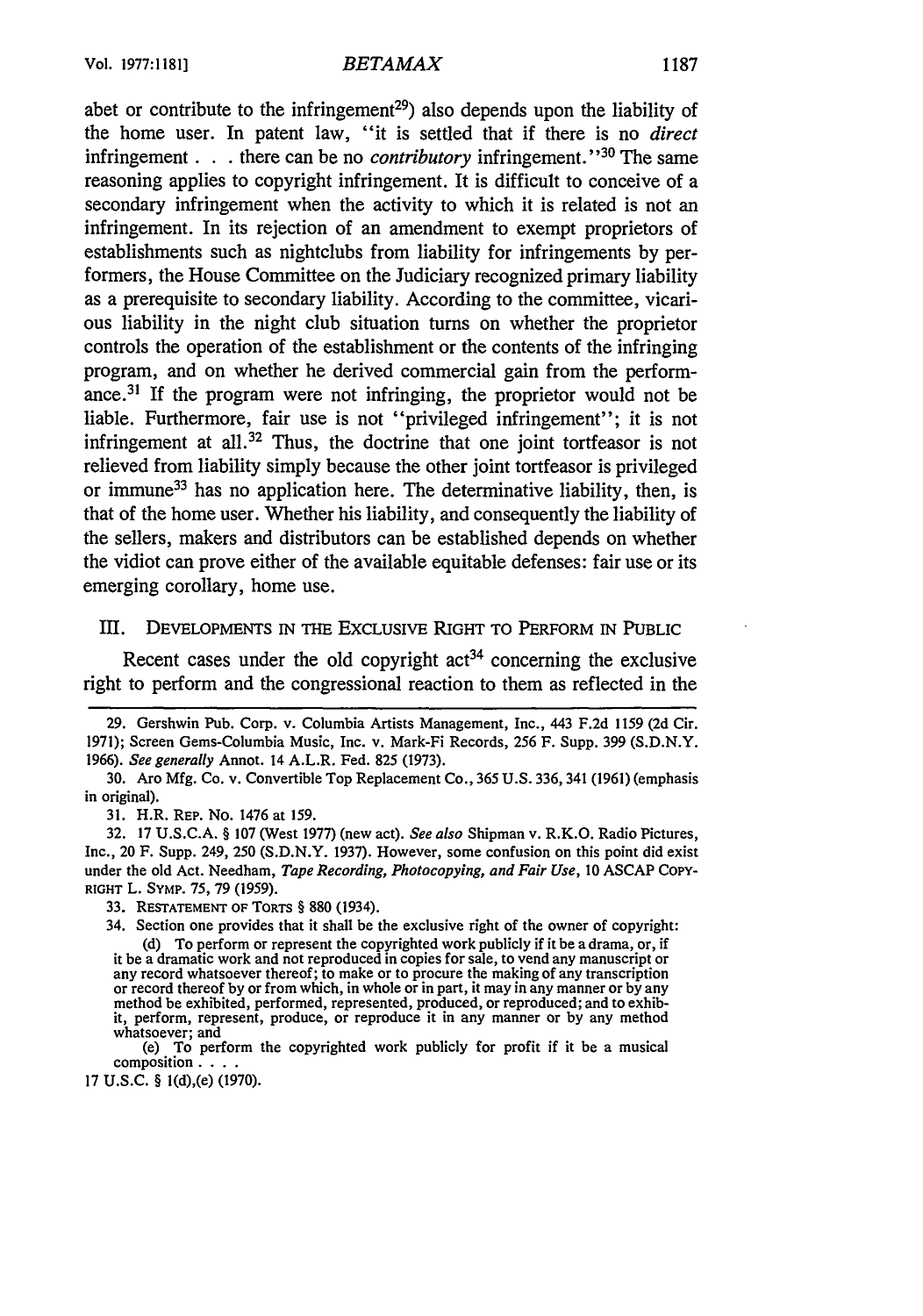new Act form a conceptual framework that is helpful in analyzing problems concerning the right to copy. Several reasons support the analogy between the right to perform and the right to copy or record. First, the Supreme Court's decisions in the area of public performance represent its most significant recent addition to the body of copyright law. Thus, by scrutinizing the policies that lie behind both the Supreme Court cases and the congressional reaction to them, one can gain insight into the latest thinking of Congress and the Court on the proper approach to take when questions of infringement arise. Second, the rights to copy and publicly perform are both subject to the stress caused by the evolution of modern electronic communications; that is, as the possible methods of public performance expanded through the electronic communications system, the sources and methods of copying have also expanded. Finally, in both areas it must be recognized that the equitable defenses operate to defeat what would otherwise be the copyright owner's exclusive rights. Although the "exclusive" rights to copy and to publicly perform cover different types of conduct, the term "exclusive" connotes the same idea in both areas—namely, that it is the copyright owner's sole prerogative to do what he chooses with the copyrighted object, subject only to an equitable defense.

In considering the right to perform, it must be kept in mind that the conclusions that have been reached in the radio broadcast area are at odds with those affecting cable television  $(CATV)$ <sup>35</sup> Whereas developments in CATV support a finding of liability for use of Betamax, the developments in the radio broadcast area support a finding of non-liability. The following section discusses copyright infringement of radio broadcasts and focuses primarily on the recent case of *Twentieth Century Fox Corp. v. Aiken.36 Aiken* suggests two possible grounds for non-liability: (1) de minimus performance and (2) implied-in-law consent. This Comment will examine both possible grounds and conclude that the first, but not the second, constitutes a viable arguement against liability.

### A. Aiken *and De Minimus Performance.*

*Aiken* was the final case in a series of decisions that began with *Buck v. Jewell-LaSalle Realty Co. 37* In *Jewell-LaSalle,* the defendant's hotel maintained a "master radio receiving set" wired to supply music by speaker and headphones to all public and private rooms in the hotel.38 Neither the radio

**<sup>35.</sup>** Cable television or community antenna television systems require the construction of a large antenna capable of receiving weak television signals. These signals are rebroadcast to paying customers. See notes **60-75** *infra* and accompanying text.

<sup>36. 422</sup> U.S. 151 **(1975).**

<sup>37. 283</sup> U.S. 191 (1931).

<sup>38.</sup> *Id.* at 195.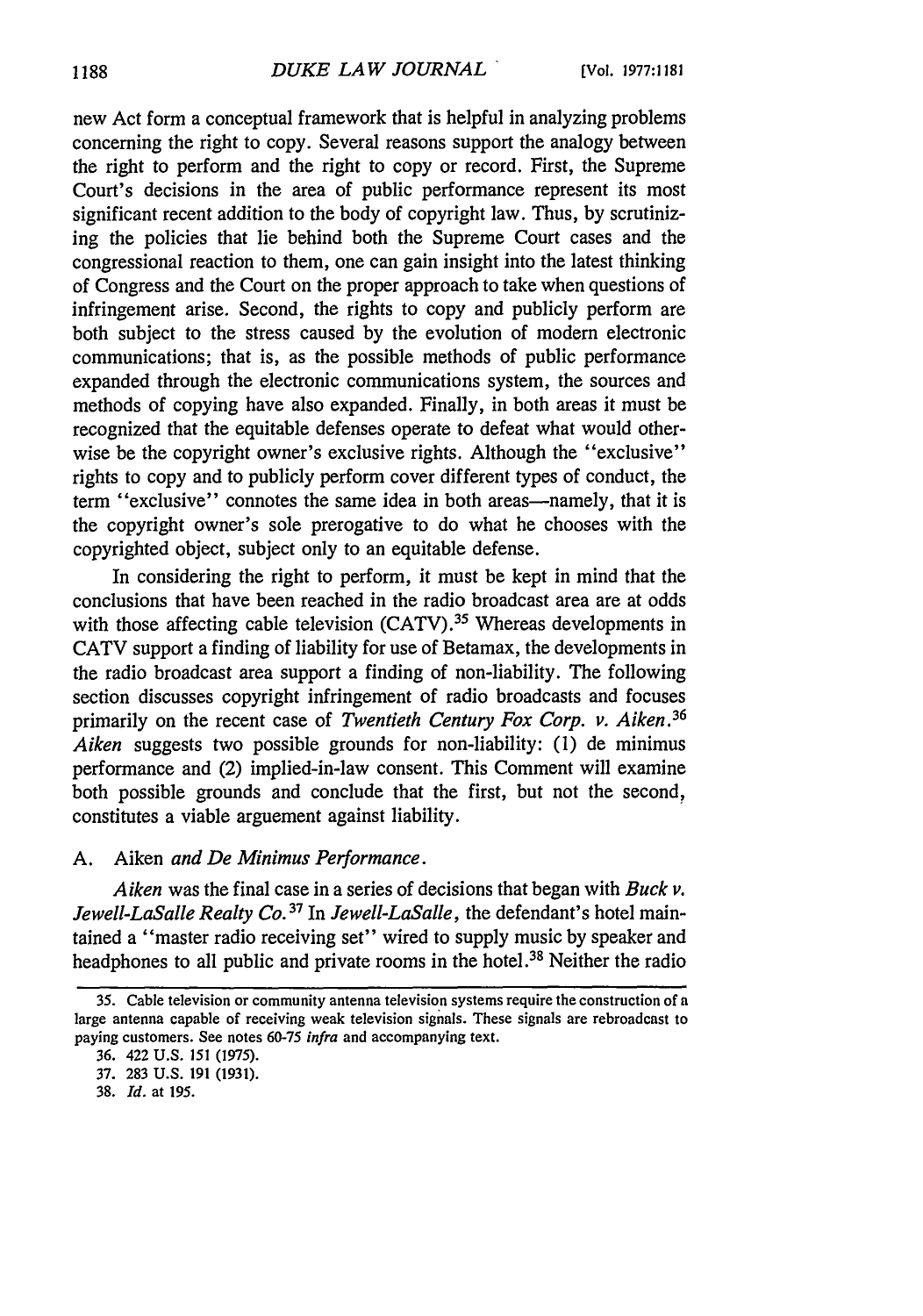station nor the hotel was licensed by the American Society of Composers, Authors, and Publishers (ASCAP) to publicly perform plaintiff's songs.<sup>39</sup> Disregarding prior authority on the meaning of "perform,"<sup>40</sup> the Court held that the hotel's mere *reception* of songs *for the benefit of its patrons* from a radio station without a copyright license to broadcast the songs violated the copyright owners' exclusive rights to *publicly perform for profit.41* This holding was widely thought to require business establishments to obtain broadcast licenses to receive and play radio music for patrons of the establishments to avoid potential copyright infringement.<sup>42</sup>

Within the past ten years, the Court has increasingly narrowed the scope of *Jewel-LaSalle.* The cases that initially signaled the demise of *Jewell-LaSalle* arose in the context of CATV. 43 In *Fortnightly Corp. v. United Artists Television, Inc.,44* plaintiff sued for infringement of its copyrights in motion pictures by a CATV cable television company that received broadcasts of United Artists' programs over five stations and carried them to Fortnightly's customers. The customers lived in a hilly region from fifty-two to eighty-two miles from the points of broadcast, making ordinary reception very difficult. The cable company originated no broadcasts and carried the stations' broadcasts in their entirety. The Supreme Court concluded that the principle of decision as to whether there was a "performance" focused on whether the function of the CATV fell into a "broadcasting" or a "viewing" category.<sup>45</sup> It was held that the function of the CATV fell "on the viewer's side of the line";<sup>46</sup> hence the CATV was deemed not liable for publicly performing United Artists' copyrighted programs.

*Teleprompter Corp. v. CBS, Inc.* 47 extended the functional broadcaster-viewer analysis. Owners of the copyrights in television programs sued five CATV systems for infringement by public performance. The cable systems were more sophisticated than the one in *Fortnightly* and carried the signals up to 450 miles from the point of original transmission. Reception at that distance by ordinary antennas would have been impossible. The Second

46. *Id.* at 399.

47. 415 U.S. 394 (1974).

<sup>39.</sup> *Id.* at 199.

<sup>40.</sup> Buck v. Debaum, 40 F.2d 734 (S.D. Cal. 1929); Jerome H. Remick & Co. v. General Elec. Co., 16 F.2d 829 (S.D.N.Y. 1926).

<sup>41. 283</sup> U.S. at 199-200.

<sup>42.</sup> *See* H.R. REP. No. 1476 at 86-87.

<sup>43.</sup> There is a wealth of material on cable television. *See, e.g.,* Note, *CATVand Copyright Liability:* Teleprompter Corp. v. Columbia Broadcasting System, Inc., *The Consensus Agreement,* 25 HASTINGS L.J. 1507 (1974).

<sup>44. 392</sup> U.S. 390 (1968).

*<sup>45.</sup> Id.* at 397.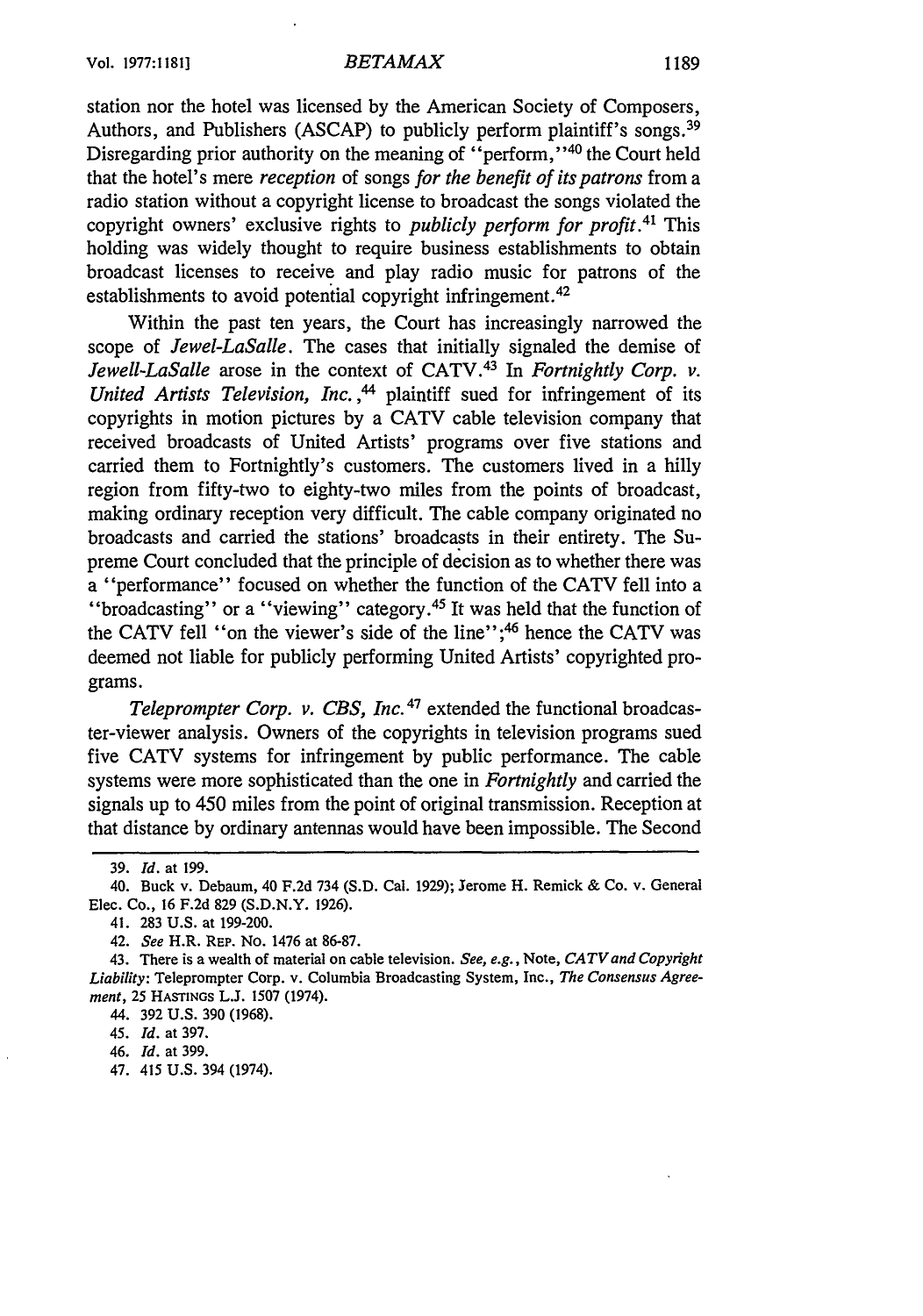Circuit distinguished cable systems that carried the broadcast signals within an area in which viewers could pick up the signals with ordinary antennas from those that carried the signal beyond the capability of ordinary antennas. It held that the former, carrying "community signals," merely enhanced the viewer's capacity to receive and thus constituted no infringement, whereas the latter, the carrying of "distant signals," was in the nature of a broadcast falling within the context of a performance and hence was an infringement.<sup>48</sup> The Supreme Court affirmed the decision as to community signals but reversed the decision as to distant signals. The Court found that technical differences between the distant and community signals did not change the function of the CATV. It then concluded, in view of its assessment that the carrying of distant signals would not "interfere in any traditional sense $149$  with the value of the copyright, that even the distant signal carrier was functionally a "viewer."

*Fortnightly's* and *Teleprompter's* erosion of *Jewell-LaSalle* laid the groundwork for *Aiken.* In *Aiken,* the owner of a small, fast-service restaurant installed a radio with four speakers in his restaurant and played the radio during business hours. Although the station that Aiken's radio received was *licensed* by ASCAP to publicly broadcast plaintiff's copyrighted songs (unlike the situation in *Jewell-LaSalle),* Aiken himself was not so licensed. 50 Plaintiff's suit alleged that Aiken's playing of the radio at his business establishment violated plaintiff's exclusive right of public performance.<sup>51</sup> The Supreme Court held, on the basis of *Fortnightly* and *Teleprompter,* that reception of a broadcast cannot be a "performance" if the broadcaster is licensed.<sup>52</sup> Thus *Aiken* narrowly limits, and arguably overrules, *Jewell-LaSalle .*

The *Aiken* Court held that although the radio was played in a commercial setting, there was no violation of the section 1(e) right to publicly perform for profit. To play the radio was functionally not to perform.<sup>54</sup>

- 51. See note 34 *supra.* 17 U.S.C. § l(e) (1970).
- 52. 422 U.S. at 161-62.

54. 422 U.S. at 161-62. As discussed in text accompanying notes *45-46 supra,* the Court in

<sup>48.</sup> *Id.* at 401. Additional distinctions from *Fortnightly* were that the *Teleprompter* systems originated some shows, the defendants sold commercial space on distant signals to local advertisers and the CATV systems sold the broadcasts to each other. *Id.* at 404. These factors were held insignificant. *Id.* at 405.

<sup>49.</sup> *Id.* at 412. The Court reasoned that the advertisers and not the viewers buy from the broadcaster and the advertising rates are based on expected numbers and types of audiences; it found that CATV does nothing to the system but change the numbers. Thus, it concluded, the introduction of the distant signals does not alter the profitability of the copyright. *Id.* at 411-12.

<sup>50. 422</sup> U.S. at 153.

<sup>53.</sup> *Id.* at 162, 166 (Blackmun, J., concurring); M. NIMMER, *supra* note 19, at § 107.41; Note, Twentieth Century Music Corp. v. Aiken: *Are Broadcasting Signals Dedicated to the Public?,* 36 **U.** Prrr. L. REV. 994 (1975).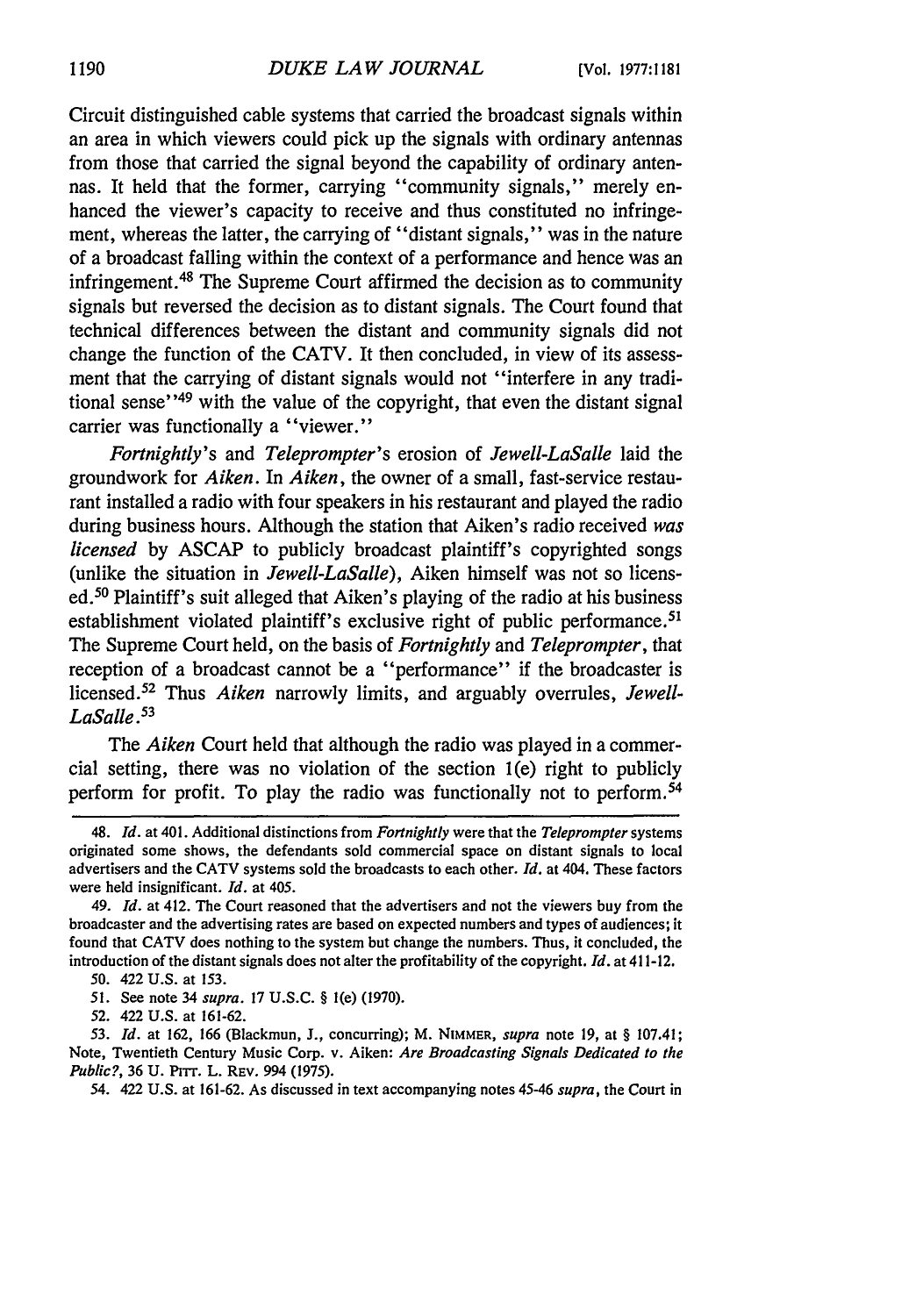However, the Court went beyond this basis of decision—functional similarity to a viewer<sup>55</sup>—and suggested three alternate bases: first, to find an infringement in the case would create a practically unenforceable rule,<sup>56</sup> given the countless number of small businesses; second, the receiving "performer" would be unable to guard against copyright infractions based on a *broadcaster's* unlicensed use of copyrighted songs;57 and third, if the small commercial establishments were considered to perform, the result would be the requirement of "untold numbers of licenses for what is basically a single public rendition of a copyrighted work."<sup>58</sup> These alternative bases imply that, even disregarding the definition of "performance," technical infringement will be modified **by** the principle of a de minimus violation. 59 The notion of de minimus violation gains strength from and is clarified **by** Congress' reaction to *Aiken.*

The congressional reaction<sup>60</sup> to the problem faced in *Aiken* is codified in **17 U.S.C.A.** section **110(5)** of the new copyright act. 61 According to the House Committee on the Judiciary, section **110(5)** codified "the traditional, pre-Aiken, interpretation of the *Jewell-LaSalle* decision under which public communication **by** means other than a home receiving set, or further transmission of a broadcast to the public, is considered an infringing **act.''62** However, a more accurate statement of the effect of section **110(5)63 is** that

*Teleprompter* and *Fortnightly* laid down the test for "performance" used in *Aiken* which distinguished functionally between a performer's actions and a viewer's actions.

55. **"[I]f** *Fortnightly,* with its elaborate CATV plant and *Teleprompter* with its even more sophisticated and extended technological and programming facilities were not 'performing,' then logic dictates that no 'performance' resulted when the [respondent] merely activated his restaurant radio." 422 U.S. at 161-62 (quoting from the decision of the Third Circuit).

56. 422 U.S. at 162. *See* Newsweek, Oct. 31, 1977, at 69, col. 1). By autumn of 1977 several prominent television manufacturers had their own videotape recorders on the market. With an intensive advertising campaign planned, producers were hoping to sell 250,000 units by Christmas, 1977, and 750,000 in 1978. Prices continue to fall, opening the market to an expanding group of buyers. *See* Wall St. **J.,** March 29, 1978, at I, col. 6.

57. 422 U.S. at 162.

58. *Id.* at 163.

*59. See* Needham, *supra* note 32, at 83, 86-87.

60. The legislative recognition that there should be an exemption from liability for a small business with a home-type system dates to 1961. Second Supplementary Report, c.4 at 3-6; *see also* 17 U.S.C.A. § 111(a) (West 1977) (new act).

61. § 110. [T]he following are not infringement of copyright:...

(5) communication of a transmission embodying a performance or display of a work by the public reception of the transmissions on a single receiving apparatus

of a kind commonly used in private homes, unless- (a) a direct charge is made to see or hear the transmission; or

- (b) the transmission thus received is further transmitted to the public . **...**
- 62. H.R. REP. No. 1476 at 87; Second Supplementary Report, c.4 at **11.**

63. The Register in his 1961 report to Congress conceded that, under *Jewell-LaSalle,* it was possible that any business establishment that operated a radio or television faced liability. He recommended an exemption to cover the "mere operation of receiving sets." Second Supplementary Report, c.4 at 4. Realizing that the question of liability had not been decided in the small business-home receiver situation, the Register, in the 1965 Supplementary Report, for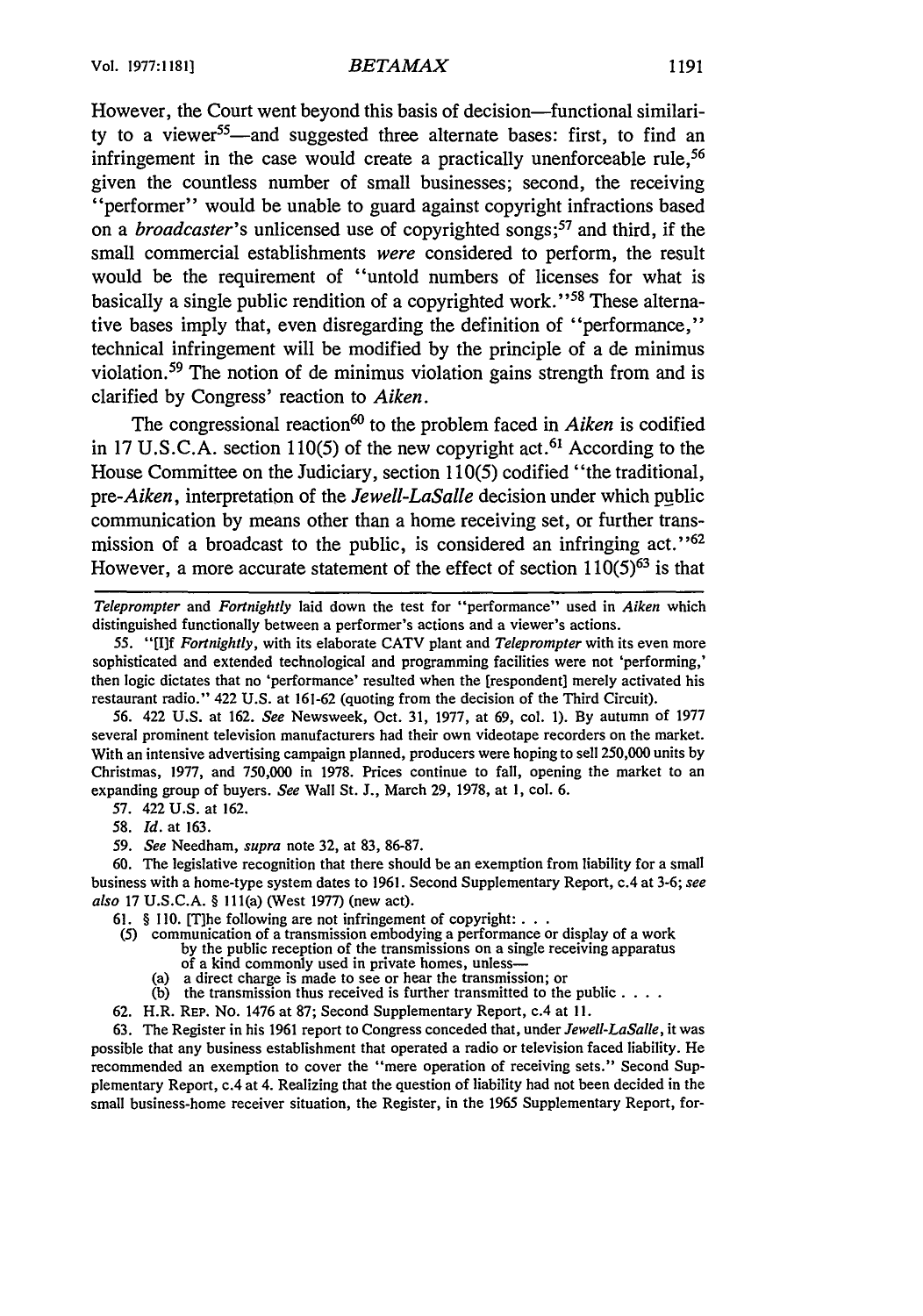it codified the *result* in *Aiken64* while expressly rejecting its functional definition of performance. 65 In other words, in Congress' view *Aiken* was rightly decided but for the wrong reasons. As *Aiken* correctly held, in a small commercial establishment the use of an ordinary home receiver with four ordinary loudspeakers is not an infringement. Since Congress rejected the Court's functional performance rationale, the facts in *Aiken* and its alternate bases for decision become significant in determining the applicability of *Aiken* exception for de minimus<sup>66</sup> violations in other situations.

The *Aiken* rationale based on practical unenforceability seems appropriate to the Betamax situation. Enforcing an exclusive right to copy, unmodified by an exception for de minimus violations, would be just as "practically impossible" as enforcing an unmodified exclusive right to publicly perform. 67 Practical unenforceability could have one of three meanings. First, it could be an expression of the Court's desire, as a matter of judicial administration, to refrain from "opening the floodgates" on litigation in this area. Second, practical unenforceability could mean "overwhelming numbers," that is, the sheer number of potential infringements

mulated an exception similar to section 110(5) that was intended "[tjo make clear that it is not an infringement of copyright merely to turn on, in a public place, an ordinary radio or television receiving apparatus of a type commonly sold to members of the public for private use." *Id.* at 5. A House Committee report following the Register's report concurred and stated that the potential for abuse of the exception did not justify "making vast numbers of small business and professional people guilty of technical infringements." *Id.* at 6 (emphasis added). It appears then that prior to *Aiken,* the Register and Congress were not at all sure whether the *Aiken-type* use was an infringement under existing law.

64. Under the particular fact situation in the *Aiken* case **. . .** it is intended that the performance would be exempt under clause (5). However, the Committee considers this fact situation to represent the outer limit of the exemption. . **.** . Thus, the clause would exempt the small commercial establishments whose proprietors merely bring onto their premises standard radio or television equipment **. . .** but it would impose liability where the proprietor has a commercial "sound system" installed or converts . . . [home equipment into the equivalent]

H.R. REP. No. 1476 at 87.

65. "The majority of the Supreme Court in the *Aiken* case based its decision on a narrow construction of the word 'perform' in the 1909 statute. This basis for the decision is completely overturned by the present bill . . . . " H.R. REP. No. 1476 at 87; *accord*, Second Supplementary Report, c.4 at **11.**

66. The de minimus character of the *Aiken* facts stems from use by a *small* business of *ordinary, unadapted* radio and television sets to *incidentally* entertain patrons.

67. It could be argued that since Congress codified the principle for de minimus performances in section 110(5), by negative implication the principle is inapplicable in other areas, such as the right to reproduce, section 106(1). On the other hand, section 110(5) is a codification of an exemption, not the creation of a new one. A negative implication should arise much more quickly in the latter than in the former case. Further, it can be said that statutory recognition of a situation where common law determines the absence of infringement in one category does not foreclose the situation from arising in a different category, with similar consequences. After all, *Aiken* is a performance case. It is entirely reasonable to say that congressional treatment of the Aiken situation in a performance context is simply an approval of the principle of de minimus infringements in the concrete context in which it has arisen. Disapproval is not thereby implied for all other situations.

þ,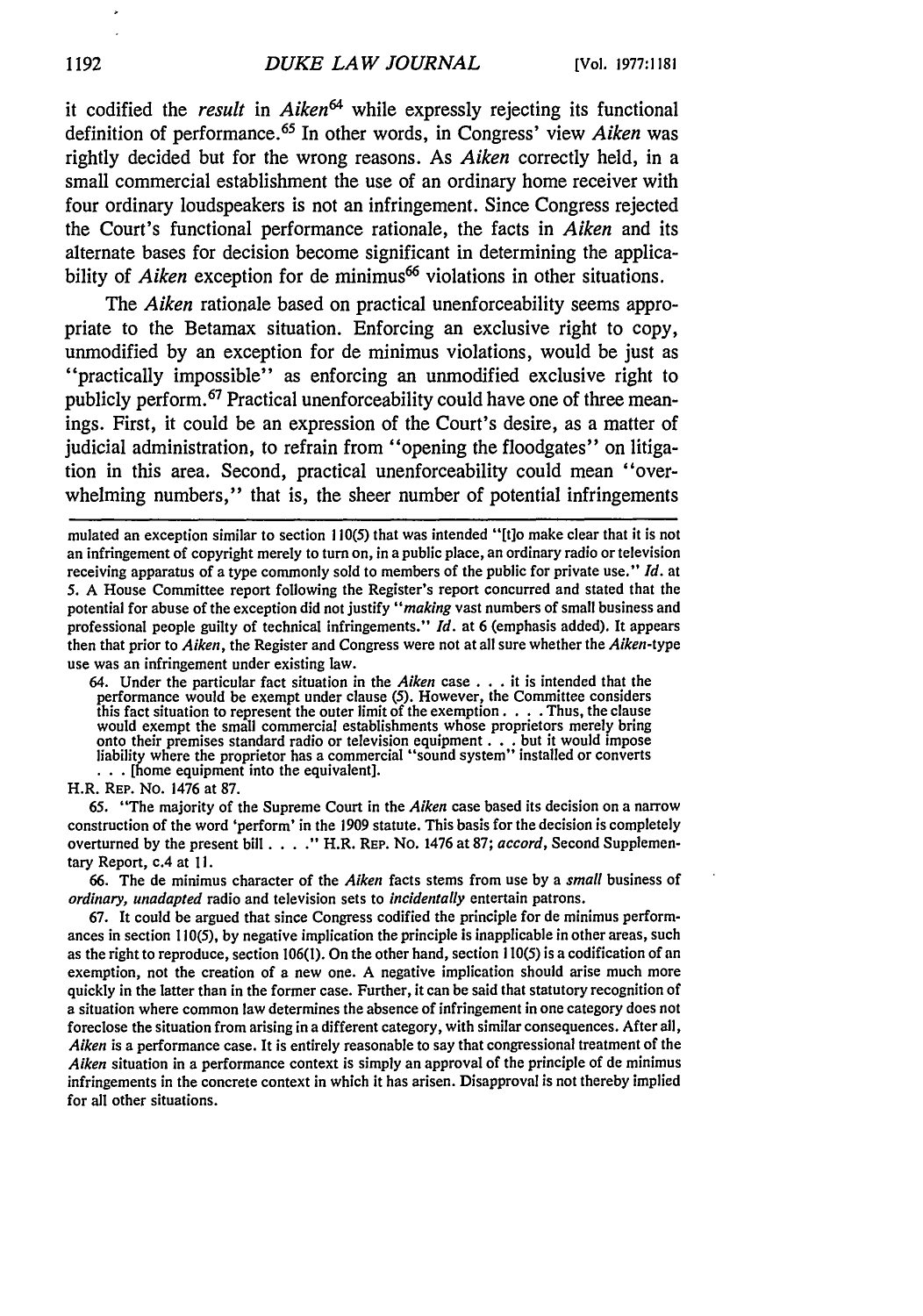### *BETAMAX* **Vol.** 1977:! 181] **1193**

precludes any systematic vindication of the copyrights. **68** "Overwhelming numbers" is probably the Court's interpretation of practical unenforceability; nevertheless it seems illogical to argue that because there are massive violations of a copyright, the violations are therefore of a de minimus nature.69 The third possible meaning of practical unenforceability is that the individual violations have an insignificant impact. This would suggest that, in the *Aiken* situation, it is a waste of time and money to attempt to enforce against small shopkeepers or restauranteurs since the impact of each infringement would be insignificant.<sup>70</sup> The insignificant impact interpretation, of course, does not look to the combined impact of individual uses but only to the *isolated* impact of a single individual's uses.

The second alternative basis in Aiken-inability to avert infringement-is essentially inapplicable in the Betamax situation.<sup>71</sup> The third alternative basis of *Aiken* concerns the geometric expansion of the potential profitability of copyrights. That is, after the copyright owner licenses a broadcasting station to perform his work, he stands to profit again when the work is broadcast, under *Jewell-LaSalle,* by licensing the multitude of small shopowners who play the broadcast on their sets. This basis also supports a holding of non-liability from Betamax use.

Although arguably offset by a decline in re-run revenues, the potential for increased liability for copyright infringement (or increased susceptibility to some future licensing agreement) is comparable to the potential increase in liability that the Court rejected in *Aiken.* Most importantly (and as

69. Even if "practically impossible" is defined to mean "overwhelming numbers," it could be argued that the proper approach to infringement is not to collect individual users and add together their impact. This contention is plausible because the association of "overwhelming numbers" and de minimus is a contradiction in terms: massive numbers are, by definition, not de minimus. Thus, associating overwhelming numbers and de minimus suggests that it is not the collective impact, but the individual impact, that is de minimus.

**70.** The insignificant impact interpretation receives some support by the Court's notation that "[a]s a matter of so-called 'policy' or 'practice,' **. .** . ASCAP has not even tried to exact licensing agreements from commercial establishments whose radios have only a single speaker." 422 U.S. at 162 n.12. This interpretation of the "practically impossible" language rests upon the impact of an individual's actions rather than the impact of a class' actions. Even if the Court meant "overwhelming numbers", see text accompanying note 69 *supra,* no practical difference separates the "overwhelming numbers" interpretation from the insignificant impact interpretation. The *collective* impact of an "overwhelming number" of performances simply cannot be *de minimus.*

71. The restaurant owner who plays a radio for his customers cannot ascertain that the radio station has not received a license for a song and that the latter is therefore infringing. **By** contrast, the Betamax home user, assuming that proper licensing by a television broadcaster will not absolve the recorder as it will the small "performer," can simply not record a copyrighted show.

<sup>68.</sup> Yet, it could be argued that the manufacturers of videotape recorders, through their intensive promotion campaigns for Christmas, 1977, were attempting to create such a situation and thus to present the court with a *fait accompli.*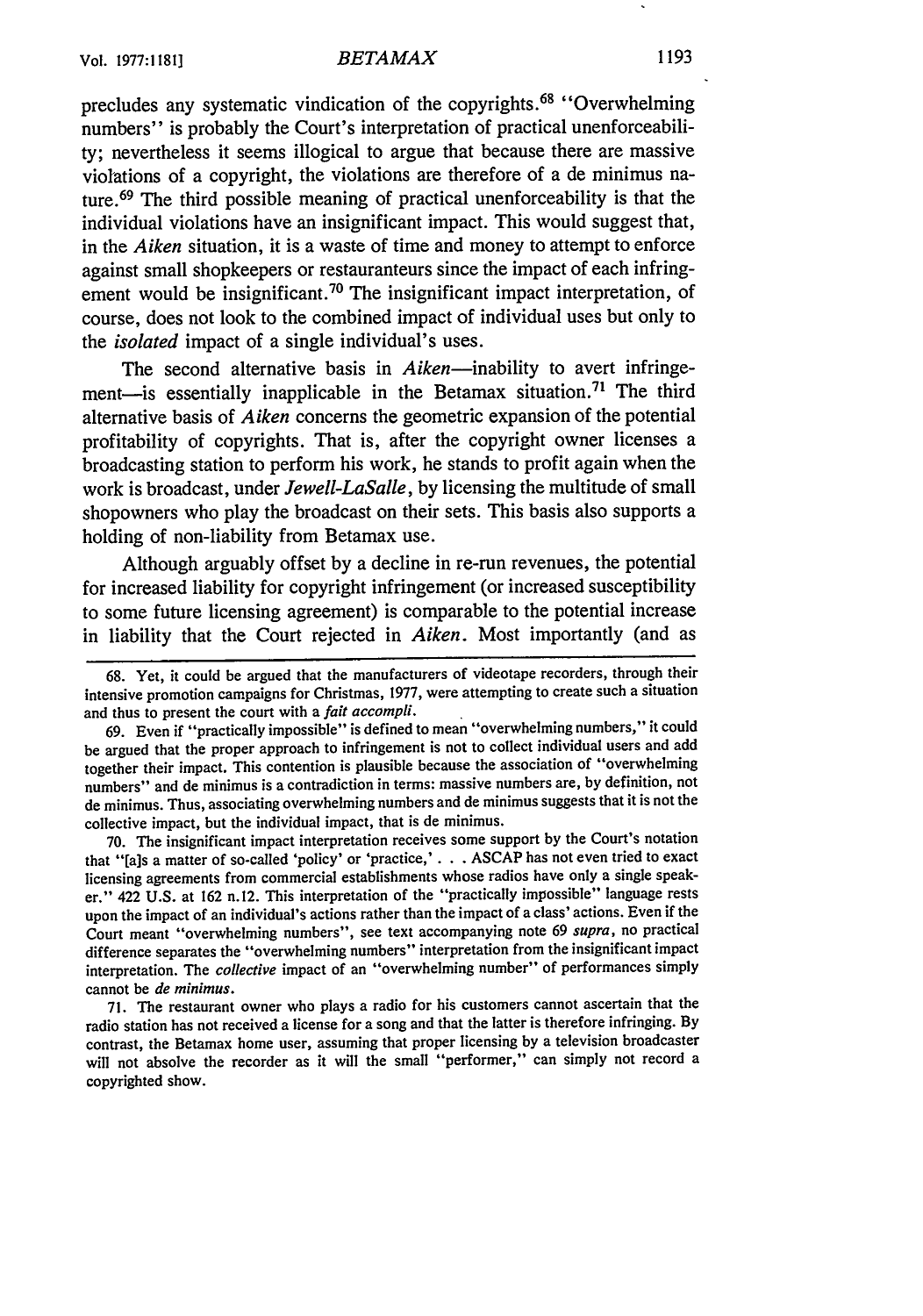Congress has noted) the facts of *Aiken* suggest a common sense notion of a de minimus violation: there is a difference in kind between the home user and the recording pirate.

One apparent factor supporting liability for vidiots is the enactment of section 111 of the new copyright act.<sup>72</sup> Congress essentially agreed with the Second Circuit's analysis in *Teleprompter* as to the significance of the difference between local and distant signals<sup>73</sup> when it required that all retransmissions beyond the "local service area" be licensed. However, Congress only made the carrying of distant signals subject to the compulsory license; as under *Fortnightly,* the carrying of local signals does not create liability. In so drawing the line, Congress apparently recognized the economic impact of copyright infringements and thus went to the heart of the economic incentive rationale of copyright law. "The Judiciary Committee has tried to resolve each issue by applying the standard of what best promotes the constitutional mandate to encourage and reward authorship."<sup>74</sup> In this manner, Congress emphasized economic impact over the existence or non-existence of a profit motive by the retransmitter. Even though all cable systems engage in the secondary transmissions with intent to profit, only some, based on their economic impact, are liable to the owners of copyright. This might suggest that the users of Betamax should be held liable because they will have an adverse collective impact on the plaintiffs' market. However, it must be noted that section **III** is essentially addressed to cable systems which one House Report specifically characterized as "commercial enterprises."<sup>75</sup> Further, sections  $111(a)(1)$  and  $(4)$ provide that a secondary transmission is not an infringement if it is made by a government or other nonprofit organization, or by a hotel or apartment house to its guests without a direct charge. This suggests that although Congress did not intend that the existence of a profit motive always triggers

75. H.R. REP. No. 1476 at 89.

<sup>72.</sup> Under section **111(f),** all carrying by a cable system is a "secondary transmission." Fees for the compulsory license are due, on differing percentages, on two bases. First, transmitters broadcasting secondary transmissions beyond the "local service area" of the "primary transmitter," which, although not defined in section **111,** is a station that originally broadcasts signals (and also a cable system whose signals are being rebroadcast by another cable system) must pay a fee, *see* 17 U.S.C.A. § **I I l(f)** (West 1977), H.R. REp. No. 1476 at **88.** Second, fees are also calculated on percentages of gross income based on "distant signal equivalents," 17 U.S.C.A. § **I** 1 l(d)(2)(B) (West 1977). Distant signal equivalents are defined in terms of secondary transmissions beyond the local service area, *id.* § 111(f). Local service area is essentially the area from which the primary transmitter's signals can be received, *see id. §* 1 **l(f);** H.R. REP. No. 1476 at 99. Thus, although there are further distinctions between the types of programs carried, liability is determined along the lines of economic impingement. For a good summary of the legislative history of section 111, *see* Second Supplementary Report, c.5 at 2-26.

<sup>73.</sup> H.R. REP. No. 1476 at 90, 99; Second Supplementary Report, *c.5* at 28 & **29.**

<sup>74. 122</sup> CONG. REC. S1546 (daily ed. Feb. 6, 1976) (remarks of Senator McClellan).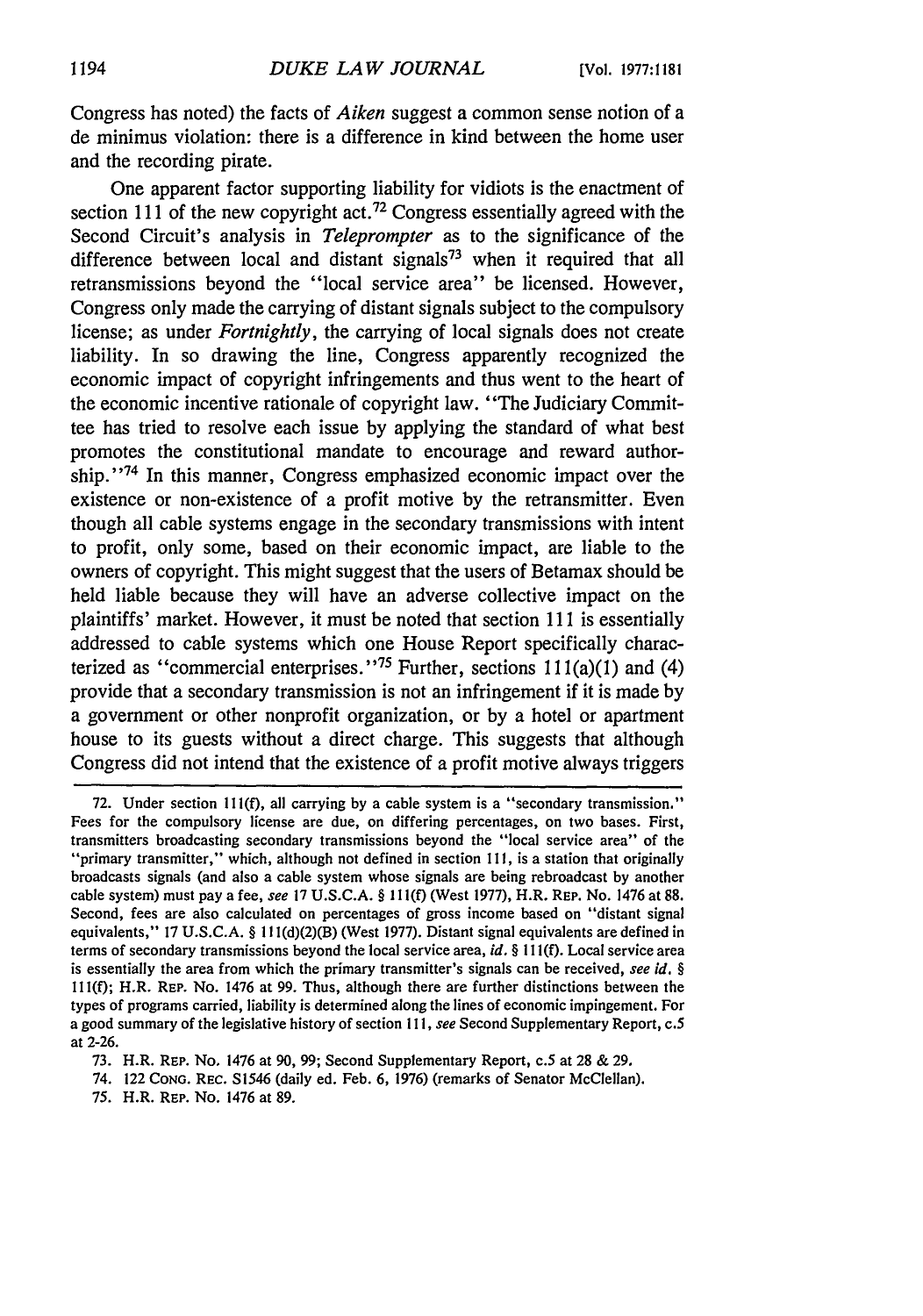liability, it did consider profit motive to be a significant factor in determining liability.

In summary, *Aiken* and the congressional response to it create a de minimus exception to infringement of the right to perform that could easily form the basis for an exception to liability in the Betamax/right to copy context. Home use of Betamax fits readily within most possible constructions of the exception for de minimus violations. However, the establishment of the compulsory license system for cable systems carrying distant signals (but not for those carrying only local signals) supports the argument that liability should be premised on adverse economic impact. Such adverse economic impact in the Betamax situation would appear to be in the *cumulative* impact of Betamax users on the copyright's value. The cable television development could then easily form the basis of a finding of liability in the Betamax context.

### B. Aiken *and Implied Consent.76*

In *Jewell-LaSalle,* neither the hotel nor the radio station was licensed to perform plaintiff's songs. The Court suggested that if the radio station had been licensed, a license for commercial distribution might have been implied,<sup>77</sup> and that the decision in *Buck v. Debaum*<sup>78</sup> would then have been controlling.

In *Debaum,* the owner of a popular cafe in Los Angeles installed a radio receiver in the cafe and received plaintiff's copyrighted song from a radio station that was licensed by ASCAP to broadcast it. The court held for the defendant cafe owner on two grounds: that the act of turning on a radio, making audible the sound waves present, did not constitute "performance" under copyright law; and that by licensing the radio station, "[the copyright owner] *must* be held to have acquiesced in the utilization of all forces of nature that are resultant from the licensed broadcast . . . . "<sup>79</sup> Although *Debaum* has been distinguished $80$  and rejected sub silentio,  $81$  it was revived by the recent Supreme Court cases that cut back drastically the scope of *Jewell-LaSalle.* In *Fortnightly,* the Court noted that the *Jewell-LaSalle* court might have held differently if the radio station had been licensed and that *Jewell-LaSalle* "must be understood as limited on its own facts.' **'82** In

*<sup>76.</sup> See generally* M. NIMMER, *supra* note 19, at § 107.43; Pre-Trial Memorandum for Defendant at 45-47.

<sup>77. 283</sup> U.S. at 198, 199 n.5.

<sup>78. 40</sup> F.2d 734 (S.D. Cal. 1929).

<sup>79.</sup> *Id.* at 736 (emphasis added).

<sup>80.</sup> Famous Music Corp. v. Melz, 28 F. Supp. 767, 769 (W.D. La. 1939).

<sup>81.</sup> Society of European Stage Authors & Composers, Inc. v. New York Hotel Statler Co., 19 F. Supp. **I** (S.D.N.Y. 1937).

<sup>82. 392</sup> U.S. at 397 n.18.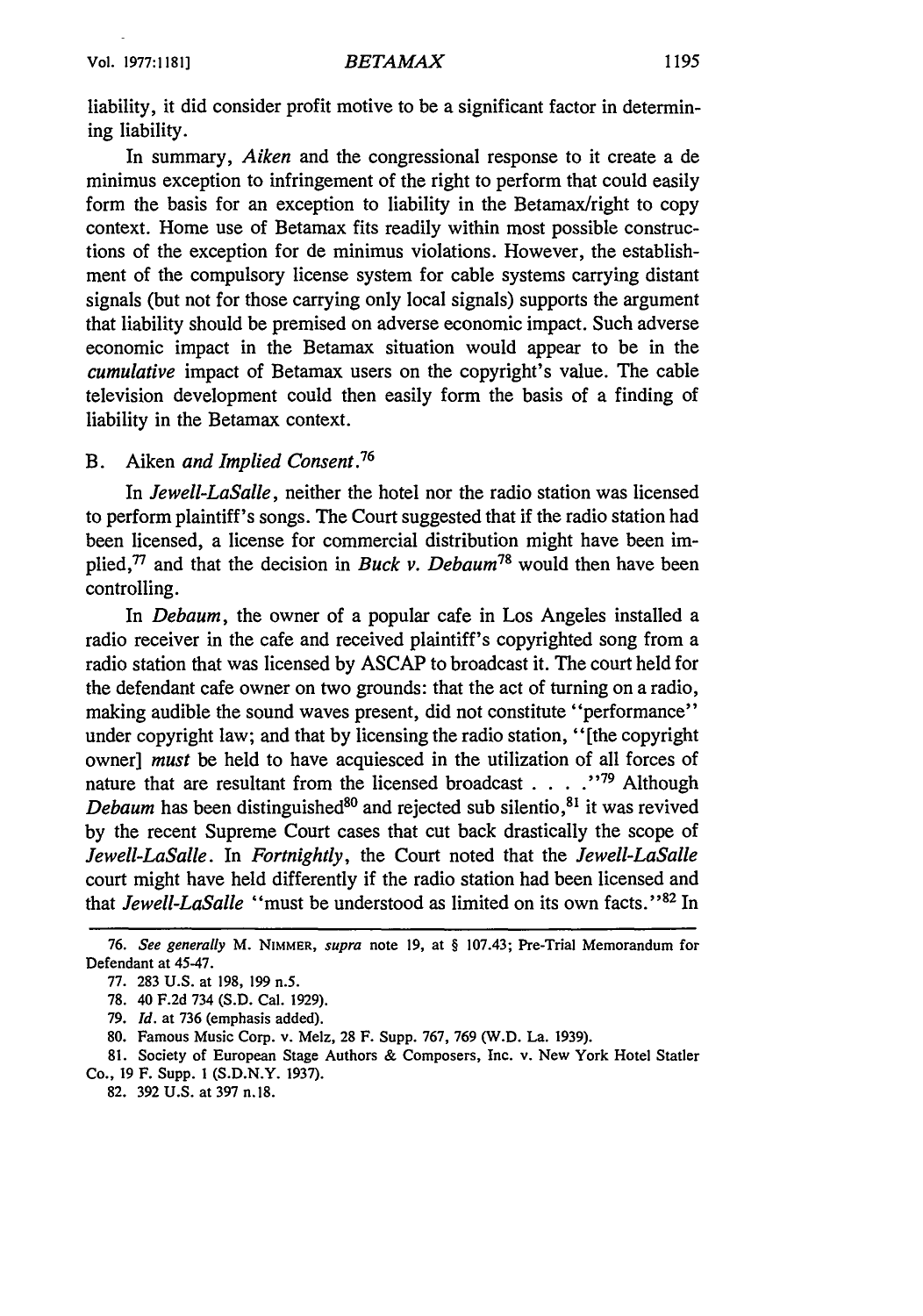*Aiken,* which did limit *Jewell-LaSalle* to the facts of the case, the Court again referred to the *Jewell-LaSalle/Debaum* distinction.<sup>83</sup>

On this basis, it has been argued that a "license to the station implies, as a matter of law, a license for multiple performance as well." $84$  The applicability of this argument to the use of Betamax appears at first blush to be strained, not only because there was an alternate holding in *Debaum,* but because the infringement alleged in Betamax is copying, not performing. <sup>85</sup> However, this potential interpretation of copyright law might be viewed as a convenient tool to protect an arguable public interest in the airwaves. *Debaum* suggests the importance of this public interest in holding that the copyright owner acquiesced to all "forces of nature" resulting from that broadcast by issuing the license to the station.<sup>86</sup> Teleprompter Corp. v. *CBS, Inc.* 87 reflects the *Debaum* approach. There, the court argued:

When a television broadcaster transmits a program, it has made public for simultaneous viewing and hearing the contents of that program. The privilege of receiving the broadcast electronic signals and of converting them into the sights and sounds of the program inheres in all members of the public who have the means of doing **so. <sup>88</sup>**

The reasoning that something special happens for copyright purposes when materials are broadcast over the air does not imply that the copyright owner surrenders all property rights in his work upon its broadcast. Broadcasting material capable of being copyrighted does not "publish" the material and place it in the public domain, thereby rendering the work uncopyrightable.<sup>89</sup> Nor does the fact that the television station broadcasts without license a copyrighted item over the public airways immunize the station from liability.<sup>90</sup> Indeed, at least one case clearly holds that copying

- 86. 40 F.2d at 736.
- 87. 415 U.S. 394 (1974).
- 88. *Id.* at 408. *See* Pre-Trial Memorandum for Defendant at 27-31.

<sup>83. 422</sup> U.S. at 160.

<sup>84.</sup> M. NIMMER, *supra* note **19,** at § 107.43.

<sup>85.</sup> In other words, it is harder to say that copying is implied from the licensing to broadcast than it is to say that multiple performances are implied from the license. The "performances" nothing more than turning on the receiver and listening-are exactly what is contemplated **by** the license. The public, by tuning in, does what is necessary to complete the performance; the tuning in provides the audience. But copying **by** the public is a step beyond; it is not necessary to complete the performance.

<sup>89.</sup> American Tobacco Co. v. Werckmeister, 207 U.S. 284 (1907); King v. Mister Maestro, Inc., 224 F. Supp. 101 (S.D.N.Y. 1963); Uproar v. NBC, Inc., 8 F. Supp. 358 (C.D. Mass. 1934); CBS, Inc. v. Documentaries, Unlim., 42 Misc. 2d 723, 248 N.Y.S.2d 809 (Sup. Ct. Special Term, 1964).

<sup>90.</sup> Smothers v. CBS, Inc., 359 F. Supp. 723 (C.D. Cal. 1973). *But see* Mura v. CBS, Inc., 245 F. Supp. 587 (S.D.N.Y. 1965). In *Mura,* plaintiff was the owner of copyrights on certain hand puppets and defendant broadcast the "Garfield Goose Show." Without any consent requested or given, defendant broadcast images of Mura's puppets on the show for approximately thirty-five seconds. While it was broadcasting the show, CBS made a film recording of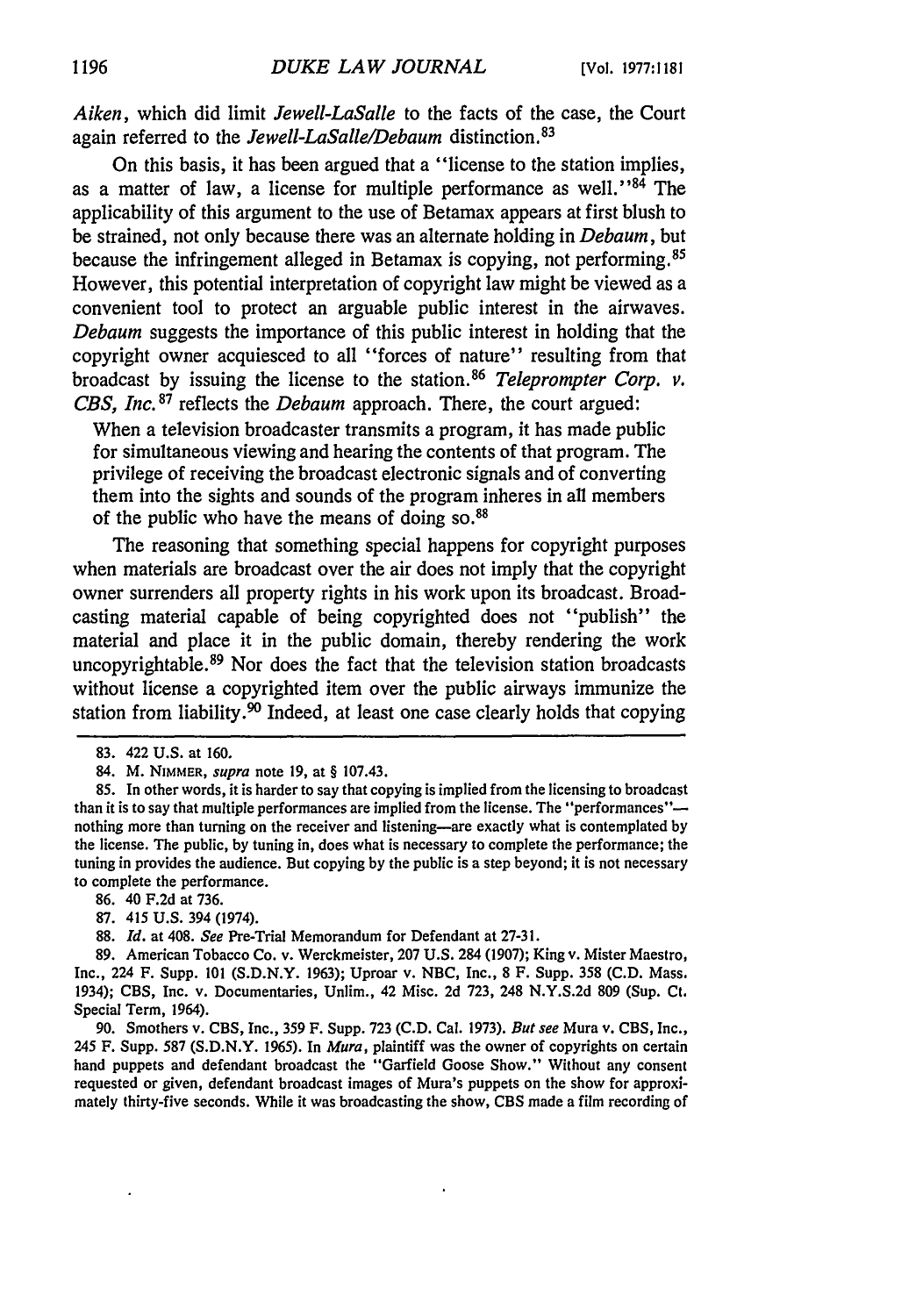or recording broadcasted materials consitutes copyright infringment. <sup>91</sup>*Walt Disney Productions v. Alaska Television Network92* is a cablevision case that was decided shortly after the Supreme Court's decision in *Fortnightly.* Walt Disney claimed infringement of its copyrighted motion picture photoplays on the basis that the defendant recorded broadcasts received from television stations on videotape. The recording was an integral step in the process whereby defendant carried television broadcasts from Seattle and Tacoma, Washington to Juneau, Alaska.<sup>93</sup> These broadcasts were delayed up to a week. Although the decision is ambiguous on the crucial question of whether recording *alone* without commercial exploitation violates section  $1(d)$ ,<sup>94</sup> the court does appear to so hold: "The preparation of the video tapes of copyrighted materials infringed upon the rights of the copyright owner

91. In Miller v. Goody, 125 F. Supp. 348 (S.D.N.Y. 1954), *related case,* 139 F. Supp. 176 (S.D.N.Y. 1956), *rev'd sub nom.* Shapiro, Bernstein & Co. v. Goody, 248 F.2d 260 (2d Cir. 1957), defendant Krug consented to a decree of infringement for manufacturing records of a radio broadcast of Major Alton "Glenn" Miller and his A.E.F. Orchestra, which contained nine copyrighted musical compositions. 248 F.2d at 261. However, Krug's recording was not made off the air but rather from records of the broadcast. 139 F. Supp. at 176. In CBS, Inc. v. Documentaries, Unlim., 42 Misc. 2d 723, 248 N.Y.S.2d 809 (Sup. Ct. Special Term, 1964), Documentaries recorded off the air a radio broadcast by a CBS news announcer about the assassination of President Kennedy and incorporated the announcement into a phonograph record produced for commercial distribution. 248 N.Y.S.2d at 810. After holding that the broadcast was not a general publication, the court held that "[t]his is a clear case of appropriation for commercial profit of another's property right," 248 N.Y.S.2d at 812. Thus, both the copying and the incorporating were elements of the tort; the case did not hold that the copying itself was either a state law or a federal copyright law violation. In Metropolitan Opera Ass'n, Inc. v. Wagner-Nichols Recorder Corp., 199 Misc. 786, **101** N.Y.S.2d 483 (Sup. Ct. 1950), plaintiff brought an action based on misappropriation because defendant recorded the opera's broadcasts off the air and sold recordings to the public. As in *Documentaries,* the gravamen of the action lay in the recordation of the broadcast and the commercial exploitation of the recording.

In Encyclopaedia Britannica Ed. Corp. v. Crooks, No. 77-560 (W.D.N.Y., Feb. 27, 1978), the court preliminarily enjoined the defendant, a non-profit corporation organized to provide educational services to public shools in Erie County, New York, from videotaping plaintiff's copyrighted motion pictures from television broadcasts and from recopying them for distribution to the schools. See note 159 *infra.* The court's holding that plaintiff had proven probable success on the merits without discussing the public's interest in the airwaves—especially in light of the fact that defendant's copying was for educational purposes-argues strongly against the implied in-law consent.

- 92. 310 F. Supp. 1073 (W.D. Wash. 1969).
- 93. **Id.** at 1074.
- 94. Defendants could hardly contend that it would not be an infringement of copyright<br>for one to receive the broadcast of a copyrighted song by way of radio, record it on a<br>master disc, and *then play it over another* rad While the defendants did not make the videotapes available on a widespread basis, the video tapes were *capable* of being sold to any cable television station with the proper equipment.

310 F. Supp. at 1075 (first emphasis added; second in original).

the program. The court held that CBS did not infringe Mura's copyright under section l(a) because the copy--an evanescent reproduction-was so different in form from the puppet and because CBS's use of the puppet was fair.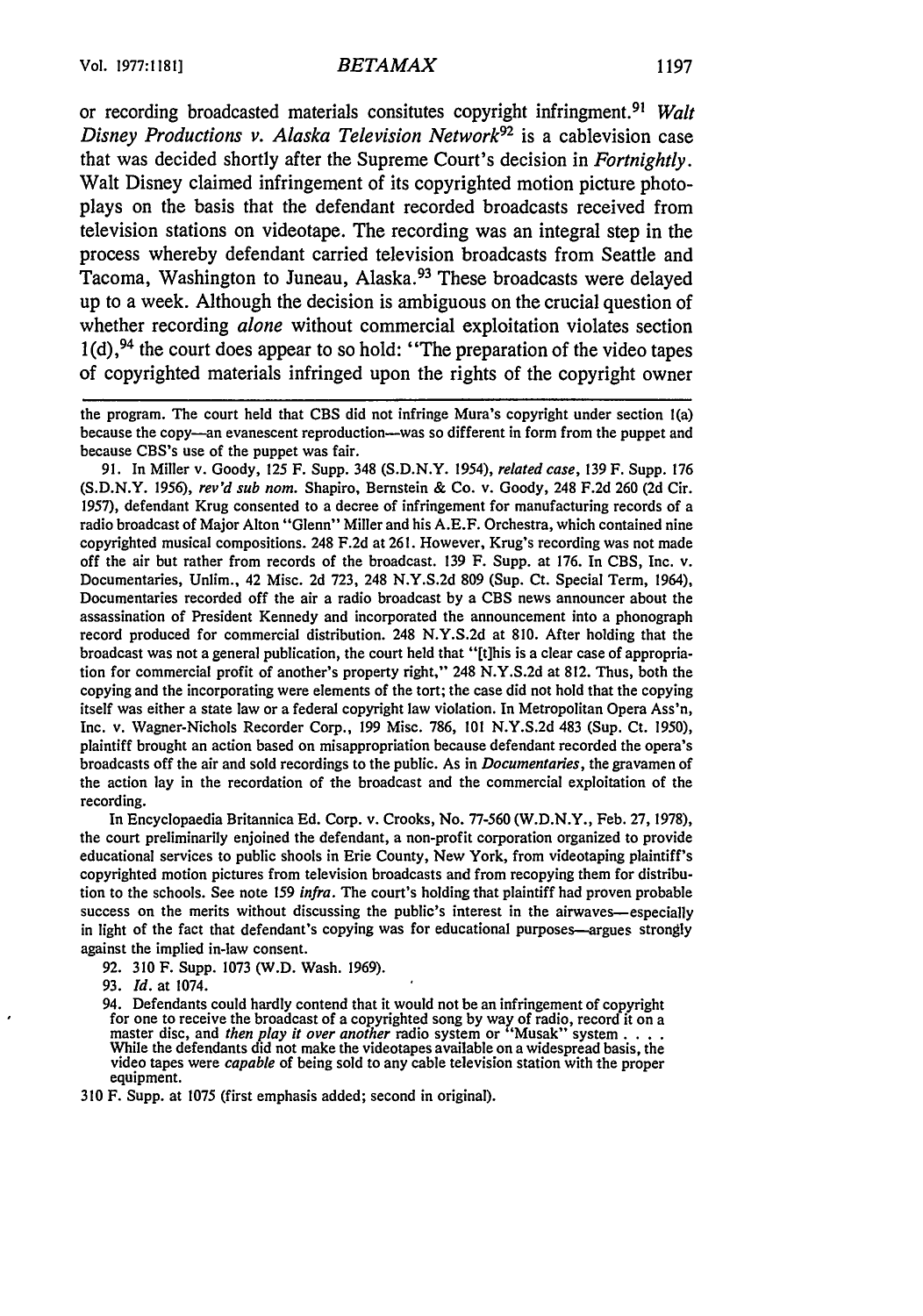under § 1(d), and the dissemination of the programs through defendants' cable system also constitutes an infringement."<sup>95</sup>

*Alaska Television* involves CATV and could have been treated as a public performance case. However, in an apparent attempt to avoid the holding of non-liability in *Fortnightly,* it was treated as a copying case. For this reason, and because it involves commercial exploitation of the recording, *Alaska Television* has little precedential value for the Betamax case insofar as non-commercial recording is in issue. Furthermore, the precise holding of *Alaska Television* has been legislatively reversed by the new copyright act. 96 However, interpreting the legislative reversal to mean that broadcast of a copyrighted work precludes copyright infringement is not warranted by the narrow scope of the legislative reversal and by section 112(a) of the new Act.<sup>97</sup> The narrowness of the very technical reversal of *Alaska Television* certainly *suggests* that nothing special happens for copyright purposes on broadcast to shrink the protection of copyright.

The primary rationale for the implied consent theory in the *Debaum*public performance area is the similarity between the actions constituting the second public performance and actions necessary to complete the first public performance. $98$  In other words, the act of turning on the TV or radio results in the second public performance, but that same act is a necessary step in completing the first public performance; otherwise, the program will have been broadcast but never received.

To extend the implied consent theory to encompass memorialization, however, requires a further rationale, one rooted in the first amendment.<sup>99</sup>

97. Sections **I1** l(e)(2) and (f), paragraph 2, permit, under the compulsory license system, cable systems located outside the contiguous forty-eight states, Puerto Rico and to a limited extent Hawaii, to make recordings off-the-air of all materials to aid its delayed transmission to its subscribers. This was precisely the fact situation in Alaska *Television.* Thus, in this limited sense the cable system could avoid liability for the recording. The negative implications of sections 111(e) and 112(a) make clear that this limited right to record a television show in a commercial setting does not extend beyond the geographical limitations of section 111(e). Section 112 permits all transmitting organizations-including cable systems without regard to geographic location-to make recordings of copyrighted material to aid in transmission. Section 112(a) does not, however, permit recording of motion pictures and other audiovisual works. Thus, although an Alaska cable system could record television shows broadcast from Washington state, an Idaho system could not.

98. See note 85 *supra.*

**99.** Defendants argue in their Pre-Trial Memorandum 26-31, 41-42, 45-47, that the first

<sup>95.</sup> **Id.** at 1075.

**<sup>96.</sup>** 17 **U.S.C.A.** §§ 111(e), **(f)** (West 1977). It is interesting to note that the legislative history of section 111(e) lends support to the rationale of the state off-the-air-recording cases discussed in note 91 supra and to the alternative interpretation of Alaska *Productions,* supra note 94: "With the one exception provided in subsection **(f)** and limited by subsection (e), the section does not cover or permit a cable system, or indeed any person, to tape or otherwise record a program off-the-air and later to transmit the program from the tape or record to the public." H.R. REP. No. 1476 at 91 (emphasis added). Again, there must be the combination of the recordation and the economic exploitation.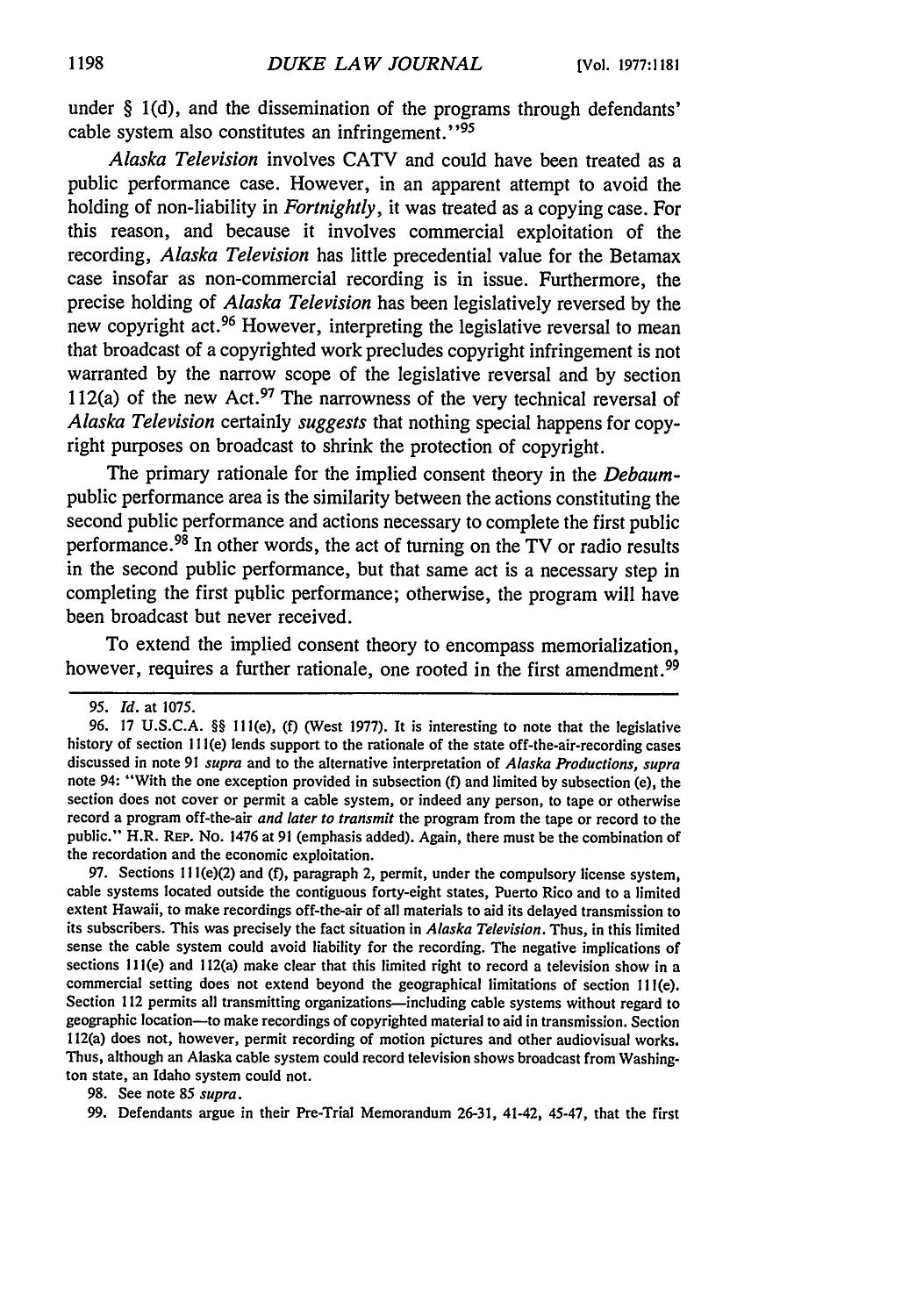The Supreme Court has recognized that the technological limitations of access to the broadcast media require the elevation of the interest of the viewing and listening public over the interest of those broadcasting. **100** The question is whether this choice of priorities, which gives the public the privilege "of converting [broadcast signals] **. . .** into the sights and sounds of the program," $101$  includes the right to memorialize the sights and sounds on magnetic tape. The basis for the limitation on broadcaster discretion-the fairness doctrine—lies in the fundamental first amendment presumption that the "marketplace of ideas" will dialectically produce the truth. **1 <sup>02</sup>**Given the physically limited ability to broadcast views, the artificial device of the "fairness doctrine" emerged in order to preserve the balance in the marketplace. **1 <sup>03</sup>**Because the primary concern is the dissemination of information in a balanced way, the doctrine imposes a limitation on the "near monopoly<sup>1104</sup> of airwaves since it is the right of the viewers and listeners, not the right of the broadcasters, which is paramount.<sup>105</sup>

There are several reasons which could justify the extension of the public interest in the airwaves to limit property rights in copyright. First, both copyright and rights to broadcast are legislatively created, limited monopolies—the former in the use and benefit of the tangible expression of a person's thought; the latter in the utilization of a transmission frequency. Both stem not from any public policy for the creation of monopolies, but from practical concerns: the encouragement of useful arts and sciences and the avoidance of chaos in broadcasting frequencies.<sup>106</sup> An affinity of structure exists between a copyright and a license to broadcast; when they become closely associated, as in the Betamax case, it is possible to switch the limitations on broadcasting onto copyright without structurally damaging either concept.

104. Friendly, *The Campaign to Politicize Broadcasting,* **COLUM.** JOURNALISM REv. Mar./Apr. 1973 at 9. The fairness doctrine requires the broadcaster to adequately cover issues of public importance and to fairly reflect differing viewpoints, CBS, Inc. v. Democratic Nat'l Comm., 412 U.S. 94, 111 (1973); Red Lion Broadcast Co. v. FCC, 395 U.S. 367, 377 (1967).

105. Red Lion Broadcast Co. v. FCC, 395 U.S. 367, 390 (1967); *see* United States v. Midwest Video Corp., 406 U.S. 649 (1972).

106. CBS, Inc. v. Democratic Nat'l Comm., 412 U.S. 94, 104 (1973).

amendment implications of broadcast and implied consent should permit the memorializing of broadcasted materials.

*<sup>100.</sup> Compare* Red Lion Broadcast Co. v. FCC, 395 **U.S.** 367 (1967) *with* Miami Herald Pub. Co. v. Tornillo, 418 U.S. 241 (1974).

<sup>101. 415</sup> U.S. at 408.

<sup>102.</sup> Red Lion Broadcast Co. v. FCC, 395 U.S. 367, 390 (1967); New York Times Co. v. Sullivan, 376 U.S. 254, 270 (1964).

<sup>103. &</sup>quot;[B]roadcast frequencies are limited and, therefore, they have been necessarily considered a public trust. Every licensee who is fortunate in obtaining a license is mandated to operate in the public interest and has assumed the obligation of presenting important public questions fairly and without bias." S. REP. No. 562, 86th Cong., 1st Sess. 8-9 (1959), *quoted in* Red Lion Broadcast Co. v. FCC, 395 U.S. 367, 383 (1967).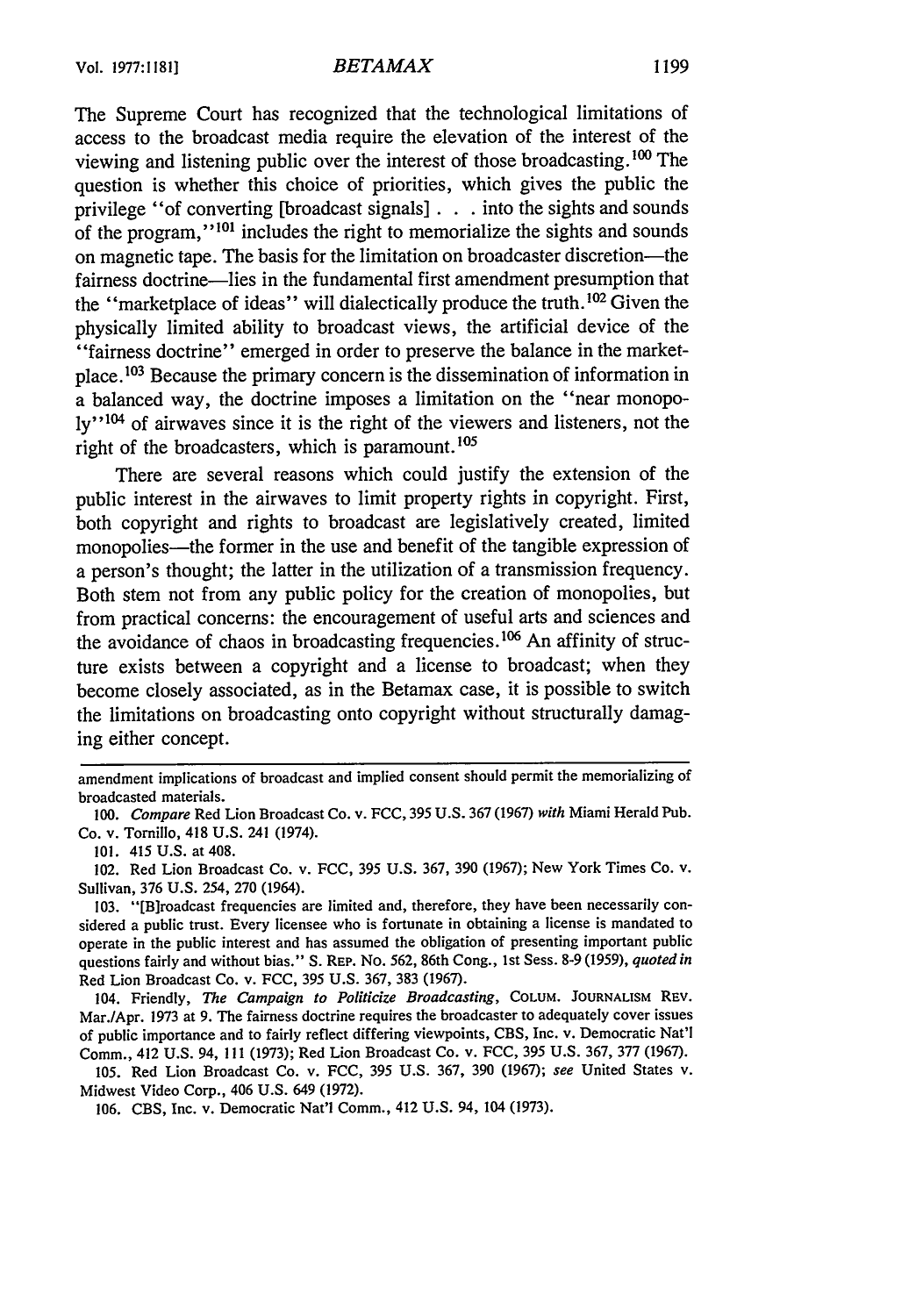Second, the operation of a Betamax machine appears to promote the principle underlying the fairness doctrine: the right of the public to be informed within the context of the "marketplace of ideas."<sup>107</sup> By enabling a person to memorialize a broadcast which exists only at a given time, it increases his ability to receive information by freeing him from the prior limitation of being in front of a television set at a specific time.<sup>108</sup>

Third, the enforcement of the fairness doctrine through the licensing process<sup>109</sup> produces a rationale for the incorporation of the implied consent theory: broadcast stations are licensed to broadcast only in the public interest. An important public interest lies in the promotion of the flow of information. Broadcast stations may not contract to broadcast in contravention of the promotion of the public interest. Therefore, any license to broadcast given by a copyright owner must carry the implied qualification that the broadcast promote the public interest, which includes permitting the use of Betamax to maximize the information flow.

Although the first amendment has not been asserted as a defense to actions for infringement in the context of the fairness doctrine, several courts have rejected first amendment defenses to actions for infringement largely because copyright in itself places "[n]o restraint. **. .** on the use of an idea or concept."<sup>110</sup> Copyright is a limitation on the use of a form of an idea: it is a limited monopoly of form. A license to broadcast is also a limited monopoly of form—a licensed broadcaster has an exclusive right for a limited time in a limited area to use a frequency to communicate with the viewing and listening public. But it must be remembered that the grant of a license to one broadcaster prevents many others from communicating with the public over radio or television, except as allowed by the discretion of the licensee<sup>111</sup> or by the fairness doctrine. The broadcasting license therefore limits the ability to communicate with others to the licensee. Assuming that

**109.** Red Lion Broadcast Co. v. FCC, 395 **U.S.** 367, 394 (1967).

110. Goldstein v. California, 412 U.S. 546,571 (1973); *accord,* Mazer v. Stein, 347 U.S. 201, *217* (1954); *see* Zacchini v. Scripps-Howard Broadcasting Co., 97 S. Ct. 2849, 2858 n.13 (1977); Pre-Trial Memorandum for Plaintiff at 79-81.

**111.** CBS, Inc. v. Democratic Nat'l Comm., 412 U.S. 94, 111, 120 (1973).

<sup>107.</sup> *Id.* at 112-13; see Pre-Trial Memorandum for Defendant, 26-31; Pre-Trial Memorandum for Plaintiff, 79-91.

<sup>108.</sup> It is arguably a long step from politically-oriented information flow (with which the fairness doctrine is primarily concerned) to the probable use of a Betamax for the recordation of entertaining programs. However, the Supreme Court appears to be increasingly hesitant to differentiate political and other forms of speech. *See, e.g.,* Bates v. State Bar of Arizona, 97 **S.** Ct. 2691 (1977) (prohibition of the advertising of fees for routine legal services is an unjustifiable restraint of free speech); Virginia State Bd. of Pharmacy v. Virginia Citizens Consumer Council, *425* **U.S. 748 (1976)** (a ban on the advertisement of prices of prescription drugs is an unjustifiable restraint of free speech). Moreover, the use of Betamax might actually encourage political discussion-for instance, **by** recording the Nixon-Frost interviews. *Freedom of Video, supra* note 2, at **60,** col. 2.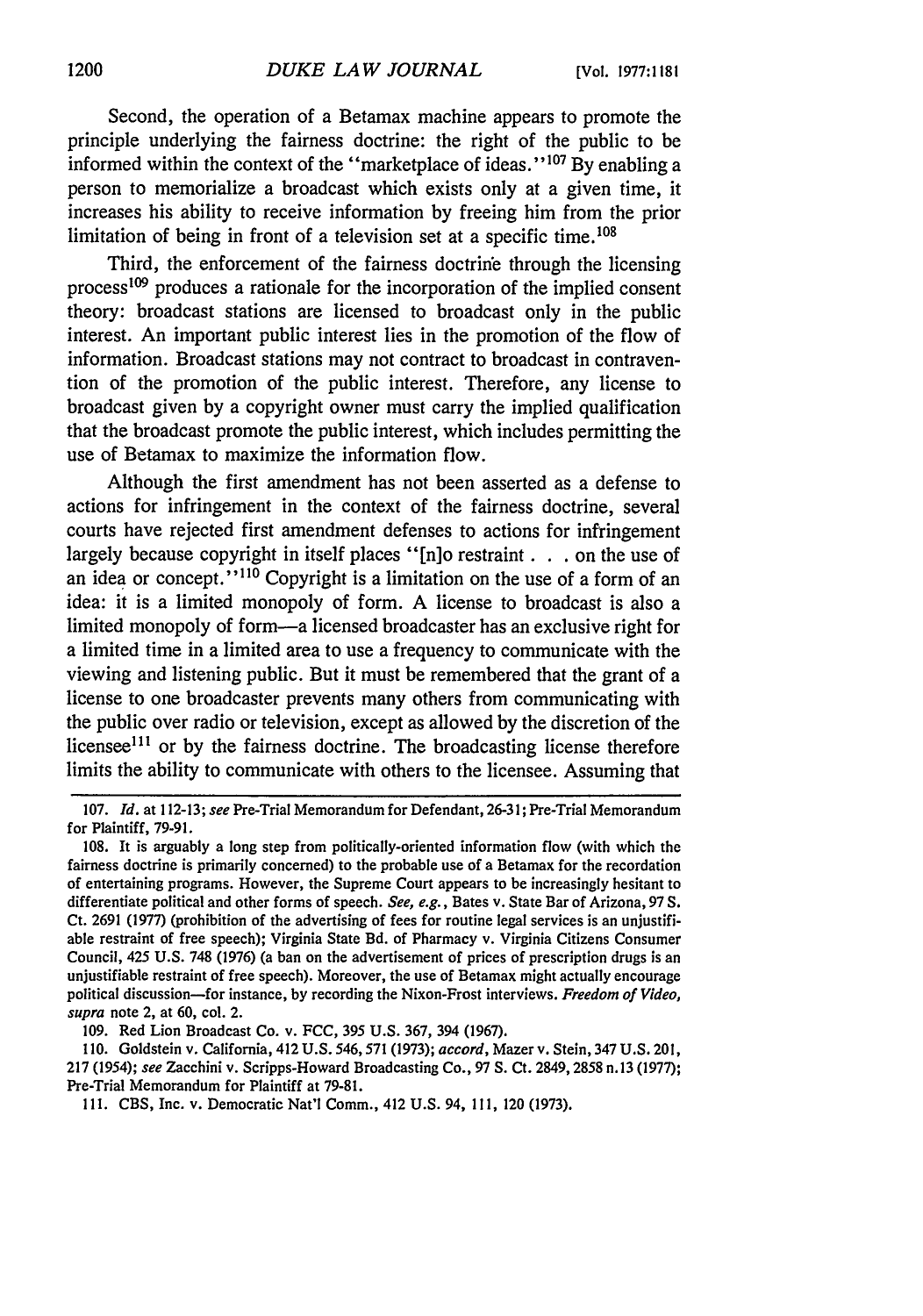### *BETAMAX* 1201

different people have different ideas, the license thus represents a limitation on the expression of ideas. **By** licensing the station to broadcast a copyrighted work, the owner of a copyright places his limited monopoly of form within the limited monopoly of expression. The *broadcast* of a copyrighted film or show, because it limits the expression of other ideas, necessarily subjects the copyrighted material to the interests of the public in the reception of the broadcasts.<sup>112</sup> It should be noted, moreover, that none of the cases rejecting a first amendment defense involves the recordation of broadcasted material.<sup>113</sup>

However, none of these arguments is persuasive enough to compel a conceptual leap from the right to hear to the right to memorialize. The structural affinity of the copyright and broadcast licenses merely makes crossover conceptually clean; it does not mandate crossover of restrictions. Further, even if the crossover is made, it seems clear that the scope of the first amendment restriction implicit in technologically limited access is limited to the operation of the fairness doctrine.<sup>114</sup> The limitation of expression of ideas inheres in the "broadcast" not in the "use of the copyrighted material." It stretches the imagination to the breaking point to say that the fairness doctrine affirms the following argument: because a person with one

However, in Sid & Marty Krofft Television Prod., Inc., v. McDonald's Corp., 562 F.2d 1157 (9th Cir. 1977), a first amendment argument was rejected despite the fact that the copyrighted item was a children's television show, which was infringed by defendant's "McDonaldland" television commercials. 562 F.2d at 1171. Defendant did not record plaintiff's show; the court did not consider the possibility of a limitation on copyright based on the first amendment-rooted public interest in the airwaves. Nevertheless, it did recognize the "rare" limitation on copyright of graphic expressions of newsworthy events. *Id.* at 1171, which was first suggested in Nimmer, *Does Copyright Abridge the First Amendment Guarantees of Free Speech and Press?,* 17 U.C.L.A. L. REV. 1180, 1199 (1970). *See* Time, Inc. v. Bernard Geis Associates, 293 F. Supp. 130 (S.D.N.Y. 1968).

114. CBS, Inc. v. Democratic Nat'l Comm., 412 U.S. 94, 121-22, 130-31 (1973) (broadcaster who must meet public obligation of providing full and fair coverage of public issues not required to accept editorial advertisements).

<sup>112.</sup> See notes 91, 94 & 96 *supra.*

<sup>113.</sup> Goldstein v. California, 412 U.S. 546 (1973) (state statute prohibiting record "piracy" the commercial recordation and sale of another's record--does not violate first amendment); Wainwright Securities, Inc. v. Wall St. Transcript Corp., 558 F.2d 91 (2d Cir. 1977), *cert. denied,* 98 **S.** Ct. 730 (1978) (first amendment argument rejected when advanced by a weekly financial newspaper to defend its copying of financial reports of an institutional research business); United States v. Bodin, 375 F. Supp. 1265 (W.D. Okla. 1974) (pirating of records onto tapes); Jondora Music Pub. Co. v. Melody Recording, Inc., 362 F. Supp. 494 (D.N.J. 1973), *rev'd on other grounds,* 506 F.2d 392 (3d Cir.), *cert. denied,* 421 U.S. 1012 (1975) (piracy of records onto tapes); Robert Stigwood Gp., Ltd. v. O'Reilly, 346 F. Supp. 376 **(D.** Conn. 1972), *rev'd on other grounds,* 530 F.2d 1096 (2d Cir.), *cert. denied,* 429 U.S. 848 (1976) (public performance of copyrighted musical composition in concerts); Walt Disney Prod. v. Air Pirates, 345 F. Supp. 108 (N.D. Cal. 1972) (copying and reproduction of cartoon characters in a magazine); McGraw-Hill, Inc. v. Worth Publishers, Inc., 335 F. Supp. 415 (S.D.N.Y. 1971) (copying of one economic textbook by publishers of another).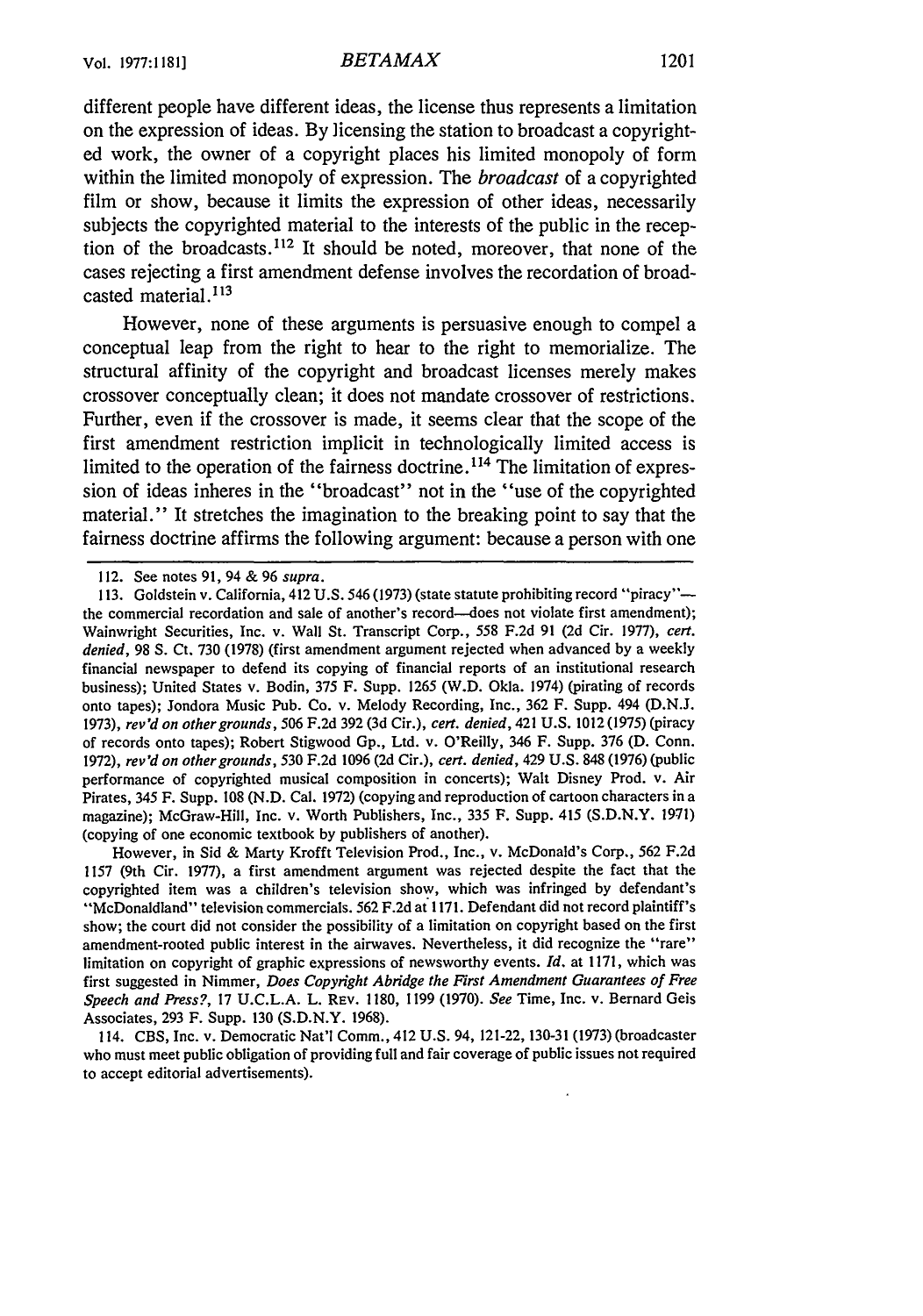television can only watch it on one channel at a time, because there is more than one channel, because the copyrighted show appears on a channel not being watched, and because the ideal of the fairness doctrine is an unskewed "marketplace of ideas," the copyright owner impliedly licenses all viewers not only to watch or perform in de minimus commercial settings, but also to memorialize. Must it not also follow that the seller of a television owes a duty to the buyer to enable him to watch five channels at the same time? Clearly, this goes too far.

Finally in *Zacchini v. Scripps-Howard Broadcasting Co.*,<sup>115</sup> the Supreme Court held that the first amendment did not immunize the news media from a claim based on a state tort law "right of publicity." In that case, a cameraman from a television station filmed the entire act of Zacchini, who was a "human cannonball." Zacchini previously had denied permission to film the act. Noting that the right of publicity promoted the public interest by giving the performer economic incentives to perform, in a manner similar to the economic incentives used by copyright law, the court stated: "The Constitution no more prevents a State from requiring respondent to compensate petitioner for *broadcasting* his act on television than it would privilege respondent to *film and broadcast* a copyrighted dramatic work without liability to the copyright owner."<sup>116</sup> Zacchini is analogous support for the proposition that a television station infringes by broadcasting a copyrighted work without the owner's permission. *Zacchini* suggests that the scope of copyright protection will not be narrowed by the fact that the copyrighted work is projected over the public airwaves. For the above reasons the justification for extending the implied consent theory to memorialization is lacking. The limited scope of first amendment restrictions on copyright, the limited scope of the fairness doctrine, the *Alaska Television* case and the *Zacchini* case lead to the conclusion that the right to convert broadcast signals into sights and sounds does not include the right to memorialize those sights and sounds.

These developments in the right of public performance suggest two conflicting arguments in the *Betamax* litigation. On the one hand, Congress' revival of the distinction between activity that economically impinges upon the value of a copyright and activity that does not in the CATV area supports a conclusion that use of Betamax infringes the plaintiff's copyrights. Moreover, the implied consent-public interest argument to the contrary is unpersuasive. On the other hand, the de minimus violation approach of *Aiken* strongly suggests that home use of Betamax is not an infringing act. This suggestion is strengthened by recent development of a

116. *Id.* at 2857 (emphasis added).

<sup>115. 97</sup> S.Ct. 2849 (1977).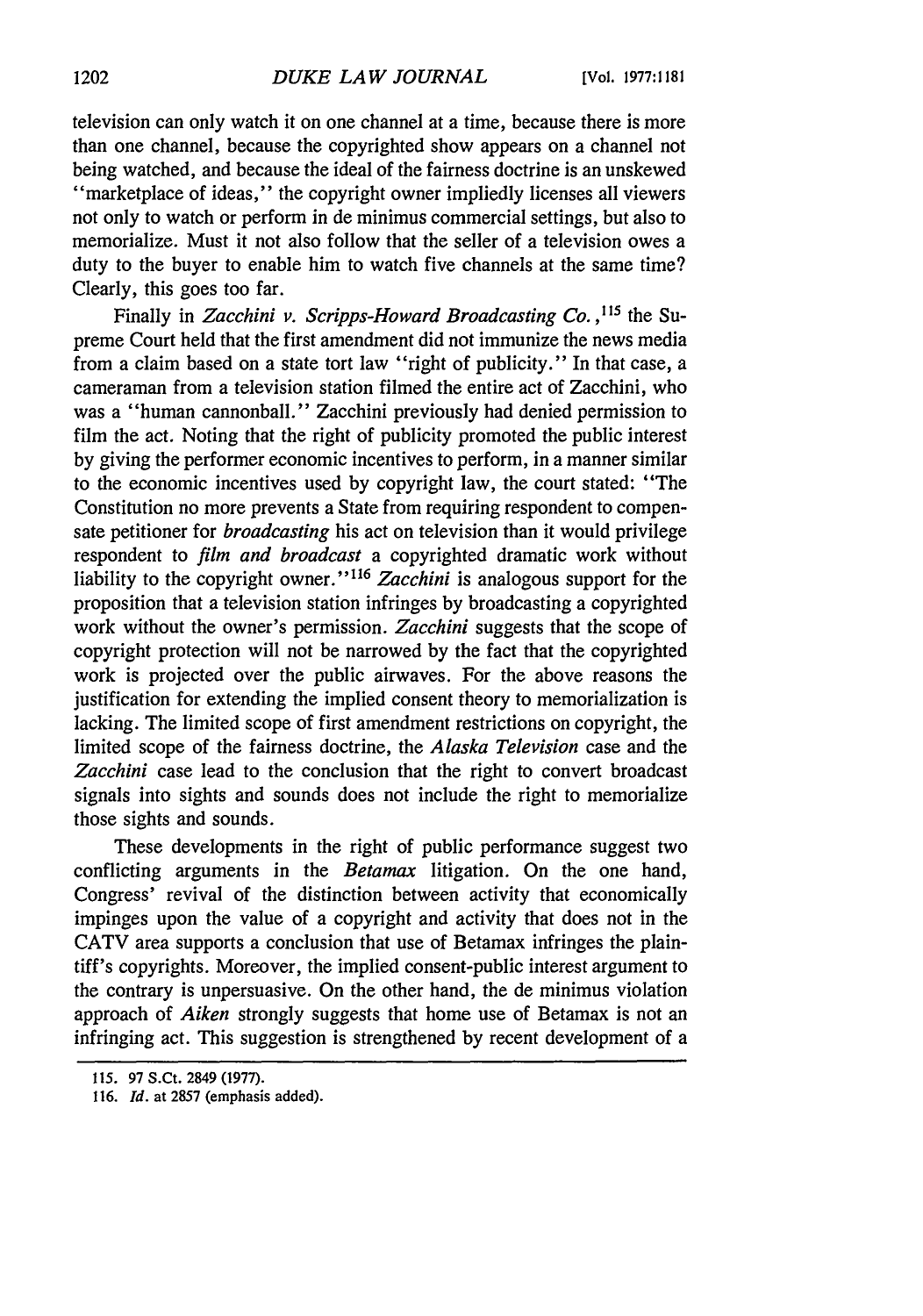"home use" exception from infringement for the recordation of sound recordings.

### IV. DEVELOPMENTS IN LIABILITY FOR COPYING PHONOGRAPH RECORDS: HOME USE AS COMPARED TO FAIR USE

Although Congress groups videotape recordings with motion pictures in the new Act, $117$  the close analogy between tape recording records and tape recording television shows<sup>118</sup> renders comparison of liability for tape recording records appropriate in considering liability for using Betamax.

Prior to the passage of the Sound Recording Act of 1971,<sup>119</sup> phonograph records were not copyrightable<sup>120</sup> and the copyrights in musical compositions embodied in records were not violated if the bootleg copier<sup>121</sup> paid royalties pursuant to the compulsory license system. 122 These restrictions on copyright stemmed, on the one hand, from a Supreme Court definition of copy that required visual comprehensibility 123 and, on the other hand, from a well-grounded fear that a monopoly in the manufacture of records would develop. <sup>124</sup>

### *A. The Sound Recording Act and Home Use.*

Congress passed the Sound Recording Act to undercut the privileged position of record and tape pirates, <sup>125</sup> who would purchase an album, record copies of it, pay the compulsory license fees, and undersell the legitimate record manufacturer who had to pay the musicians and the technicians for the creation of the sound recording. The concern was that the reproducer

<sup>117. 17</sup> **U.S.C.A.** § 101 (West 1977):

<sup>&#</sup>x27;Audiovisual works' are works that consist of a series of related images which are intrinsically intended to be shown by the use of machines or devices such as projectors, viewers, or electronic equipment, together with accompanying sounds, if any, regardless of the nature of the material objects, such as films or tapes, in which the works are embodied . **. .** . '[M]otion pictures' are audiovisual works.

<sup>118.</sup> See notes 199-207 infra and accompanying text.

<sup>119.</sup> Pub. L. No. 92-140, § l(a), 85 Stat. 391 (codified at 17 U.S.C. § l(f) (Supp. V 1975)).

<sup>120.</sup> *E.g.,* Capitol Records, Inc. v. Mercury Records, Corp., 221 F.2d 657 (2d Cir. 1955).

<sup>121.</sup> Although the cases which relied on Aeolian Co. v. Royal Music Roll Co., 196 F. 926 (W.D.N.Y. 1912) as discussed in text accompanying notes 129-33 infra, held that recording a record (as opposed to hiring a band and having it play the tune which is then recorded) will not bring the recorder within the compulsory license provisions, it was widely thought that sound pirates would be so immunized. H.R. REP. No. 487 at 2; see Nimmer, *Photocopying and Record Piracy: Of Dred Scott and Alice in Wonderland,* 22 U.C.L.A.L. REv. 1052 (1975).

<sup>122. 17</sup> U.S.C. § 11(e) (1970) (old act) provides, generally, that if the owner of copyrighted music permits it to be recorded on a record, anyone can make "similar use" of the music upon the paying of two cents royalty per song per record to the copyright owner.

<sup>123.</sup> White-Smith Music Pub. Co. v. Apollo Co., 209 U.S. **1** (1908).

<sup>124.</sup> H.R. REP. No. 487 at 6; Second Supplementary Report, **c.9** at 4.

<sup>125.</sup> H.R. REP. No. 487 at 2.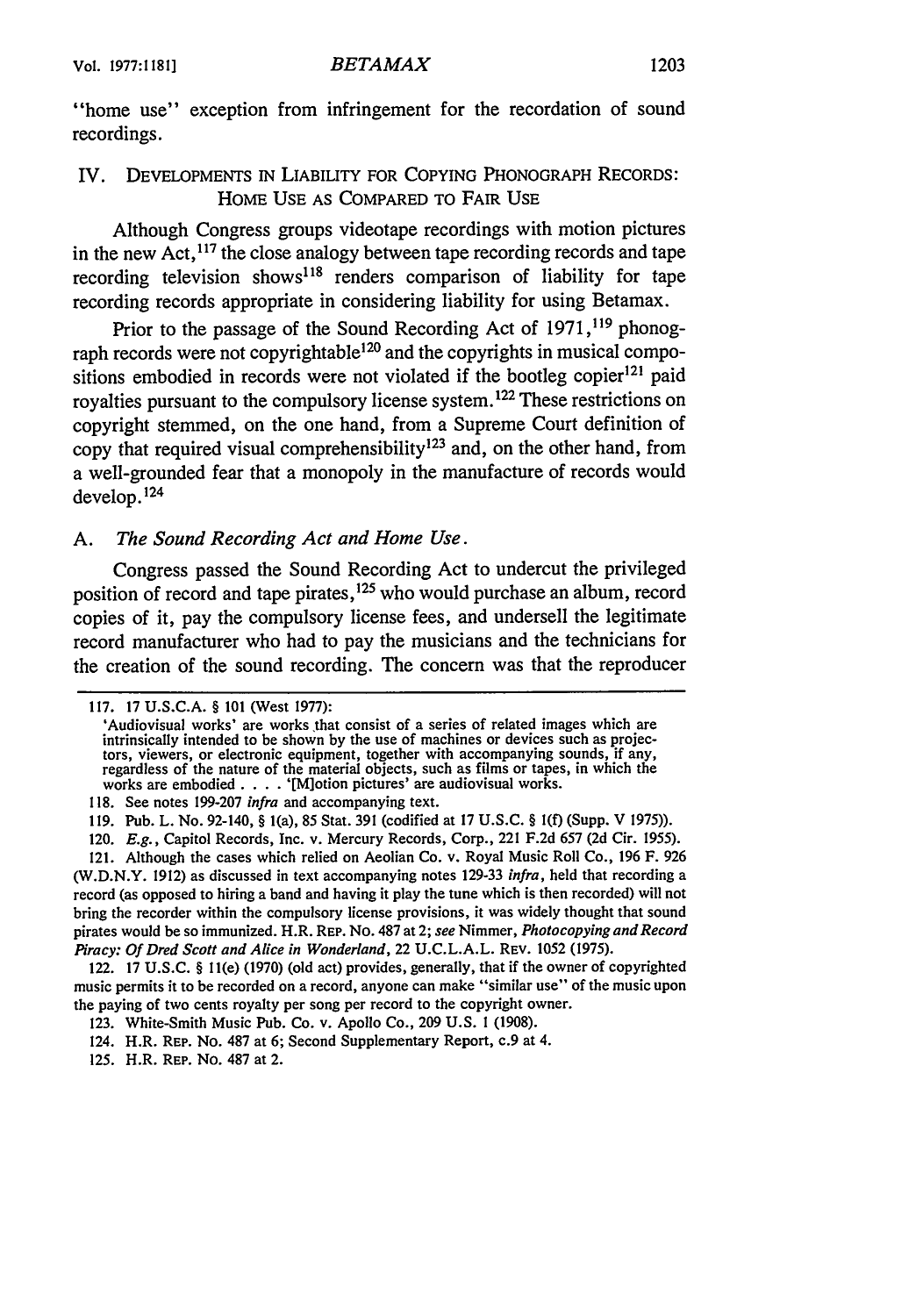could exploit a sound recording 'without contributing to its creation. <sup>126</sup> Section 1(f) gave to the manufacturers of sound recordings copyright protection against duplicate recordings that are fixed after February 15, 1972.127 This limited copyrightability of sound recordings, which includes the right to duplicate the sound recording, to prepare a derivative work (but only to the extent that the actual sounds embodied in the sound recording are rearranged), and to distribute the phonorecords to the public by sale, lease, rental or loan, is continued in section 114 of the new Act.

Sound recordings fixed prior to 1972 are not copyrightable. **128** However, copyright owners of such musical compositions are not left helpless in the event that a tape pirate records their songs. A long dormant case, *Aeolian Co. v. Royal Music Roll Co.* **,129** has been revived by the courts to allow musical copyright owners to sue for infringement if a tape pirate duplicates a record and attempts to tender the compulsory licensee fee. In *Aeolian,* a record company sued a competitor for infringement of section 1(c), alleging that defendant duplicated Aeolian's records. Since the defendant in that case *did* copy plaintiff's record and subsequently tendered to the copyright owner the compulsory license royalty, the question remaining was whether defendant, by copying plaintiff's record, was making a "similar use of the copyrighted work," which would enable defendant to bring himself within the operation of the compulsory license, section l(e). The court held that similar use does *not* include exact duplication of the prior record.

The provision of the statute (Section 1(e)) that "any other person may make similar use of the copyrighted work" becomes automatically

126. "The pirating of records and tapes is not only depriving legitimate manufacturers of substantial income, but of equal importance is denying performing artists and musicians of royalties and contributions to pensions and welfare funds . . . . **I**d. Applying the doctrines of unfair competition or misappropriation, several state courts have enjoined record pirates. See, e.g., Capital Records, Inc. v. Erickson, 2 Cal. App. 3d 526, 82 Cal. Rptr. 798, cert. denied, 398 U.S. 960 (1970); Capital Records, Inc. v. Spies, 130 III. App. 2d 429, 264 N.E.2d 874 (1970); NBC, Inc. v. Nance, 506 S.W.2d 483 (Mo. Ct. App. 1974); CBS, Inc. v. Melody Recording Co., 124 N.J. Super. 322, 306 A.2d 493 (Sup. Ct. 1973); Capital Records Inc. v. Greatest Records, Inc., 43 Misc. 2d 878, 252 N.Y.S.2d 553 (Sup. Ct. 1964); Liberty/VA, Inc. v. Eastern Tape Corp., 11 N.C. App. 20, 180 S.E.2d 414, cert. denied *and appeal dismissed, 278* N.C. 702, 181 S.E.2d 600 (1971); CBS, Inc. v. Custom Recording Co., 258 S.C. 465, 189 S.E.2d 305, cert. *denied,* 409 U.S. 1007 (1972); Mercury Record Productions v. Economic Consultants, Inc,, 64 Wis. 2d 163, 218 N.W.2d 705 (1974), *cert. denied and appeal dismissed,* 420 U.S. 914 (1975).

127. The section has survived constitutional challenge on the ground of vagueness, United States v. Taxe, 540 F.2d 961 (9th Cir. 1976), *cert. denied,* 429 U.S. 1040 (1977), and violation of due process, United States v. Bodin, 375 F. Supp. 1265, 1268 (W.D. Okla. 1974). For examples of criminal convictions for record piracy under the amendment, see United States v. Maliconte, 531 F.2d 439 (10th Cir. 1975) and United States v. Blanton, 531 F.2d 442 (10th Cir. 1975).

**128.** 17 **U.S.C.** § 1(f) (Supp, V **1977);** *see* 17 **U.S.C.A.** § 115(a)(1) (West 1977) (new act). 129. 196 F. 926 (W.D.N.Y. 1912); *see also* Standard Music Roll Co. v. F.A. Mills, Inc., 241 F. 360 (3d Cir. 1917).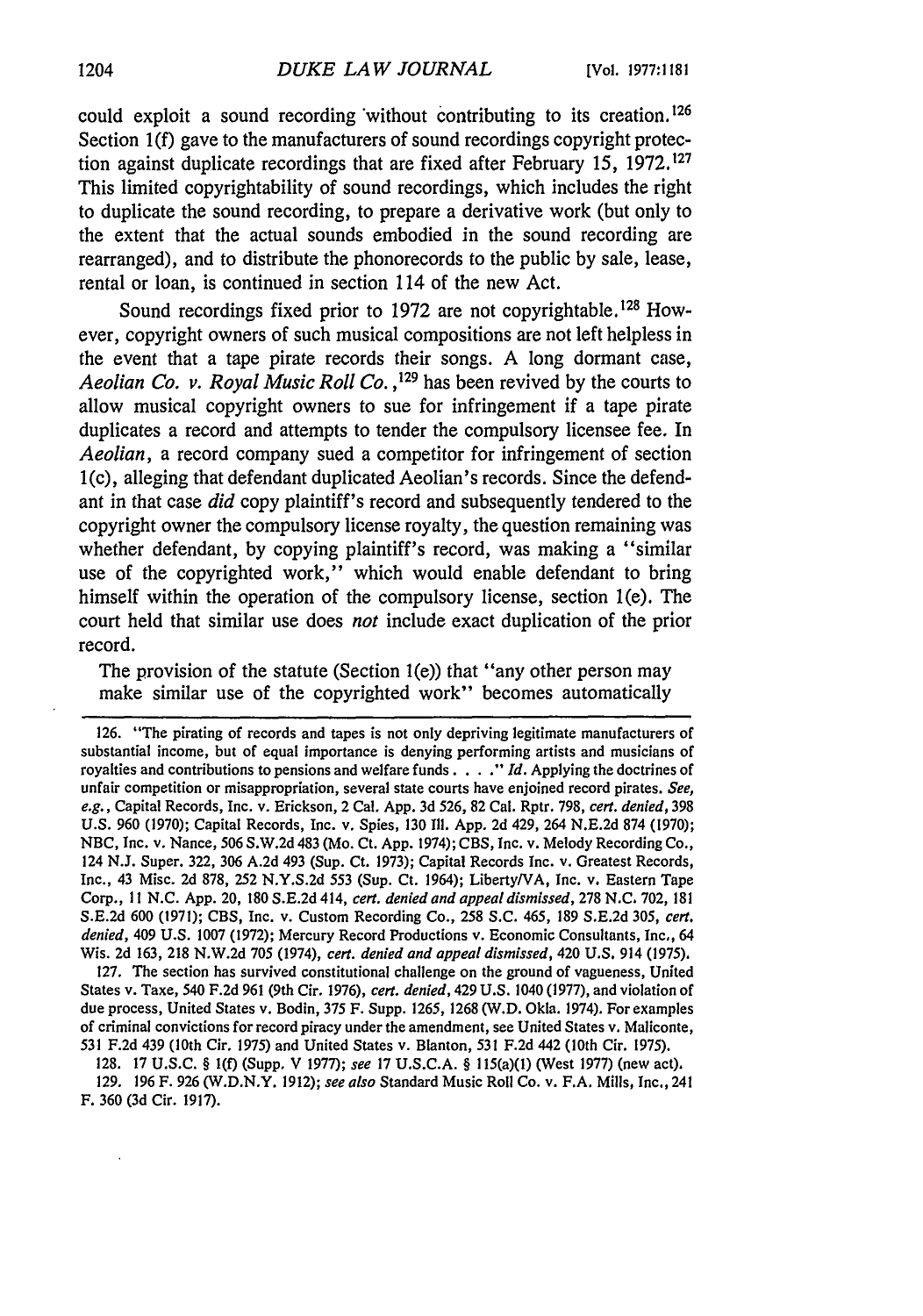operative by the grant of the license; but the subsequent user does not thereby secure the right to copy the . . . records. He cannot avail himself of the skill and labor of the original manufacturer of **the...** record by copying or duplicating the same, but must resort to the copyrighted composition or sheet music, and not pirate the work of a competitor **.... 130**

Therefore, the bootlegger was an infringer, not a licensee.

The holding in *Aeolian,* that a pirate who duplicates a licensed sound recording is liable for infringement because duplication of a record is not "similar use" of the copyrighted work, was first brought back to life in the wake of the Sound Recording Act of 1971 in *Duchess Music Corp. v. Stern. <sup>131</sup>*The decision in *Duchess,* which allows for both civil and criminal actions against tape pirates duplicating sound recordings fixed both before and after 1972, is based on an analysis similar to that in *Aeolian* and has gained rapid acceptance among courts,  $132$  if not among commentators.  $133$ Section 115 of the new Act codifies the basis for liability in *Duchess;134* thus, both the record manufacturer and the composer may hold copyrights that are infringed by duplication of a sound recording, and the federal government may pursue criminal sanctions if the recording is done willfully and for profit.1<sup>35</sup>

In spite of this case law, the legislative history of the 1971 Act indicates that *home recording* of a copyrighted record may not be an infringement. In its report on the Sound Recording Act of 1971, the House Committee on the Judiciary wrote:

*Specifically, it is not the intention of the Committee to restrain the home recording, from broadcasts or from tapes or records, of recorded per-*

130. 196 F. at 927. The court also held, mistakenly, that the owner of the musical copyright could transfer to the licensee record manufacturer the copyright owner's exclusive right to manufacture records. Thus, the record manufacturer was the plaintiff, not the musical copyright owner.

131. 458 F.2d 1305 (9th Cir.), *cert. denied,* 409 U.S. 847 (1972).

132. *See, e.g.,* Fame Pub. Co. v. Alabama Custom Tape, Inc., 507 F.2d 667 (5th Cir.), *cert. denied,* 423 U.S. 841 (1975); Jondora Music Pub. Co. v. Melody Recordings, Inc., 506 F.2d 392 (3d Cir.), *cert. denied,* 421 U.S. 1012 (1975); Edward B. Marks Music Corp. v. Colorado Magnetics, Inc., 497 **F.2d** 285 (10th Cir. 1974), *cert. denied,* 419 U.S. 1120 (1975); Heilman v. Bell, 434 F. Supp. 564 (E.D. Wis. 1977); International Tape Dist., Ltd. v. Levi, 188 U.S.P.Q. 539 (D.D.C. 1975); **E-C** Tapes, Inc. v. Kelly, 412 F. Supp. *245* (N.D. II1. 1975); Fame Pub. Co. v. **S** & S Distributors, Inc., 363 F. Supp. 984 (N.D. Ala. 1973).

133. M. NIMMER, *supra* note 19, at § 108.4621; Nimmer, *Photocopying and Record Piracy, supra* note 121; *see Commission on Revision of the Federal Court System, Recommendations for Change, Appendix B, reprinted at* 67 F.R.D. 281, 294-95 (1975).

134. 17 U.S.C.A. § 115(a)(1) (West 1977). The House Report states: "[A) person is not entitled to a compulsory license of copyrighted musical works for the purpose of making an unauthorized duplication of a musical sound recording. . . . " H.R. REP. No. 1476 at 108; see Second Supplementary Report, c.9 at 37.

135. 17 U.S.C. § 104 (1970); 17 U.S.C.A. § 506 (West 1977) (new act).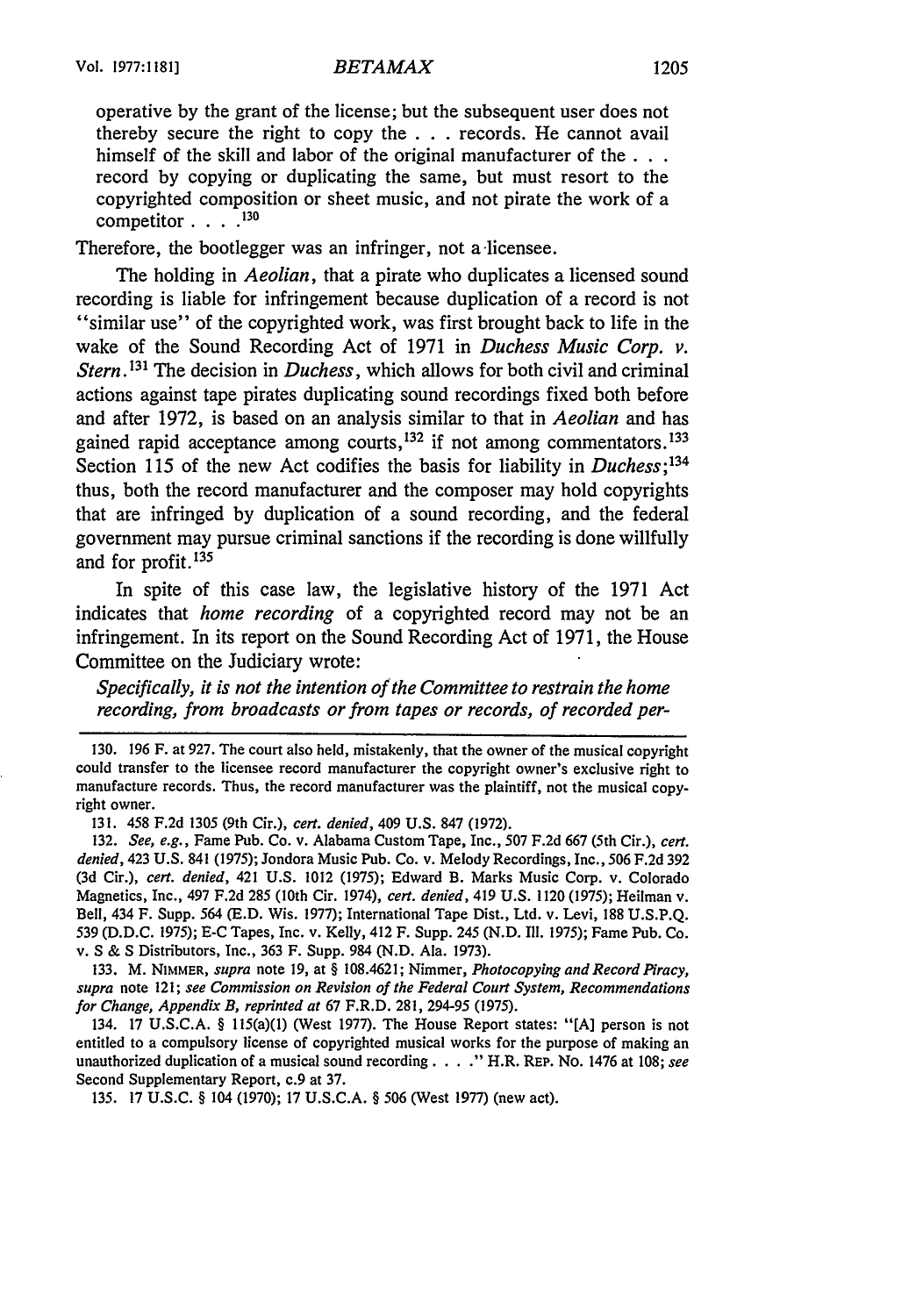*formances, where the home recording is for private use and with no purpose of reproducing or otherwise capitalizing commercially on it.* This practice is common and unrestrained today, and the record producers and performers would be in no different position from that of the owners of copyright in recorded musical compositions over the past  $20 \text{ years.}^{136}$ 

It has been argued that since the Judiciary Committee, in light of *Duchess,* "misconstrued" the prior state of the law as to the availability of a remedy for owners of copyright in recorded musical compositions, the "home use exception" to infringement should be rejected. **137** This argument misses the mark. As suggested above, the courts in *Duchess* and its progeny acted in the era of the Sound Recording Amendment of **1971,** and it seems likely that the courts were subtly influenced **by** the new congressional attitude toward record piracy. Furthermore, even if Congress did misconstrue prior law, that is entirely beside the point. The Judiciary Committee was indicating Congress' intent in enacting new law;<sup>138</sup> the scope of the new law was suggested **by** a comparison to the old law. That the comparison was not true because of a misconception of the state of the old law does not affect the scope of the new law. The misconception is still available for comparison.

Mr. Kastenmeier responded to questions from the floor:

Mr. Kazen: Am **I** correct in assuming that the bill protects copyrighted material that is duplicated for commercial purposes only?

- Mr. Kastenmeier: Yes.<br>Mr. Kazen: In other words, if your child were to record off of a program which<br>comes through the air on the radio *or television*, and then used it for her<br>own personal pleasure, for listening pleasur own personal pleasure, for listening pleasure, this use would not be included under the penalties of this bill?
- Mr. Kastenmeier: This is not included in the bill  $\ldots$ . On page 7 of the report, under<br>
'Home Recordings,' Members will note that under the bill the same<br>
practice which prevails today is called for; namely, this is con-The child does not do this for commercial purposes. This is made clear in the report.

**117 CONG.** REC. 34748-49 **(1971)** (emphases added). *See also* **117 CONG.** REc. 34748 (remarks of Rep. Kastenmeier), 34749 (remarks of Rep. Railsback) **(1971);** Pre-Trial Memorandum for Defendant at **9-25.**

**137.** Pre-Trial Memorandum for Plaintiff at **64-67.**

**138.** *See, e.g.,* **117 CONG. REC.** 12764 **(1971)** (remarks of Senator Hart): **"Its** purpose is to prevent record 'piracy,' both the illegal form of piracy, **. . .** and legal piracy, where all statutory liabilities are met."

**<sup>136.</sup>** H.R. **REP.** No. **487** at **7** (emphasis added). The sole purpose of the sound recording amendment was to make "record piracy," which combines duplication with commercial exploitation, illegal. During the Senate's deliberation on the amendment, Senator McClellan said:

The recent rapid increase in the unauthorized commercial duplication of legitimate recordings has become a serious problem both in this country and abroad. The widespread availability of inexpensive equipment has encouraged extensive commer- cial pirating of recordings and tapes **. . . . By** granting a limited copyright in sound recordings this legislation will make a major contribution to the suppression of this unethical and unfair business competition.

**<sup>117</sup> CONG.** REC. **12763 (1971).**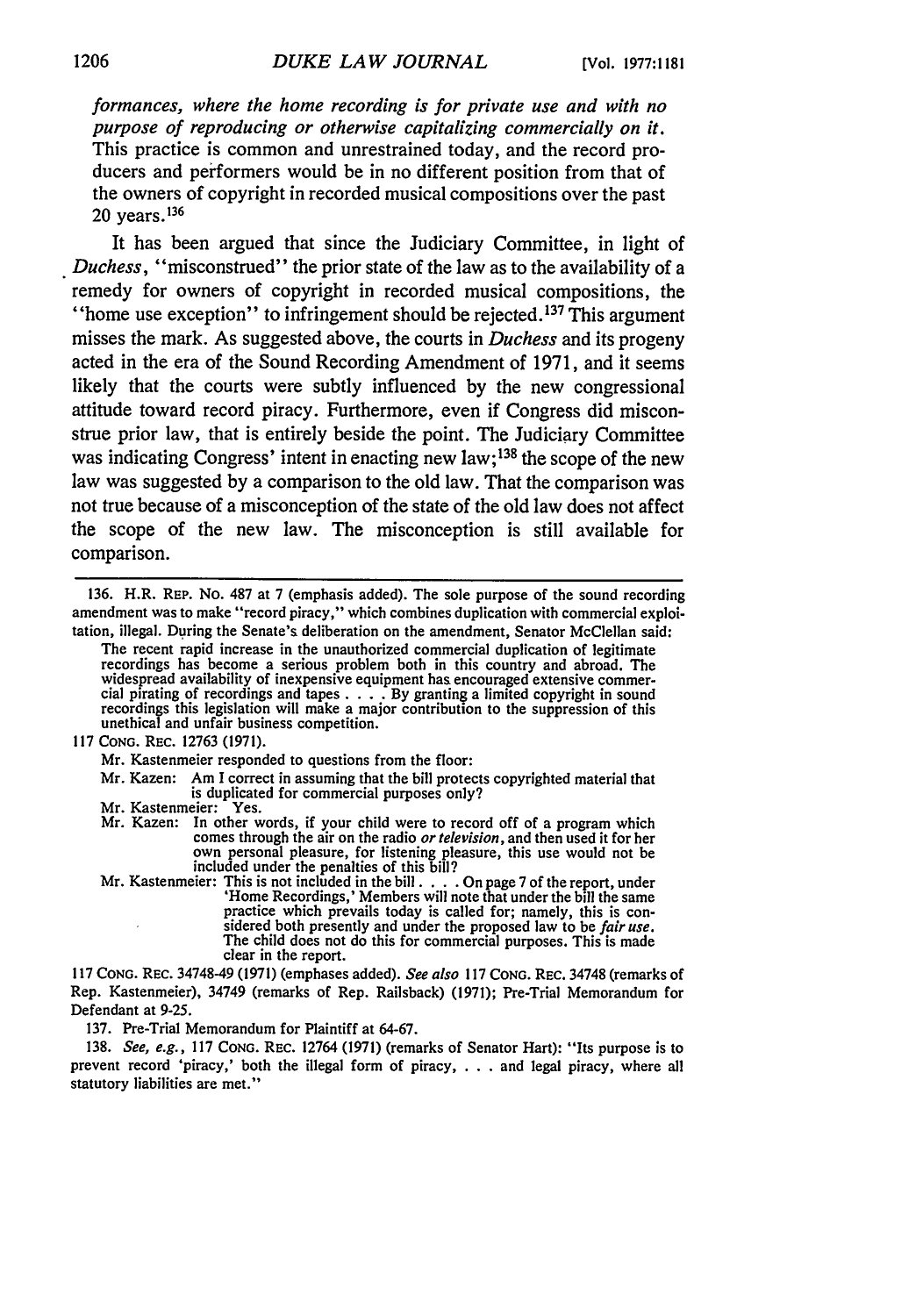Still, there is no home recording exception on the face of section  $1(f)$ . <sup>139</sup> Nor does the new Act contain an explicit exception for home recording, as it does for limited duplication of copyrighted materials by libraries and archives in section 107.<sup>140</sup> Nonetheless, two courts have adopted—one by dicta, one by implication—the "home use exception."

The Supreme Court in *Goldstein v. California 141* rejected a claim that federal copyright law preempted a California record piracy statute. In its discussion of the workings of the copyright clause, the court said in dicta: "An author who possesses an unlimited copyright may preclude others from copying his creation for commercial purposes without permission. In other words, to encourage people to devote themselves to intellectual and artistic creation, Congress may guarantee to authors and inventors a reward in the form of control over the sale and commercial use of copies of their works." **1 <sup>42</sup>**The Court seems to be suggesting that the presence or absence of commercial purposes is vital in determining infringement. Whether this is true as to infringement per se is doubtful for the simple reason that the statutes do not make commercial purpose an explicit element of infringement.<sup>143</sup> But as noted above, the congressional intent (with which the Court seems to be agreeing in this record piracy case) concerning liability for the recording of records, off the air, and audio tapes (and, by analogy, audiovisual tapes) requires that commercial purpose be considered.<sup>144</sup>

In *Electra Records v. Gem Electronic Distributors, Inc.*, <sup>145</sup> Gem Electronics installed "Make-A-Tape" machines in its record stores. The machine was capable of reproducing on a blank tape an entire recorded tape in two minutes. Gem would sell blank tapes to a customer, who would select a tape from an inventory which the store kept for that purpose, deposit fifty cents into the "Make-A-Tape" machine and record the store's tape. Electra's copyrighted sound recordings were among those loaned from the store's "library." The court granted plaintiff's motion for a preliminary injunction. Relying in part on an unreported decision from the Southern

122 CONG. REC. 1545 (daily ed. Feb. 6, 1976) (remarks of Sen. McClellan).

- 141. 412 U.S. 546 (1973).
- 142. *Id.* at *555; see also* Gilliam v. ABC, Inc., 538 F.2d 14, 24 (2d Cir. 1976).
- 143. *See* Wihtol v. Crow, 309 F.2d 777 (8th Cir. 1962).
- 144. The rationale for this consideration is discussed in notes 160-63 *infra.*
- 145. 360 F. Supp. 821 (E.D.N.Y. 1973).

<sup>139.</sup> Professor Nimmer suggests that this means there is no home use exception. M. NIMMER, *supra* note 19, at § 109.212. However, it seems clear that legislative intent can prevail over the actual language used in a statute. *See* Sorrells v. United States, 287 U.S. 435, 447 (1932).

<sup>140.</sup> With respect to the use of copyrighted materials for nonprofit purposes, the bill in the judgment of the committee provides a careful structure [sic] balance between the legitimate rights of the creators, and the reasonable needs of users. Particular attention has been given to the concerns of classroom teachers and public libraries.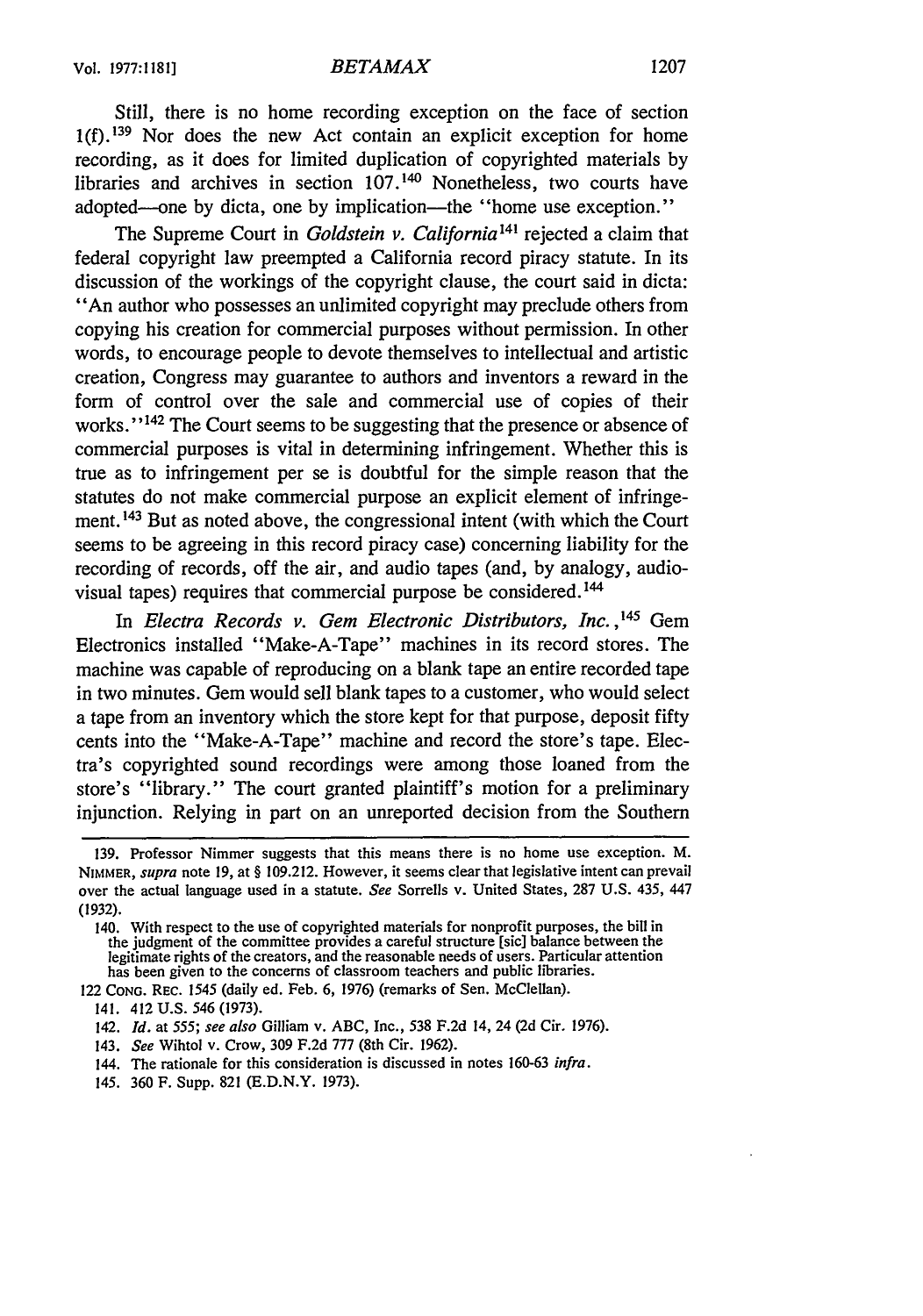District of Ohio,<sup>146</sup> the court rejected Gem's attempt to distinguish its actions from ordinary tape piracy by arguing that the duplication was individual rather than en masse and that the customers, not Gem, did the actual recording.<sup>147</sup> Gem tried to analogize the use of its "Make-A-Tape" machine to that of a photocopy machine in a library or to a home recording, to which Congress "clearly did not intend to extend coverage of the bill ''148

The court implicitly recognized the home recording exception as a defense to copyright infringement by making a principled argument why it should not apply to the facts before the court.<sup>149</sup> The theoretical underpinning of the home use exception is suggested by the court's reasons for rejecting the tendered analogies. Gem's recordings and library photocopying were dissimilar because: (1) photocopies usually duplicate only a portion of the book, compared to the recording of entire tapes; (2) time and expense discourage photographing entire books, while "Make-A-Tape" makes it easy and inexpensive to duplicate; (3) photocopies are inferior and less desirable than the original, while the new tapes were as good as the old; and (4) Gem was commercially motivated, while the librarians are not.<sup>150</sup> The home use analogy was rejected because of Gem's commercial exploitation and because Gem's actions constituted *"mass* piracy on a custom basis." $^{151}$ 

*B. Home Use: Refracted Fair Use.*

*1. Traditional fair use.* The reasons given by the *Electra* court for rejecting the photocopy analogy are based on more or less orthodox "fair use" grounds; the home use analogy was not an orthodox fair use argument. Fair use<sup>152</sup> is an equitable rule of reason that classifies some copying as "permitted copying of copyrighted material."<sup>153</sup> Beyond this unhelpful designation, it is "so flexible as virtually to defy definition."<sup>154</sup> According

147. 360 F. Supp. at 824.

153. Needham, *supra* note 32, at 79.

<sup>146.</sup> CBS, Inc. v. Commercial Music Service Co., Civil Action 73-134 (S.D. Ohio, May 8, 1973).

<sup>148.</sup> *Id.*

<sup>149.</sup> In lending the copyrighted sound recording to the customers without charge, in selling the less costly blank tape from which the spurious but exact copy may be made, and in providing the equipment whereby it may be speedily done at minimal cost, defendants are engaging in mass piracy on a custom basis. To view this activity as a form of 'homerecording' would stretch imagination to the

*Id.* at 824-25.

<sup>150.</sup> *Id.* at 824.

<sup>151.</sup> *Id.* at 824-25 (emphasis added).

<sup>152.</sup> A detailed discussion of fair use is beyond the scope of this Comment. It is examined only as general background in the analysis of home use.

<sup>154.</sup> Time, Inc. v. Bernard Geis Assoc., 293 F. Supp. 130, 144 (SD.N.Y. 1968); *see* H.R. REP. No. 1476 at 66.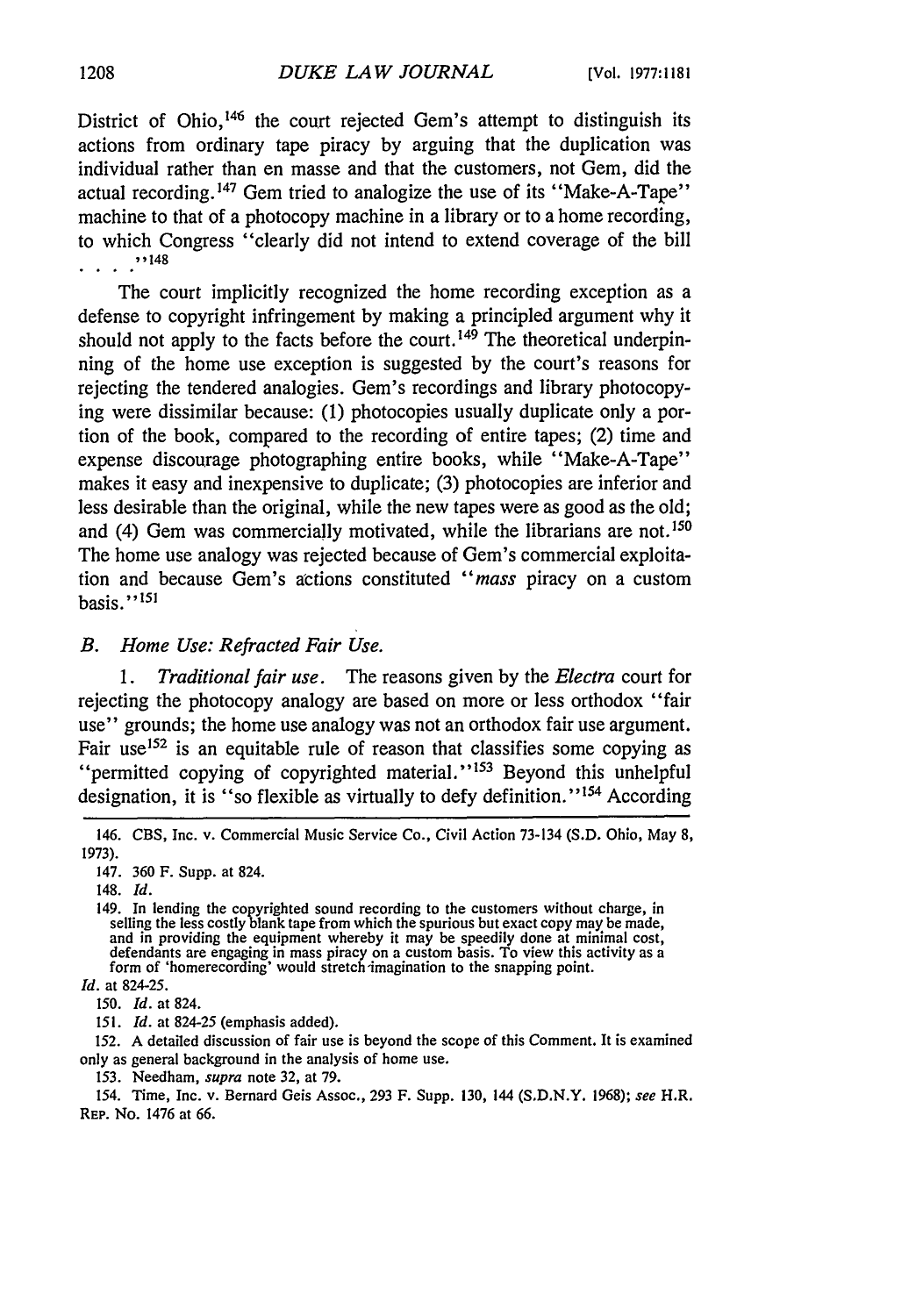### **Vol. 1977:1181]** *BETAMAX* **1209**

to Nimmer, the central question in applying fair use is whether the copying will tend to detrimentally affect the marketability of the copyright owner's work-essentially whether the copy will serve the same function as the original.155 Nonetheless, a common approach to fair use is to consider several factors pertaining to its applicability. 156 According to the recent legislative recognition of fair use in section 107 of the new Act, the most significant factors are:

- **(1)** the purpose and character of the use, including whether such use is of a commercial nature or is for nonprofit educational purposes;
- (2) the nature of the copyrighted work;
- (3) the amount and substantiality of the portion used in relation to the copyrighted work as a whole; and
- (4) the effect of the use upon the potential market for or value of the copyrighted work.

The traditional approach to fair use, although it articulates a list of factors to be considered, emphasizes the final factor-detrimental impact on the value of the property in copyright. **1 <sup>57</sup>**Using this approach, one has little difficulty in concluding that home use is not fair use.158 The cumulative impact of all home uses will result in decreased profitability of reruns. The copying is of the entire work. The nature of the work is not scientific or scholarly. Indeed, the factors listed by the court in the *Electra* case in concluding that "Make-A-Tape" was not analogous to library photocopying would also distinguish home use from the library photocopying: while the lack of commercial motivation is common to both the home use and the library photocopying, home use of a Betamax could make a good quality recording of the entire copyrighted work at relatively little expense.

2. *An alternative view of fair use.* The peculiar legislative genesis of home use and its character as a de minimus violation, require that one examine all and not just one of the multiple factors of fair use.<sup>159</sup> Extrapola-

*<sup>155.</sup>* M. **NIMMER,** *supra* note **19,** at § 145, at 646-47; *see* Meeropol v. Nizer, **560** F.2d **1061,** 1070 (2d Cir. 1977), *cert. denied,* 98 S. Ct. 727 (1978); Wainwright See., Inc. v. Wall St. Transcript Corp., 558 F.2d 91, 96 (2d Cir. 1977), *cert. denied,* 98 S. Ct. 730 (1978).

<sup>156.</sup> *See, e.g.,* Schulman, *Fair Use and the Revision of the Copyright Act,* 53 IowA L. REV. 832 (1968); Needham, *supra* note 32, at 80-95.

<sup>157.</sup> **U.S.** COPYRIGHT **OFFICE,** REPORT OF **THE** REGISTER **OF** COPYRIGHTS **ON THE GENERAL** REVISION OF **THE U.S.** COPYRIGHT LAW, 87th Cong., Ist Sess. 24-25 (House Comm. Print 1961); Holland, *The Audiovisual Package: Handle With Care,* 22 **BULL.** CR. SOC. 104, 123 (1974).

<sup>158.</sup> M. NIMMER, *supra* note 19, at § 109.212; Holland, *supra* note 157, at 124-25; Meyer, *supra* note 10, at 37-38.

<sup>159.</sup> It is clear the Congress did not feel bound to any particular concept of fair use: "The bill endorses the purpose and general scope of the judicial doctrine of fair use, but there is no disposition to freeze the doctrine in the statute, especially during a period of rapid technological change . **. .** . [T]he courts must be free to adapt the doctrine to particular situations." H.R. REP. No. 1476 at 66.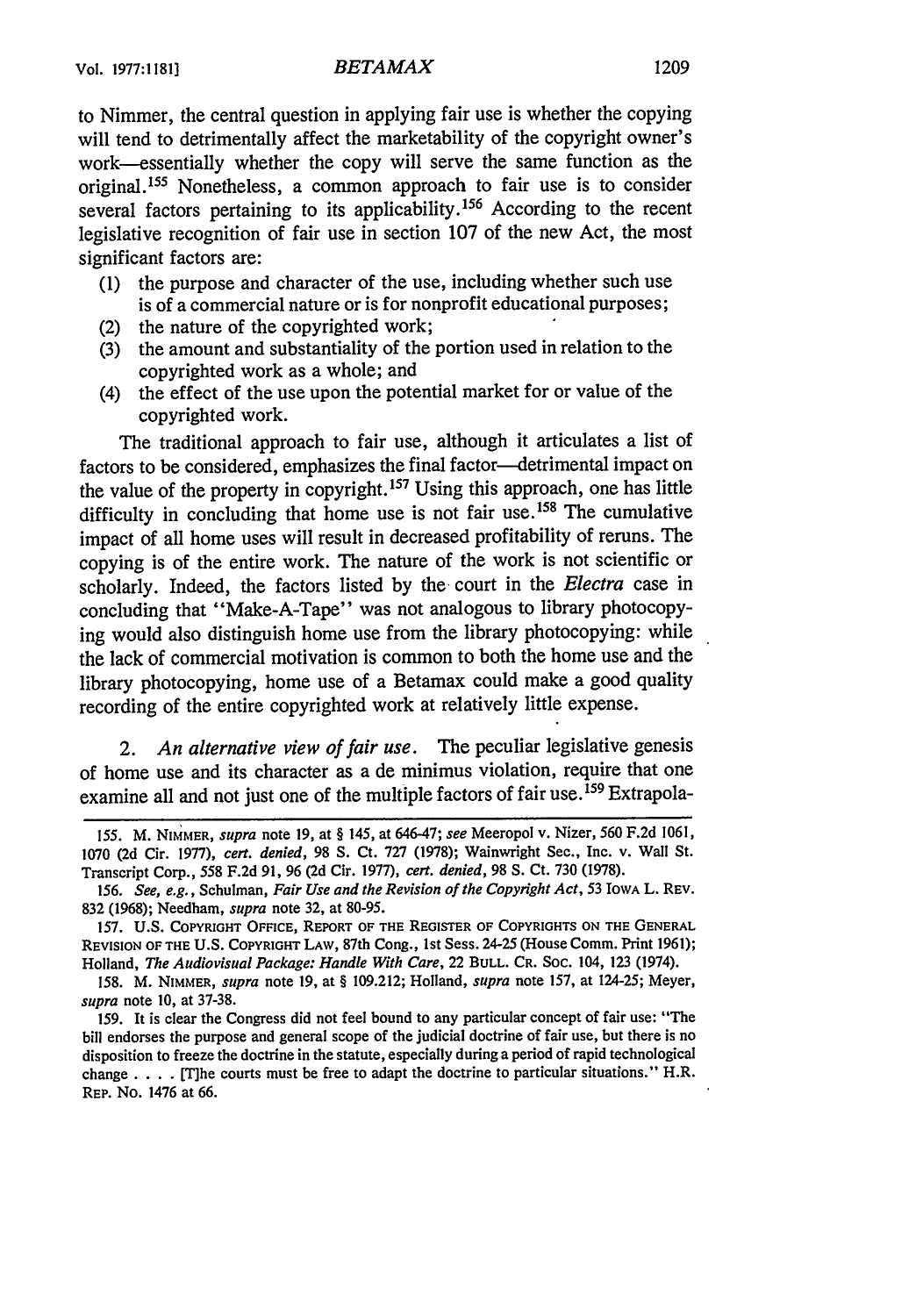tion from the legislative history suggests a five factor test for home use: **(1)** whether the recording was commercially motivated; (2) whether the recording, in itself, impairs the value of the copyright; **(3)** whether there are multiple recordings; (4) whether recording was for personal use or pleasure; and **(5)** whether the method of recording was no more sophisticated than ordinary home equipment.

The traditional focus on the cumulative economic impact of Betamax ignores a significant legislative clarification of the "first test" of orthodox fair use: the purpose and character of the use. Earlier legislative formulations of the factors of fair use referred simply to "the nature and the character of the use."<sup>160</sup> The House Committee on the Judiciary added the extra words in **"an** express recognition that, as under present law, the commercial or non-profit character of an activity, while not conclusive with respect to fair use, can and should be weighed along with other factors in fair use decisions."<sup>161</sup> The commercial motive aspect of fair use is accorded too little weight under the traditional approach;  $162$  to use the traditional

160. S. REP. No. 473, 94th Cong., 1st Sess. 5 *(1975); see* Holland, *supra* note 157, at 123; Meyer, *supra* note **10,** at 37.

161. H.R. REP. No. 1476 at 66; *accord,* Second Supplementary Report, c.2 at 28 ("although the commercial or nonprofit character of a use is not necessarily conclusive with respect to fair use, in combination with other factors it can and should weigh heavily in fair use decisions").

162. Authorities recognizing the role of commercial motive include: Wainwright Sec. Inc. v. Wall St. Transcript Corp., 558 F.2d 91, 96-97 (2d Cir. 1977) (dicta), *cert. denied,* 98 **S.** Ct. 730 (1978); Encyclopaedia Britannica Ed. Corp. v. Crooks, No. 77-560 (W.D.N.Y. Feb. 17, 1978); Loew's Inc. v. CBS, Inc., 131 F. Supp. 165, 176 (S.D. Cal. 1955), *aff'd sub nom.* Benny v. Loew's Inc., 239 F.2d *532* (9th Cir. 1956), *aff'd by an equally divided court sub nom.* CBS, Inc. v. Loew's Inc., 356 U.S. 43 (1958); Conde Nast Publications v. Vogue School of Fashion Modeling, 105 F. Supp. 325, 333 (S.D.N.Y. 1952); Henry Holt & Co. v. Liggett & Meyers Tobacco Co., 23 F. Supp. 302, 304 (E.D. Pa. 1938); *see* Time, Inc. v. Bernard Geis Assoc., 293 F. Supp. 130, 146 (S.D.N.Y. 1968); Needham, *supra* note 32, at 86, 90, 92-93; Yankwich, *What*

A recent utilization of the multiple factor test is found in Encyclopaedia Britannica Ed. Corp. v.Crooks, No. 77-560 (W.D.N.Y. Feb. 27, 1978). Defendant was a non-profit corporation providing educational services to public schools in Erie County, New York. One of the services was making audiovisual tapes from televised educational films and distributing copies of the master copy to teachers from over 100 schools on request. Plaintiffs owned copyrights in several of the copied films. In its copying service, defendant used equipment worth one-half million dollars, employed a staff of five to eight full-time persons, and made as many as 10,000 tapes for distribution per year. The court granted plaintiff's motion for a preliminary injunction because defendant's videocopying "would seem to constitute a blatant violation" of plaintiff's copyrights and because, on the basis of evidence then available, defendant's use was not "fair." Although defendant's "purpose and character" of the use was educational and not commercially motivated, the other three factors of fair use dominated. The court had to presume irreparable injury; evidence suggested that defendant's videocopying did injure plaintiff's market for educational films. Defendant copied entire films and recopied them as many time as requested. The copying was not occasional or informal. Defendant engaged in "a highly organized and systematic program for reproducing videotapes on a massive scale." Consequently, the court concluded that the substantiality of the copying and the detrimental impact were sufficient to deny the applicability of fair use.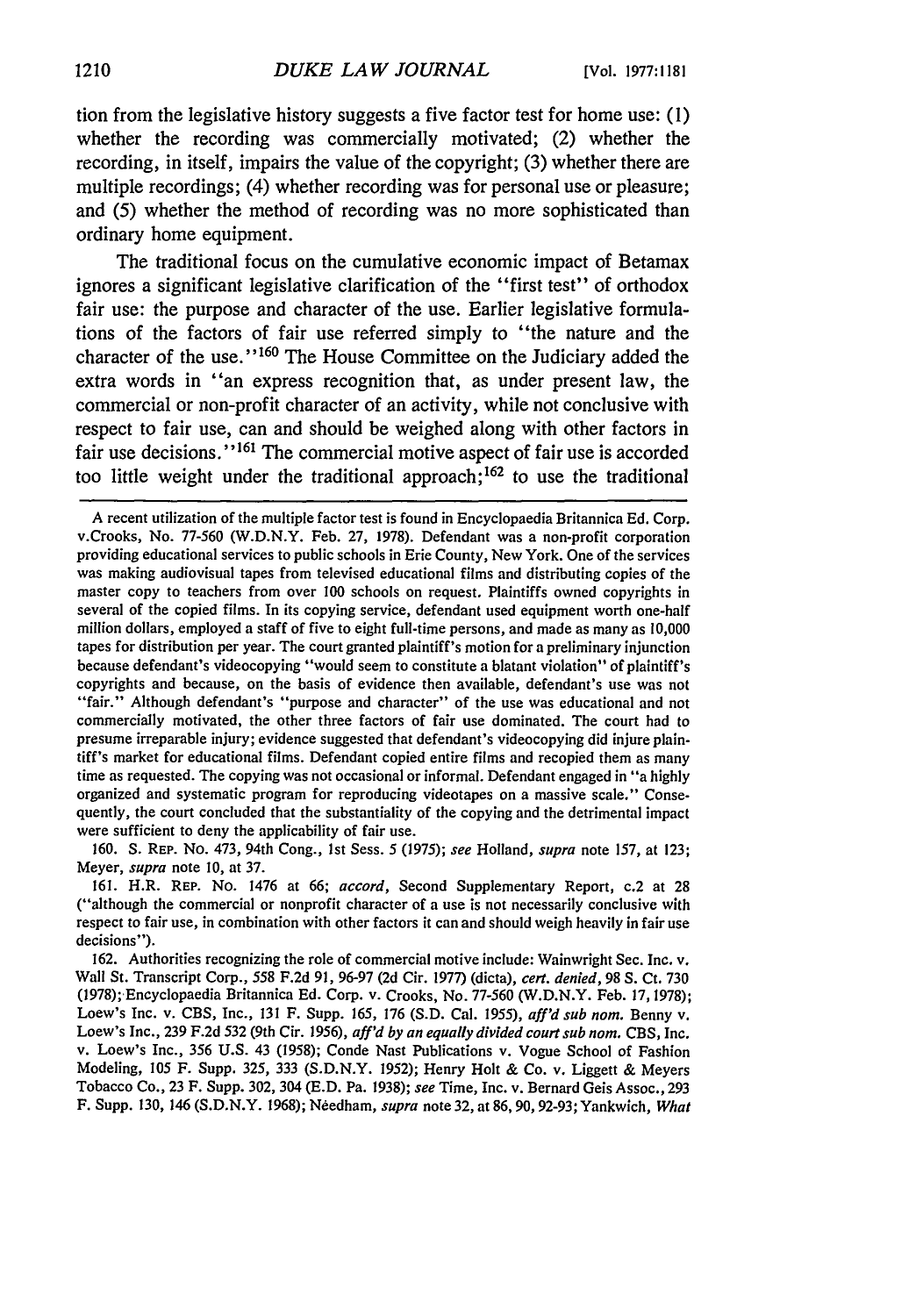1211

approach in a situation where the non-commercial motive plays an important role appears anomalous. 163 Home use of a Betamax meets this commercial motive test.

Moreover, this congressional highlighting of commercial motive in the fair use equation, when coupled with the expression of congressional intent to exempt home recording of copyrighted sound recordings from infringement liability, <sup>164</sup> requires a reformulation of the scope of the fourth factor: economic impact on the copyright. The reformulation appears necessary because the traditional test measures the *cumulative* economic impact on the property in copyright<sup>165</sup> by asking whether the copies tend to replace the copyrighted work. **166** Under this approach, copying on machines capable of reproducing the entire copyrighted work for personal use constitutes infringement because of the cumulative impact of all such uses. This result is clearly not intended **by** Congress in creating the home use exemption. The alteration of the economic impact factor necessary to harmonize it with Congress' intent narrows the perspective of economic impact from the

163. The cases that reject commercial motive as an element of fair use fall into one of two groups. First, some cases hold that the total copying of a work for any purpose cannot be a fair use. Wihtol v. Crow, 309 F.2d 777, 780 (8th Cir. 1962); Robert Stigwood Gp., Ltd. v. O'Reilly, 346 F. Supp. 376, 384-85 **(D.** Conn. 1972). The rationale of these cases is questionable in light of Williams & Wilkins Co. v. United States, 487 F.2d 1345 (Ct. **Cl.** 1973), *aff'd by an equally divided court,* 420 U.S. 376 (1975), where the Court of Claims held that the photocopying of entire articles in medical journals for use of researchers was fair use. *Id.* at 1362. "There is, in short, no inflexible rule excluding an entire copyrighted work from the area of 'fair use.'" *Id.* at 1353. The holding clearly indicates that copying an entire work does not preclude fair use. *See* Comment, *supra* note 21, at 102. *But see* Encyclopaedia Britannica Ed. Corp. v. Crooks, No. 77-560 (W.D.N.Y. Feb. 27, 1978). The court's analysis in *Williams & Wilkins* has been rather severely criticized, *see, e.g.,* M. NIMMER, *supra* note 19, at § 145. The second group of cases apply fair use despite the existence of commercial motive. Rosemont Enter., Inc., v. Random House, Inc., 366 F.2d 303, 307 (2d Cir. 1966), *cert. denied,* 385 U.S. 1009 (1967); Berlin v. E-C Publications, Inc., 329 F.2d 541 (2d Cir.), *cert. denied,* 379 U.S. 822 (1964). This application of fair use does not contradict the consideration of commercial motive, but merely points out that the absence of commercial motive is not a necessary condition for operation of the doctrine. Cases failing to recognize .commercial motives in fair use perhaps make the unjustified deduction that since intent to infringe is irrelevant, M. NIMMER, *supra* note 19, at § 148, all intent is irrelevant, *see, e.g.,* Chappell & Co. v. Costa, 45 F. Supp. 554 (S.D.N.Y. 1942). At any rate, they fail to accord significance to a factor that obviously relates directly to the commercial incentive rationale of copyright law. *See* H.R. REP. No. 2222, 60th Cong., 2d Sess. **7 (1908).**

164. See note 136 *supra* and accompanying text.

165. **S.** REP. No. 473, *supra* note 160, at 65; M. **NIMMER,** *supra* note 19, at § 146, at 646.

166. Wainwright Sec. Co. Inc. v. Wall St. Transcript Corp., 558 F.2d 91, 96 (2d Cir. 1977) *cert. denied,* 98 **S.** Ct. 730 (1978); Berlin v. E-C Publications, 329 F.2d 541, 545 (2d Cir.), *cert. denied,* 379 U.S. 822 (1964).

*is Fair Use?,* 22 U. **CHI.** L. REV. 203, 209 (1954). *Contra,* Rosemont Enter., Inc. v. Random House, Inc., 366 F.2d 303, 307 (2d Cir. 1966), *cert. denied,* 385 U.S. 1009 (1964); *see* Wihtol v. Crow, 309 F.2d 777 (8th Cir. 1962); Mills Music, Inc. v. Arizona, 187 U.S.P.Q. (BNA) 22 (D. Ariz. 1975); Chappell & Co. v. Costa, 45 F. Supp. 554 (S.D.N.Y. 1942).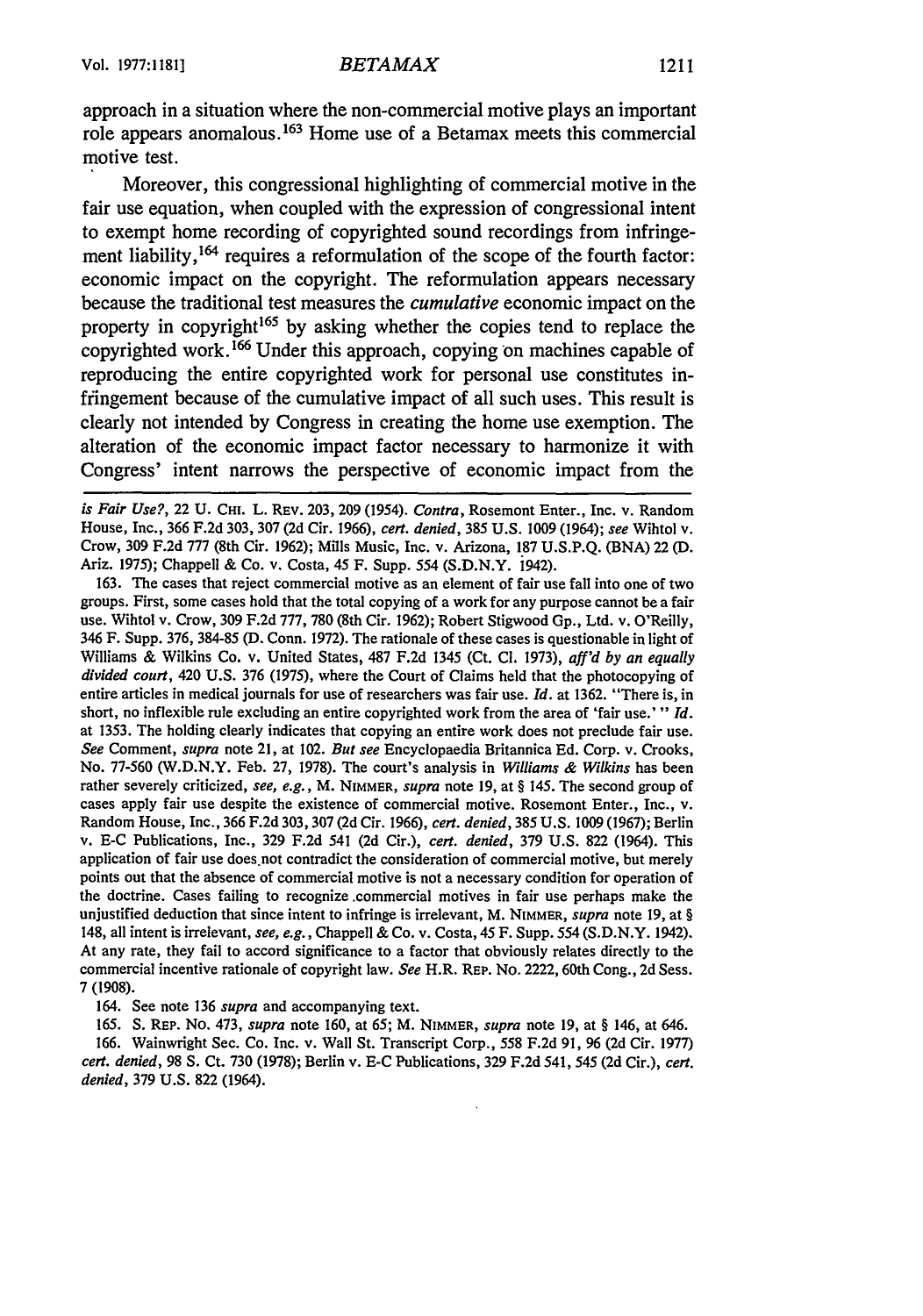*cumulative* to the *individual* impact upon the copyright. 167 The inquiry, then, is whether the individual's copying has an inappreciable economic impact upon the value of the copyright. <sup>168</sup>

This narrowing of perspective is buttressed by two previously discussed developments. First, examination of individual impact is suggested by the de minimus violation theory in *Aiken* and the codification of that result in the new Act.169 Both *Aiken* and section 110(5) permit public performance of the copyrighted material provided that it is done in a small commercial establishment with home equipment. The result of removing liability in such a situation is a significant reduction in the value of the copyright; the necessity for obtaining performance licenses disappears in thousands of instances. In addition, the *Aiken* theory of practical unenforceability makes the most sense when understood to connote insignificance of *individuaI* impact. 170 Second, the reasoning in the *Electra* decision suggests the necessity of associating individual economic impact with commercial motive in the home use context. The court distinguished "Make-A-Tape" from home use for two reasons: because Gem had a commercial motive and because such copying constituted "mass piracy on a custom basis."<sup>171</sup> The mass piracy holding would appear to permit the

170. See notes 69-70 *supra* and accompanying text.

171. 360 F. Supp. at 825. It should be remembered that Gem argued that the presence of "Make-A-Tape" machines in its stores was dissimilar from the operation of the run-of-the-mill tape pirate because the duplication was accomplished individually and was actually performed by the customers, not by Gem. See note 147 *supra* and accompanying text. If the court had accepted this argument, Gem's position would have been wholly analogous to Sony's position of merely providing individuals the capacity to record. However, the court rejected this argument. The effect of Gem's operation was identical to the effect of an ordinary tape pirate: the public was able to purchase tape recordings at a low price because payments of copyright

<sup>167.</sup> *See* Needham, *supra* note 32. Although it is not entirely clear from reading Needham, his definition of "de minimis" appears to be the one adopted here. Considering an individual impact would not render the factor meaningless. *See* Encylcopaedia Britannica Ed. Corp. v. Crooks, No. 77-560 (W.D.N.Y. Feb. 27, 1978) (corporation made up to 10,000 audiovisual copies per year).

<sup>168.</sup> See cases cited in note 175 *infra.* In enacting the new copyright act, Congress intended to "avoid exhausting the constitutional power of Congress to legislate in this field  $\ldots$  . "H.R. **REP.** No. 1476 at 51. Instead of subordinating all other interests to the promotion of arts and sciences, Congress has sought to create a delicate balance between the interests promoted and the interests impinged. Compare this approach with the one finally adopted in congressional efforts to ease the Great Depression of the 1930's. In Wickard v. Filburn, 317 U.S. **111** (1942), the Court, recognizing the necessarily broad scope of the Agricultural Adjustment Act of 1938 (AAA), 7 U.S.C. §§ 1281-1393 (1976), found that wheat grown for home consumption was within congressional regulatory authority under the commerce clause. The AAA had the clear intent of buffering domestic wheat prices in the United States from the extreme fluctuation of prices resulting from surpluses and shortages. 317 U.S. at 115, 126. For the individual home consumer, the principle of de minimus use was not allowed. Congress was going as far as it could under the commerce clause. The 1976 Copyright Act does not appear to go as far as the AAA did.

<sup>169.</sup> See notes 54-67 *supra* and accompanying text.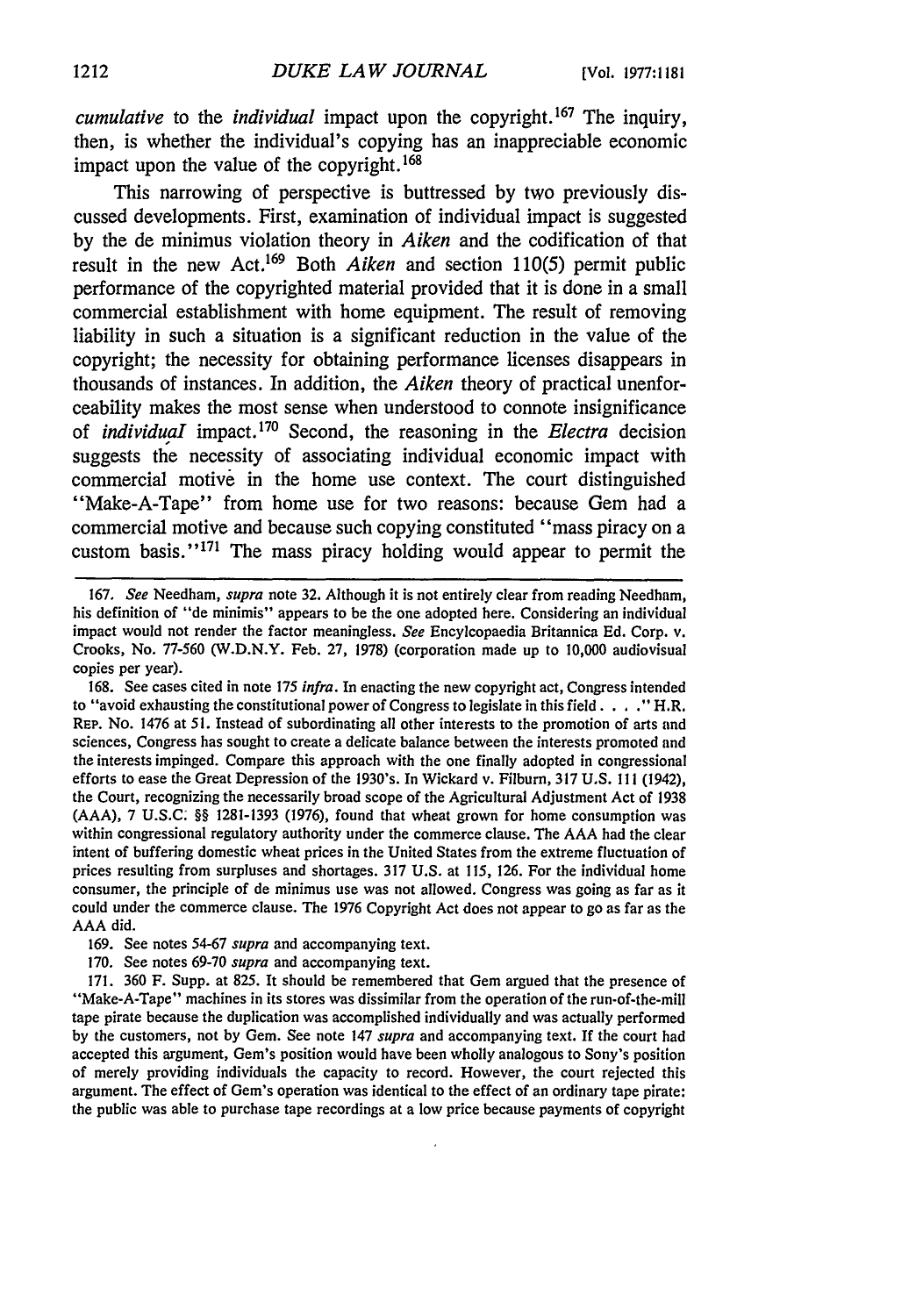### Vol. 1977:1181] *BETAMAX*

inverse of mass recording—singular recordings.<sup>172</sup> However, if the orthodox economic impact approach were utilized, even the singular recording in the home without commercial intent would not constitute fair use because such recording, when considered as a class, would still have a detrimental impact upon the value of the copyright. Therefore, the individual approach to economic impact seems to be an unstated premise of the *Electra* court's recognition of the home use defense.

The home use exception differs from orthodox "fair use" also in restricting the amount of copying done. It is possible to have fair use and large amounts of copying, 173 but the *"mass* piracy" holding in *Electra* precludes the idea of grand scale copying under the home use exception. Thus, the House Committee on the Judiciary suggests a bar on multiple copies by requiring that a home use have "no purpose of *reproducing* or *otherwise* commercially capitalizing on it."<sup>174</sup> The use must be "such, and such only, as will not cause substantial injury to the . . . [copyright owner]."<sup>175</sup> And, to narrow the permissible uses even further, the use must not be multiple duplication of the copyrighted work. This approach does not focus on whether the copies or the copy are used for the same purpose, but on whether a single  $\text{copy}^{176}$  of a copyrighted work can be said to cause injury to the copyrighted work. $177$ 

A fourth test of home use is whether the recording is done for personal use. This test is the logical corollary to the commercial motivation require-

Of course, labeling Gem a pirate does not require labeling Sony a pirate. Although Sony is certainly commercially motivated, the effect of its actions is to sell to the public both the blank tapes and the machines to use them on. It is not possible to say in Sony's situation-as it must be said in Gem's situation—that Sony is the constructive copier of the copyrighted programs.

172. See notes 173-77 *infra* and accompanying text.

173. *See* Williams & Wilkins Co. v. United States, 487 F.2d 1345 (Ct. **Cl.** 1973). *But see* Encyclopaedia Britannica Ed. Corp. v. Crooks, No. 77-560 (W.D.N.Y. Feb. 27, 1978).

174. H.R. REP. No. 487 at 7 (emphasis added).

175. Lawrence v. Dana, 15 F. Cas. 26, 61 (C.C.D. Mass. 1869) (No. 8,136); *accord,* Ginn & Co. v. Apollo Pub. Co., 215 F. 772, 778 (E.D. Pa. 1914); Hill v. Whalen & Martell, Inc., 220 F. 359, 360 (S.D.N.Y. 1914); *see* Runge v. Lee, 441 F.2d 579, 581 (9th Cir. 1971).

176. *See generally* Leon v. Pacific Tel. & Tel. Co., 91 F.2d 484, 486 (9th Cir. 1937), where the court states that "wholesale" (for example, multiple) copying cannot be fair use.

177. "Isolated instances of minor infringements, when multiplied many times, become in the aggregate a major inroad on copyright that must be prevented." S. REP. No. 473, *supra* note 160, at 65. The impact of this statement is modified by the context in which it is made. The discussion centered on the economic impingement factor and its interrelation with the other factors. It was prefaced by the remark: "With certain special exceptions (use in parodies or as evidence in court proceedings might be examples) a use that supplants any part of the normal market for a copyrighted work would ordinarily be considered infringement." The argument here, of course, is that home use is such an exception.

royalties or performers' fees were not made. The only difference, then, between Gem and the ordinary tape pirate was that Gem had to keep a much smaller inventory of tape recordings than the ordinary pirate in order to satisfy customer demands. To hold that Gem was not a tape pirate in such circumstances would be to exalt form over substance.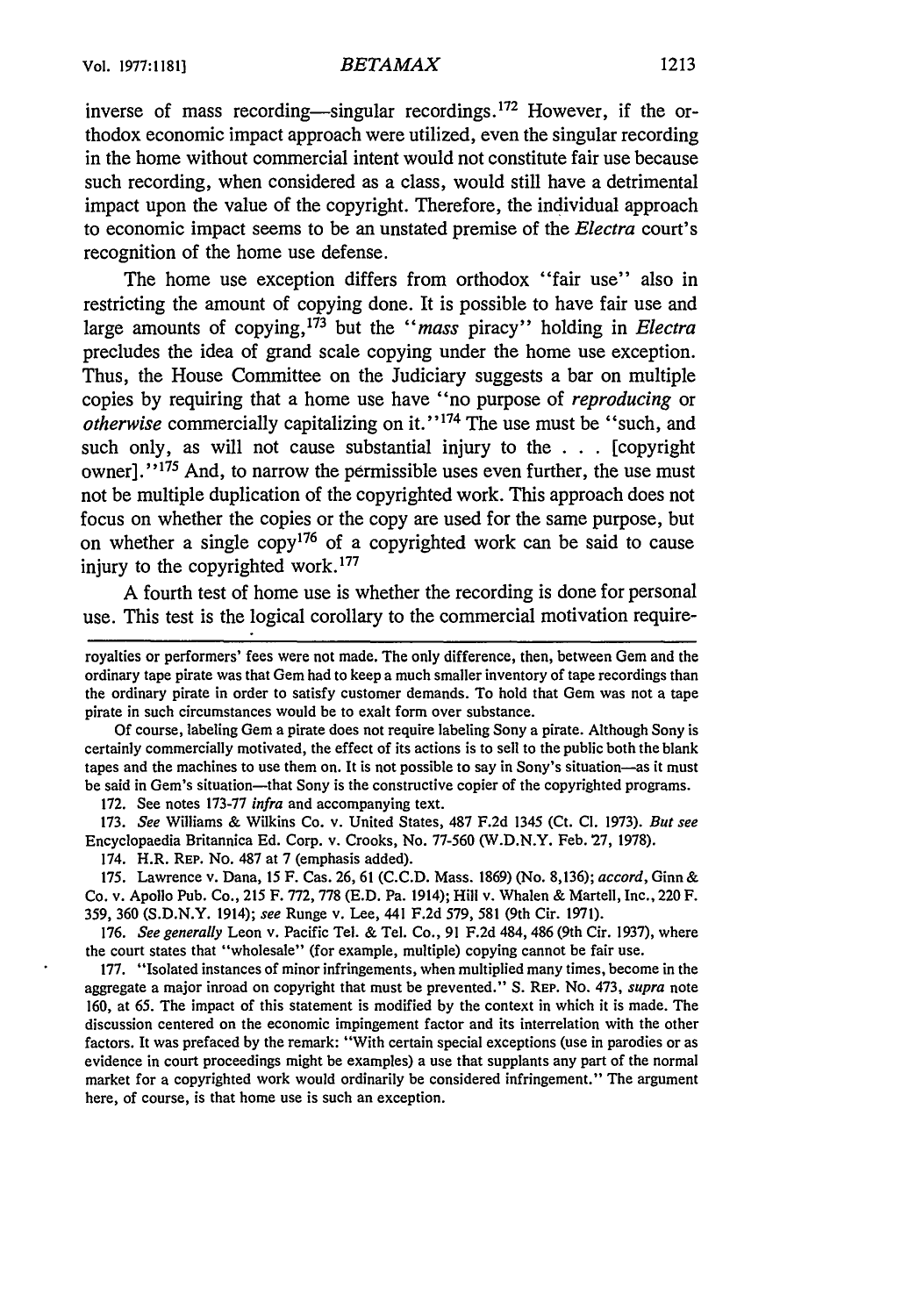ment and to the *Aiken* de minimus analysis. Moreover, this requirement appears in the case law to a limited extent. 178 The Court of Claims in *Williams & Wilkins* distinguished commercial uses and the making of a single copy for individual, personal or restricted use. **179** If the purpose of the copying is personal use, the copying is "fair"--even if of an entire article. 180 Legislative history also provides some support for this requirement. In the legislative history of the Sound Recording Act of 1971, copying for personal use and pleasure meshed with the very concept of home use. <sup>181</sup> However, in its discussion of the permissibility of recording educational television broadcasts off-the-air by educational institutions, the Senate Committee on the Judiciary posited that such institutional recording could never be motivated by mere convenience and still constitute fair use.<sup>182</sup> These differing legislative expressions appear irreconcilable. The question is, then, which context is more analogous to the Betamax situation individual home audio tape recording or institutional audiovisual tape recording? 183 By anticipating home audio-visual recording, the Register of Copyrights provides the answer. *"New technical devices will probably make it practical in the future to reproduce televised motion pictures in the home. We do not believe the private use of such a reproduction can or should be precluded by copyright." 1<sup>84</sup>*

A fifth factor---that the recording equipment is at an ordinary, home level of sophistication-derives, sensibly, from the difference between home recording and piracy. It receives further justification from the devel-

179. 487 F.2d at 1353 n.12.

- 181. See note 136 *supra.*
- 182. **S.** REP. No. 473, *supra* note 160, at 66.
- 183. See text accompanying notes 199-207 *infra.*

184. U.S. COPYRIGHT OFFICE, *supra* note 157, at 30 (emphasis added). *See also* **U.S.** COPYRIGHT **OFFICE,** *supra* note 178, **STUDY 16** at 117 & **118,** where the author considered it conceivable that a court would use fair use to hold that a purely private exhibition of a motion picture would not violate the right of performance and where he labeled the extension of the right of performance to private exhibitions a "questionable restraint."

<sup>178.</sup> Prior to *Williams & Wilkins,* the case law apparently had not touched on the subject of private or personal use. W. **NASRI,** CRISIS IN COPYRIGHT **31 (1976); U.S.** COPYRIGHT **OFFICE,** COPYRIGHT LAW REVISION: **STUDIES** PREPARED FOR THE SUBCOMM. **ON** PATENTS, TRADEMARKS, **AND** COPYRIGHTS OF THE COMM. OF THE **JUDICIARY, UNITED STATES SENATE, STUDY** 14, 86th Cong., **2d** Sess. **II** (Comm. Print 1960). However, in the context of scholarly copying of copyrighted materials, several commentators have asserted that private use is not an infringing use. Cohen, *Fair Use in the Law of Copyright,* in **6 ASCAP** COPYRIGHT SYMP. No. **6** at 43, **<sup>58</sup>** (1955); Shaw, *Publication and Distribution of Scientific Literature,* **17 C.** & RESEARCH LIB. 293, 301 (1956).

<sup>180.</sup> *See id.* at 1350, 1353; *cf.* Scherr v. Universal Match Corp., 417 F.2d 497, 503 (2d Cir. 1969), *cert. denied,* 397 U.S. 936 (1970) (Friendly, **J.,** dissenting) (there should be no relief granted for technical infringements done purely for the infringer's own pleasure); Fritch, *supra* note 19, at 117-18, 37 **S. CAL.** L. REV. at 235 (courts will be loathe to reach the harsh result of foreclosing private taping off-the-air for noncommercial purposes).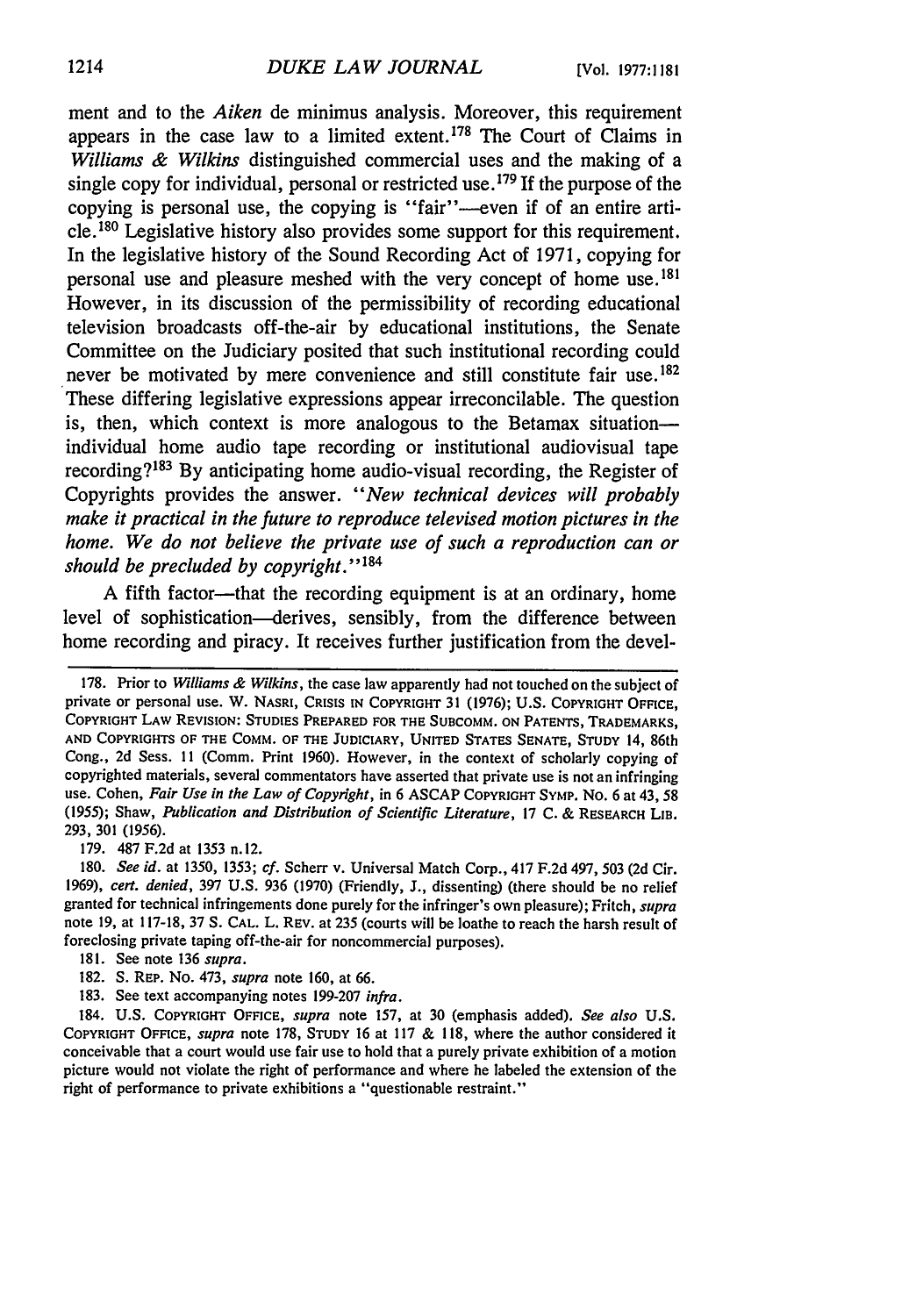opments in the right of public performance. The Supreme Court, through its decisions in *Teleprompter, Fortnightly* and *Aiken,* evolved a definition of "performance" that permitted all sorts of activities to be classified as noninfringing. In response to *Fortnightly and Teleprompter,* Congress cut back allowable "performance" along lines following economic impingement. In response to *Aiken,* Congress ignored the significant detrimental economic impact upon the copyrights caused by removing the capacity to license the small commercial establishment for public performance.<sup>185</sup> Congress recognized a judicially-created exception to the right to perform by providing that unsophisticated performances in a small commercial establishment would not be considered infringement.<sup>186</sup> The outer limit of the congressionally recognized de minimus violation was a *small* commercial establishment using a home receiver and four ordinary speakers.<sup>187</sup> Except for the commercial nature of the performance, which would be excluded by the non-commercial motive factor,  $188$  the facts and holding of *Aiken,* especially the emphasis on ordinary home equipment, are fully applicable to the home use situation.

*3. Possible objections to a home use exception.* There are several arguments against recognizing a home use exception and against applying it to audiovisual recording. First, the basic difference between civil and criminal infringement is that criminal infringement requires willful infringement for the purpose of commercial advantage or private financial gain while civil infringement does not.<sup>189</sup> If home use exempts some not-forprofit copying, it appears to reduce the scope of civil infringement to that of criminal infringement: commercially motivated copying. But home use does not destroy the statutory distinction between the scope of civil and criminal

Second Supplementary Report, c.4 at 5 (quoting from a 1965 Report of the Register concerning a prior legislative formulation of the exemption).

187. H.R. REP. No. 1476 at 87. Compare Encyclopaedia Britannica Ed. Corp. v. Crooks, No. 77-560 (W.D.N.Y. Feb. 10, 1978) (equipment worth one-half million dollars).

188. See notes 136, 160-63 *supra* and accompanying text.

189. *Compare* 17 U.S.C.A. § 501(a) (West 1977) (civil infringements, new act) *with* **17** U.S.C. § 104 (1970) (criminal infringement, old act) *and* 17 U.S.C.A. § 506(a) (West 1977) (criminal infringement, new act).

<sup>185.</sup> See text accompanying note 170 *supra.*

<sup>186. 17</sup> U.S.C.A. § 110(5) (West 1977) (new act). The rationale of the exemption as articulated by the Register of Copyrights is:

<sup>[</sup>T]o make clear that it is not an infringement of copyright merely to turn on, in a public place, an ordinary radio or television receiving apparatus of a type commonly sold to members of the public for private use. This exception would apply for the most part to the incidental entertainment of small public audiences (patrons in a bar, customers getting a shoeshine, patients waiting in a doctor's office, etc.). It is not intended to exempt larger establishments, such as supermarkets, bus stations, factories, etc., in which broadcasts are not merely received in the usual manner of a private reception, but are transmitted to substantial audiences by means of a receiving system connected with a number of loudspeakers spread over a wide area. The exemption would also not apply in any case where the public is charged directly to see or hear the broadcast.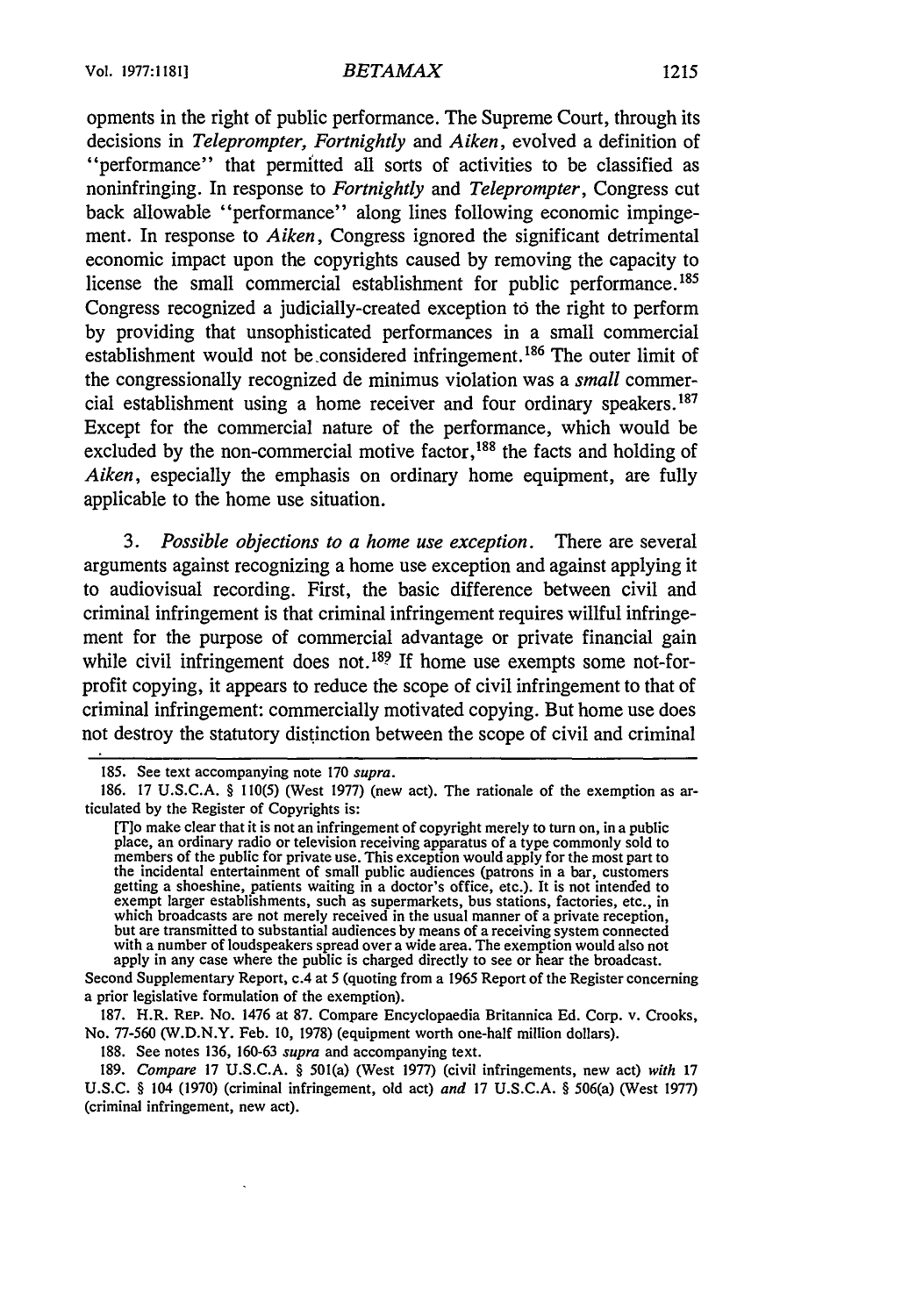infringement. Not all nonprofit copying can claim the home use exemption; such copying must also meet the other four criteria. Thus, nonprofit civil infringements are conceivable. Furthermore, the central distinction between home use and criminal infringement is that criminal infringement requires willfulness, which is irrelevant to home and fair use. In *Conde Nast Publications v. Vogue School of Fashion Modelling, Inc.* **,190** an action was brought for unfair use of a trade name and for infringement of copyright. Defendant's name was "inspired" by Conde Nast's Vogue magazine. One of the alleged copyright infringements involved defendant's use of reproductions of the front covers of Vogue magazines on defendant's promotional literature. Defendant did not realize that the magazine covers were copyrighted, yet the court concluded there was a civil infringement. "Although the defendants may have lacked the intention to deliberately infringe, the purpose of the copying was to promote their business. . **.** .This is exactly the prohibition which limits the privilege granted by the 'fair use' theory **.... "191** Here, then, is a situation where there can be neither criminal infringement nor applicational home use. In short, the scope of criminal and civil infringement remains distinct.

Second, it could be urged that the new law, in both its legislative history and its explicit language, provides no support for a continuation of the home recording exception created in the Sound Recording Act of 1971. Indeed, the legislative history pertaining to section 114 (exclusive rights in sound recordings) is cursory.<sup>192</sup> In all probability, this reflects a recognition that section 114 closely tracks section 1(f) of the old Act. The Register of Copyrights, after noting that the Sound Recording Act of 1971 had been enacted in response to "the extraordinary explosion of tape piracy," and that it had been made permanent in 1974, implied that tape piracy was not an issue considered in the passing of the revision act in  $1976$ .<sup>193</sup> The reason for enacting the 1974 amendment<sup>194</sup> making the Sound Recording Act permaneht, according to the House Committee on the Judiciary, was the unlikelihood that a Senate general revision bill (which contained, in material aspects, section 114 of the new act)<sup>195</sup> would pass the House.<sup>196</sup> The general bill would provide the same protection to sound recording as afforded by making section **l(f)** permanent. Congress considered it necessary to make

<sup>190.</sup> **105** F. Supp. **325** (S.D.N.Y. **1952).**

<sup>191.</sup> **Id.** at 333.

<sup>192.</sup> H.R. REP. No. 1476 at 106-07; S. REP. No. 473, *supra* note 160, at 87-88.

<sup>193.</sup> Second Supplementary Report, c.8 at 9-10.

<sup>194.</sup> Pub. L. No. 93-573, § 101, **88** Stat. 1873 (codified at note to 17 U.S.C. § I (Supp. V **1975)).**

<sup>195.</sup> **S.** REP. No. **1035,** 93d Cong., 2d Sess. 16 (1974). The Senate version also included a compulsory license provision for public performance of sound recordings. *Id.* at 17.

<sup>196.</sup> H.R. REP. No. 1389, 93d Cong., 2d Sess. 2 (1974).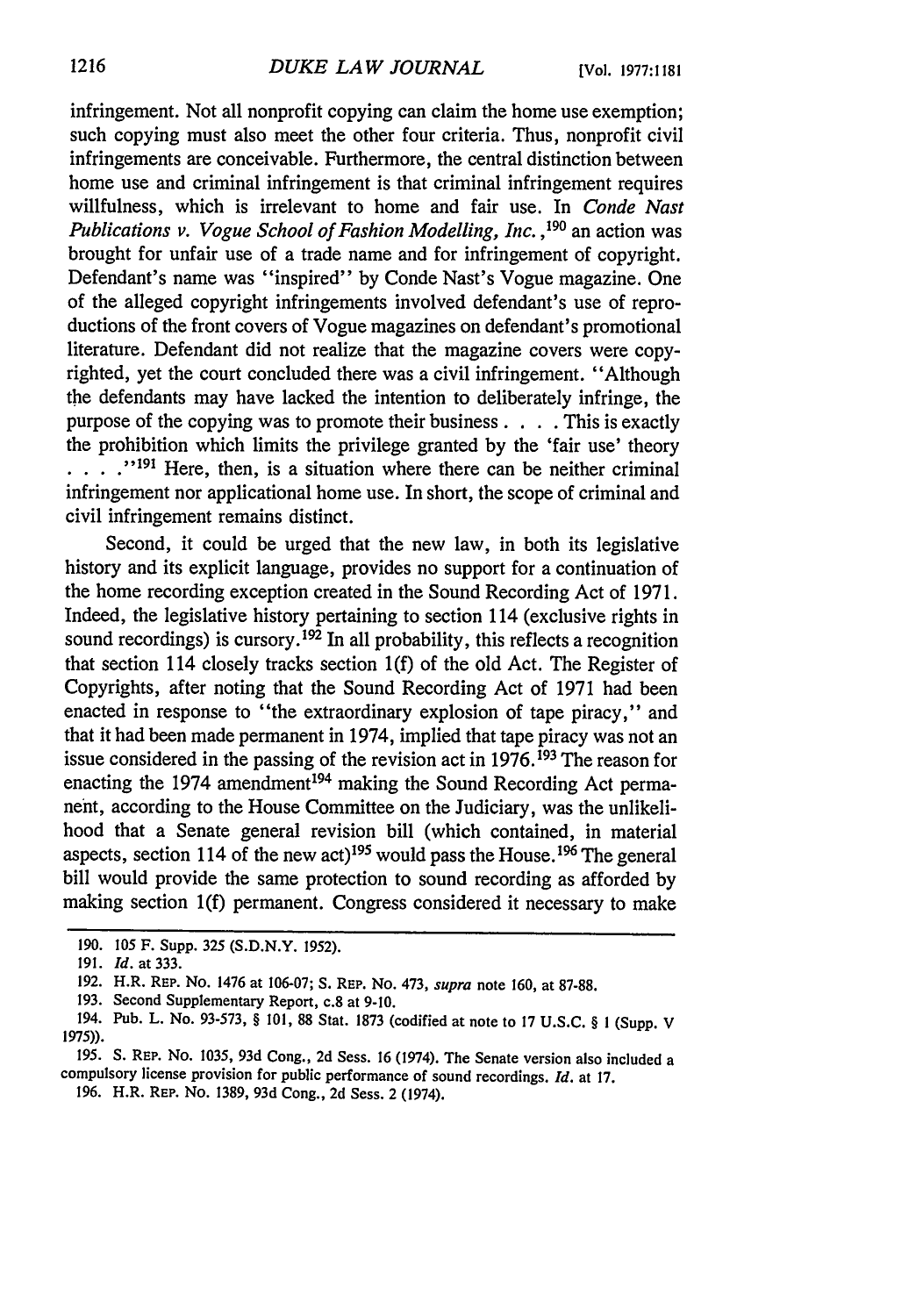### *BETAMAX*

section l(f) permanent because a lapse would trigger an increase in piracy. Thus, "[t]he perpetration of protection without lapse cannot await enactment of the revision bill."<sup>197</sup> Because section 114 of the new Act essentially tracks section l(f) of the old Act, the legislative history of section l(f) is equally applicable to the new Act. Consequently, the home use exception explicated in the legislative history of the Sound Recording Act of 1971 (and implicit in the definition of "piracy") is equally applicable to at least the sound recording provisons of the new Act.<sup>198</sup>

The most serious doubts as to the applicability of the home use exception to a home user of Betamax are raised by questioning the analogy between audio tape recording and audiovisual recording. Section 101 of the new Act associated audiovisual recording with motion picures, 199 as distinguished from phonorecords, which are material objects in which sounds, perceivable directly or with a machine (other than sound accompanying an audiovisual work) are fixed. By definition, then, an audiovisual tape is a motion picture; an audio tape is a phonorecord. The authorities agree that audiovisual tapes should be classified with motion pictures. 200 The definition makes a difference: the limitations on the exclusive rights of copyrighted motion pictures, section 102(6), are not nearly as thorough as those on section  $102(7)$  sound recordings.<sup>201</sup>

Making an audiovisual tape of a television show and making an audio tape are definitionally different acts. Yet several similarities suggest the appropriateness of associating the two. First, the exclusive right to reproduce sound recordings is limited to the sounds already fixed in an existing sound recording and does not extend to the right to make sound recordings of the same song in another version.<sup>202</sup> Beyond this and the express limitations on sound recordings, $203$  the copyright in sound recordings is just as exclusive as that in audiovisual works. It is within this area of exclusivity that the equitable doctrines of fair and home use operate.<sup>204</sup> It is from the exclusive right to record sound recordings that home use exempts audio tape recorders. "Exclusive" can mean no more for audiovisual works than for sound recordings, and the Register of Copyrights has expressed concern for

<sup>197.</sup> Id. at 4.

<sup>198.</sup> It could be argued that the specific statutory exemptions in section 108 for certain copying done in libraries and elsewhere provides, by negative implication, that home use not be an exemption. However, home use is an aspect of fair use, and the provisions in 108 and other express limitations do not affect the scope of fair use. **S. REP.** No. 473, *supra* note **160,** at 67.

<sup>199.</sup> See note 117 *supra.*

<sup>200.</sup> *See, e.g.,* M. NIMMER, *supra* note 19, at § **116.**

<sup>201.</sup> *Compare* 17 U.S.C.A. §§ 114-115 (West 1977) (new act) *with id. §§* **111** & 112.

<sup>202.</sup> See notes 122-28 *supra* and accompanying text.

<sup>203.</sup> See note 201 *supra.*

<sup>204.</sup> CAMBRIDGE **RESEARCH INSTITUTE, OMNIBUS COPYRIGHT** REVISION **COMPARATIVE ANALYSIS** OF **THE** ISSUES 35 (1973).